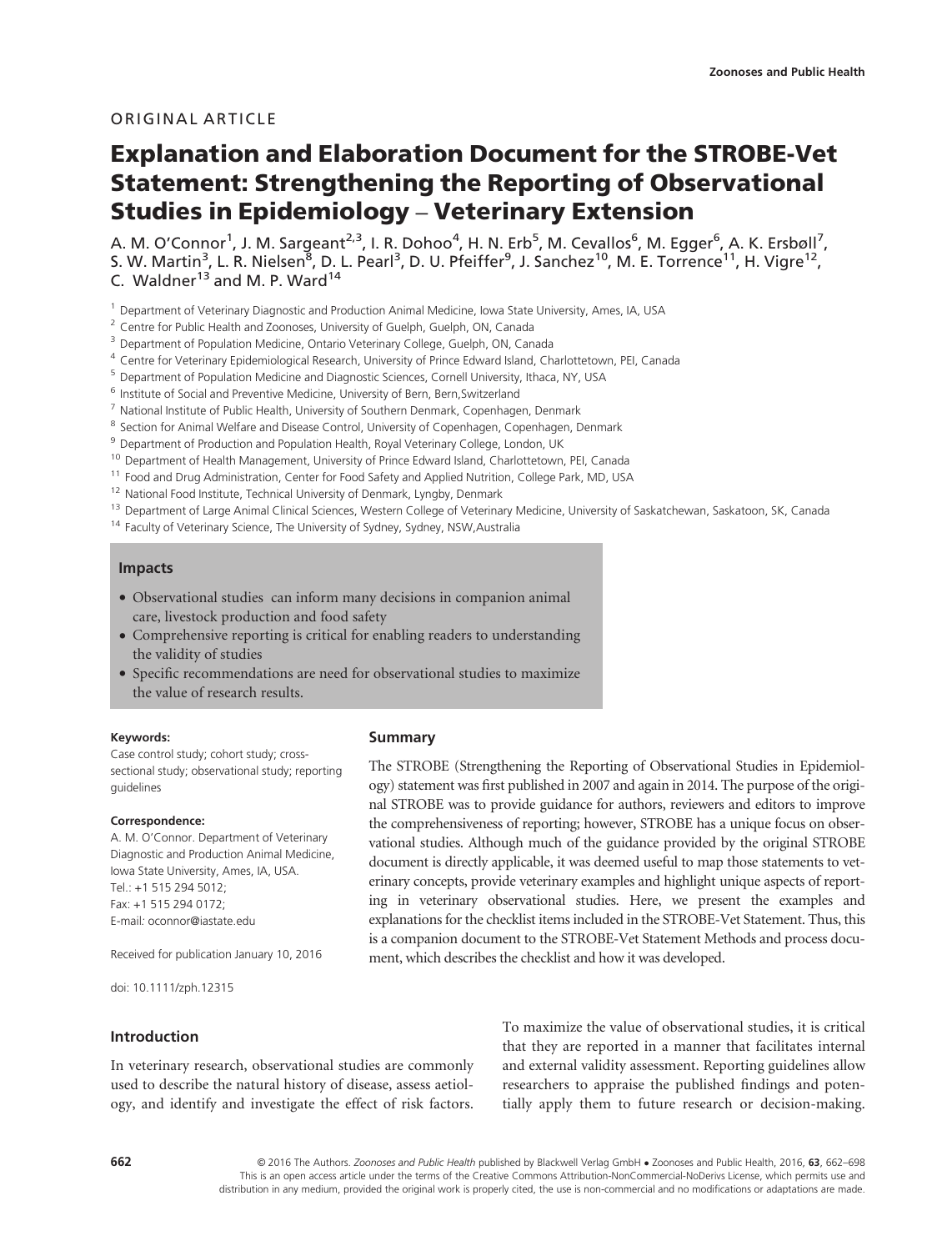Initially used for intervention (clinical trial) assessments, the CONSORT (Moher et al., 2001; Schulz et al., 2010) and REFLECT statements (O'Connor et al., 2010; Sargeant et al., 2010) were developed to create an experimental and reporting framework for randomized controlled trials and to help authors, reviewers and editors address concerns about incomplete reporting. The STROBE (Strengthening the Reporting of Observational Studies in Epidemiology) statement, first published in 2007 and again in 2014 (von Elm et al., 2007; Vandenbroucke et al., 2007, 2014), provided a similar framework for observational studies. In this document, we provide the rationale behind the revision of STROBE for use in veterinary research and examples of data reporting under the revised guidelines. While much of the STROBE material is directly relevant to veterinary studies, animal health investigations have sufficient unique features to warrant publishing a set of veterinary-investigator-specific guidelines (reference Process document). For example, multiple levels of organization are common in animal populations, and observational studies should account for this when reporting results. Given the importance of population structures when interpreting results, this issue features prominently in the STROBE-Vet extension.

Omission or unclear reporting of important details is a common problem in all types of research reports. Some omissions can seriously limit the utility of the research by either hiding limitations or creating unwarranted doubt about the study conclusions These omissions, in turn, increase research wastage (Fanelli, 2013; Al-Shahi Salman et al., 2014; Chan et al., 2014; Ioannidis et al., 2014; Macleod et al., 2014; Moher et al., 2016). Study results are usually used by people other than the manuscript authors to make decisions. Hence, these users need as much information as possible to judge the validity of the results. Reporting guidelines are designed to reduce critical omissions by providing a checklist of important items to include in the report. Checklists improve author, editor and reviewer compliance with respect to what information should be included in a comprehensive report, making them valuable researchreporting tools (Haynes et al., 2015; Kim et al., 2015).

#### How to Use this Document

Each item is presented in the same manner: first the item number (1 to 22) with subdivisions and a description of the item, followed by examples that illustrate the reporting approach for the item and a discussion of the rationale for their inclusion. Ideally, the examples chosen would illustrate all of the key concepts, and only those concepts. However, it was not always possible to identify such specific real-world examples from the veterinary literature. The working group decided not to use human healthcare or hypothetical examples. As a consequence,

the examples sometimes include additional examples or several examples were needed to illustrate the key concepts. When the explanation for an item was the same as that reported in the original STROBE publication, we used the material ad verbatim, with permission from the original authors. Examples of poorly reported items were not included due to space considerations and the consensus that their inclusion would not substantially increase understanding or adoption of the guidelines. A table with the STROBE-Vet checklist is included at the end of this document (Table 1).

### Title and Abstract

The purpose of the abstract and title is to quickly allow the reader to identify the topic of the research, the general design of the study, the main results and the implications of the findings.

# 1 (a). Indicate that the study was an observational study and, if applicable, use a common study design term

#### Example 1

Title: 'An observational study with long-term follow-up of canine cognitive dysfunction: Clinical characteristics, survival and risk factors' (Fast et al., 2013).

Example 2

Title: 'Case-control study of risk factors associated with Brucella melitensis on goat farms in Peninsular Malaysia' (Bamaiyi et al., 2014).

#### Explanation

Including the study design term in the title or abstract when a standard study design is used, or at least identifying that a study is observational, allows the reader to easily identify the design and helps to ensure that articles are correctly indexed in electronic databases (Benson and Hartz, 2000). In STROBE, item 1a only requests that a common study design term be used. However, in veterinary research, not all observational studies are easily categorized into cohort, case–control, or cross-sectional study designs. Therefore, we recommend including that the study was observational and, if possible, the study design or important design characteristics, for example longitudinal, in the title.

# 1 (b). Indicate why the study was conducted, the approach, the results, the limitations and the relevance of the findings

### Example

Methicillin-resistant Staphylococcus pseudintermedius (MRSP) has emerged as a highly drug-resistant small animal veterinary pathogen. Although often isolated from outpatients in veterinary clinics, there is concern that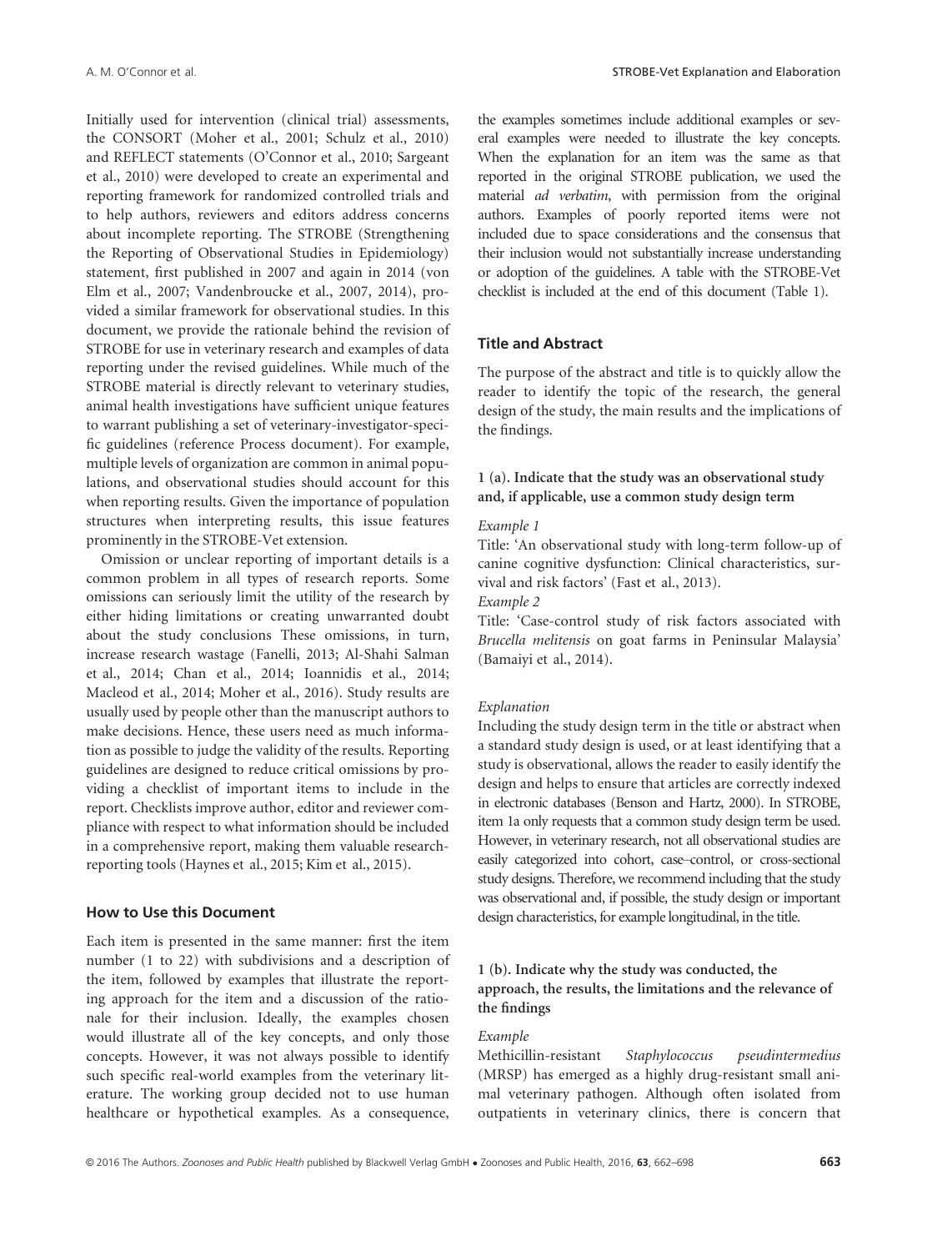|            | Table 1. Strengthening the Reporting of Observational Studies in Epidemiology statement checklist for Veterinary medicine (the STROBE-Vet |  |  |  |  |  |  |  |
|------------|-------------------------------------------------------------------------------------------------------------------------------------------|--|--|--|--|--|--|--|
| statement) |                                                                                                                                           |  |  |  |  |  |  |  |

|                                                               | Item            |                                                                                                                                                                                                                                                                                                                                                                                                                                                                                                                                                                                                          |
|---------------------------------------------------------------|-----------------|----------------------------------------------------------------------------------------------------------------------------------------------------------------------------------------------------------------------------------------------------------------------------------------------------------------------------------------------------------------------------------------------------------------------------------------------------------------------------------------------------------------------------------------------------------------------------------------------------------|
| Title and Abstract                                            | 1               | (a) Indicate that the study was an observational study and, if applicable, use a common study design term<br>(b) Indicate why the study was conducted, the design, the results, the limitations and the relevance of the<br>findings                                                                                                                                                                                                                                                                                                                                                                     |
| Background/rationale                                          | 2               | Explain the scientific background and rationale for the investigation being reported                                                                                                                                                                                                                                                                                                                                                                                                                                                                                                                     |
| Objectives                                                    | 3               | (a) State-specific objectives, including any primary or secondary pre-specified hypotheses or their absence<br>(b) Ensure that the level of organization <sup>a</sup> is clear for each objective and hypothesis                                                                                                                                                                                                                                                                                                                                                                                         |
| Study design                                                  | 4               | Present key elements of study design early in the paper                                                                                                                                                                                                                                                                                                                                                                                                                                                                                                                                                  |
| Setting                                                       | 5               | (a) Describe the setting, locations and relevant dates, including periods of recruitment, exposure, follow-up<br>and data collection                                                                                                                                                                                                                                                                                                                                                                                                                                                                     |
| Participants <sup>b</sup>                                     | 6               | (b) If applicable, include information at each level of organization<br>Describe the eligibility criteria for the owners/managers and for the animals, at each relevant level of<br>organization<br>Describe the sources and methods of selection for the owners/managers and for the animals, at each relevant<br>level of organization<br>Describe the method of follow-up                                                                                                                                                                                                                             |
|                                                               |                 | (d) For matched studies, describe matching criteria and the number of matched individuals per subject (e.g.<br>number of controls per case)                                                                                                                                                                                                                                                                                                                                                                                                                                                              |
| Variables                                                     | 7               | (a) Clearly define all outcomes, exposures, predictors, potential confounders and effect modifiers. If<br>applicable, give diagnostic criteria<br>(b) Describe the level of organization at which each variable was measured                                                                                                                                                                                                                                                                                                                                                                             |
|                                                               |                 | (c) For hypothesis-driven studies, the putative causal structure among variables should be described (a<br>diagram is strongly encouraged)                                                                                                                                                                                                                                                                                                                                                                                                                                                               |
| Data sources/<br>measurement                                  | 8 <sup>c</sup>  | (a) For each variable of interest, give sources of data and details of methods of assessment (measurement). If<br>applicable, describe comparability of assessment methods among groups and over time<br>(b) If a questionnaire was used to collect data, describe its development, validation and administration<br>(c) Describe whether or not individuals involved in data collection were blinded, when applicable<br>(d) Describe any efforts to assess the accuracy of the data (including methods used for 'data cleaning' in<br>primary research, or methods used for validating secondary data) |
| <b>Bias</b>                                                   | 9               | Describe any efforts to address potential sources of bias due to confounding, selection or information bias                                                                                                                                                                                                                                                                                                                                                                                                                                                                                              |
| Study size                                                    | 10              | (a) Describe how the study size was arrived at for each relevant level of organization<br>(b) Describe how non-independence of measurements was incorporated into sample size considerations, if<br>applicable<br>(c) If a formal sample size calculation was used, describe the parameters, assumptions and methods that were<br>used, including a justification for the effect size selected                                                                                                                                                                                                           |
| Quantitative variables                                        | 11              | Explain how quantitative variables were handled in the analyses. If applicable, describe which groupings were<br>chosen, and why                                                                                                                                                                                                                                                                                                                                                                                                                                                                         |
| Statistical methods                                           | 12              | (a) Describe all statistical methods for each objective, at a level of detail sufficient for a knowledgeable reader<br>to replicate the methods. Include a description of the approaches to variable selection, control of<br>confounding and methods used to control for non-independence of observations<br>(b) Describe the rationale for examining subgroups and interactions and the methods used<br>(c) Explain how missing data were addressed                                                                                                                                                    |
|                                                               |                 | (d) If applicable, describe the analytical approach to loss to follow-up, matching, complex sampling and<br>multiplicity of analyses<br>(e) Describe any methods used to assess the robustness of the analyses (e.g. sensitivity analyses or quantitative<br>bias assessment)                                                                                                                                                                                                                                                                                                                            |
| Participants                                                  | 13 <sup>c</sup> | (a) Report the numbers of owners/managers and animals at each stage of study and at each relevant level of<br>organization - for example, numbers eligible, included in the study, completing follow-up and analysed<br>(b) Give reasons for non-participation at each stage and at each relevant level of organization<br>(c) Consider use of a flow diagram and/or a diagram of the organizational structure                                                                                                                                                                                           |
| Descriptive data on<br>exposures and potential<br>confounders | 14 <sup>c</sup> | (a) Give characteristics of study participants (e.g. demographic, clinical, social) and information on exposures<br>and potential confounders by group and level of organization, if applicable<br>(b) Indicate number of participants with missing data for each variable of interest and at all relevant levels of<br>organization<br>(c) Summarize follow-up time (e.g. average and total amount), if appropriate to the study design                                                                                                                                                                 |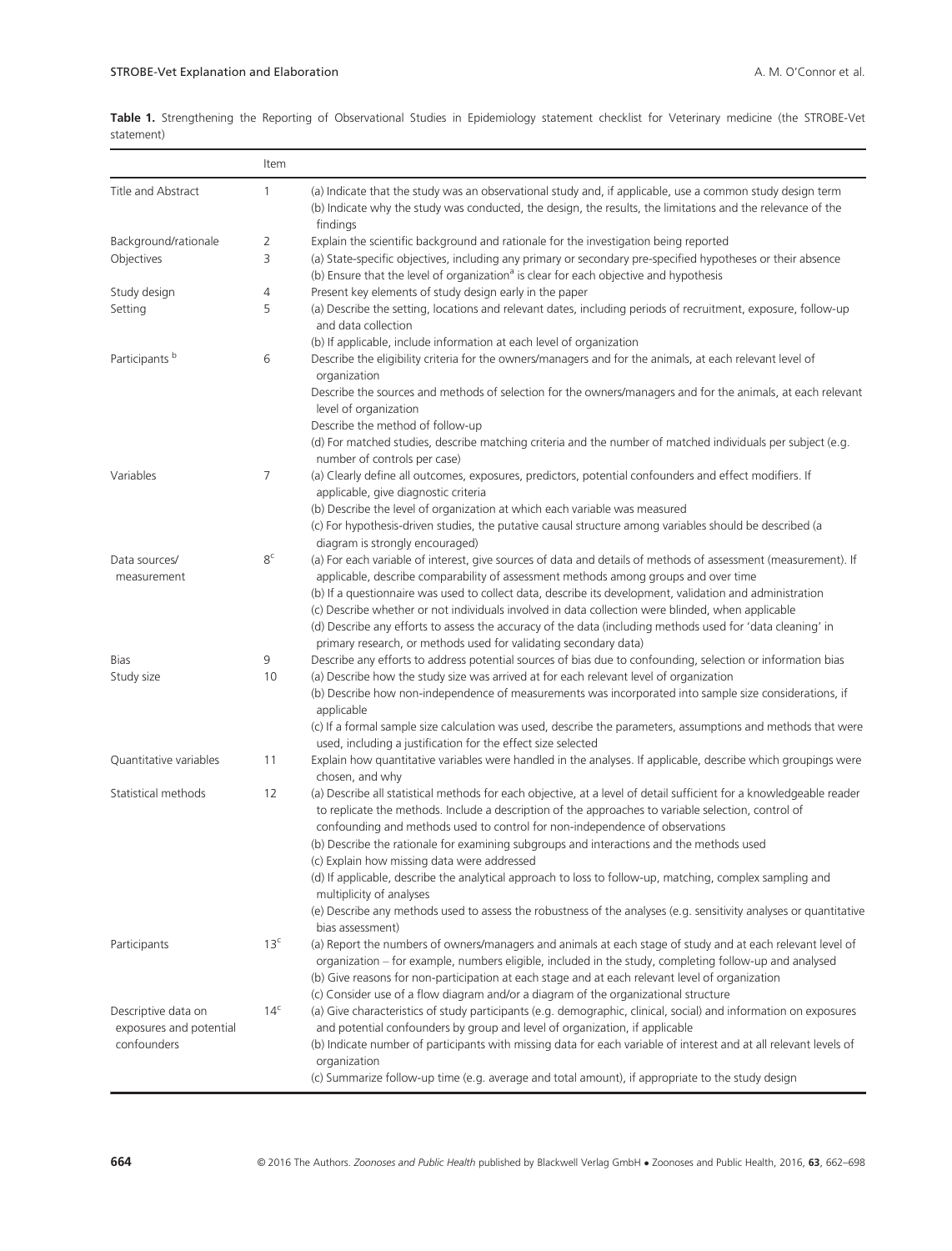### Table 1. (Continued)

|                           | Item            |                                                                                                                                                                                                                                                                                    |
|---------------------------|-----------------|------------------------------------------------------------------------------------------------------------------------------------------------------------------------------------------------------------------------------------------------------------------------------------|
| Outcome data              | 15 <sup>c</sup> | (a) Report outcomes as appropriate for the study design and summarize at all relevant levels of organization<br>(b) For proportions and rates, report the numerator and denominator<br>(c) For continuous outcomes, report the number of observations and a measure of variability |
| Main results              | 16              | (a) Give unadjusted estimates and, if applicable, adjusted estimates and their precision (e.g. 95% confidence<br>interval). Make clear which confounders and interactions were adjusted. Report all relevant parameters that<br>were part of the model                             |
|                           |                 | (b) Report category boundaries when continuous variables were categorized                                                                                                                                                                                                          |
|                           |                 | (c) If relevant, consider translating estimates of relative risk into absolute risk for a meaningful time period                                                                                                                                                                   |
| Other analyses            | 17              | Report other analyses done, such as sensitivity/robustness analysis and analysis of subgroups                                                                                                                                                                                      |
| Key results               | 18              | Summarize key results with reference to study objectives                                                                                                                                                                                                                           |
| Strengths and Limitations | 19              | Discuss strengths and limitations of the study, taking into account sources of potential bias or imprecision.<br>Discuss both direction and magnitude of any potential bias                                                                                                        |
| Interpretation            | 20              | Give a cautious overall interpretation of results considering objectives, limitations, multiplicity of analyses,<br>results from similar studies and other relevant evidence                                                                                                       |
| Generalizability          | 21              | Discuss the generalizability (external validity) of the study results                                                                                                                                                                                                              |
| Transparency              | 22              | (a) Funding $-$ Give the source of funding and the role of the funders for the present study and, if applicable,<br>for the original study on which the present article is based                                                                                                   |
|                           |                 | (b) Conflict of interests – Describe any conflict of interests, or lack thereof, for each author                                                                                                                                                                                   |
|                           |                 | (c) Describe the authors' roles – Provision of an authors' declaration of transparency is recommended                                                                                                                                                                              |
|                           |                 | (d) <i>Ethical approval</i> – Include information on ethical approval for use of animal and human subjects                                                                                                                                                                         |
|                           |                 | (e) <i>Quality standards</i> – Describe any quality standards used in the conduct of the research                                                                                                                                                                                  |

aLevel of organization recognizes that observational studies in veterinary research often deal with repeated measures (within an animal or herd) or animals that are maintained in groups (such as pens and herds); thus, the observations are not statistically independent. This non-independence has profound implications for the design, analysis and results of these studies.

<sup>b</sup>The word 'participant' is used in the STROBE statement. However, for the veterinary version, it is understood that 'participant' should be addressed for both the animal owner/manager and for the animals themselves.

<sup>c</sup>Give such information separately for cases and controls in case–control studies and, if applicable, for exposed and unexposed groups in cohort and cross-sectional studies.

MRSP follows a veterinary-hospital associated epidemiology. This study's objective was to identify risk factors for MRSP infections in dogs and cats in Germany. Clinical isolates of MRSP cases  $(n = 150)$  and methicillin-susceptible S. pseudintermedius (MSSP) controls  $(n = 133)$  and their corresponding host signalment and medical data covering the six months prior to staphylococcal isolation were analysed by multivariable logistic regression. The identity of all MRSP isolates was confirmed through demonstration of S. intermedius-group specific nuc and mecA. In the final model, cats (compared to dogs, OR 18.5, 95% CI 1.8–188.0,  $P = 0.01$ ), animals that had been hospitalised (OR 104.4, 95% CI 21.3–511.6, P < 0.001), or visited veterinary clinics more frequently (>10 visits OR 7.3, 95% CI 1.0–52.6,  $P = 0.049$ ) and those that had received topical ear medication (OR 5.1, 95% CI 1.8– 14.9, P = 0.003) or glucocorticoids (OR 22.5, 95% CI 7.0–72.6,  $P < 0.001$ ) were at higher risk of MRSP infection, whereas S. pseudintermedius isolates from ears were more likely to belong to the MSSP group (OR 0.09, 95% CI 0.03–0.34,  $P < 0.001$ ). These results indicate an association of MRSP infection with veterinary clinic/hospital settings and possibly with chronic skin disease. There was an unexpected lack of association between

MRSP and antimicrobial therapy; this requires further investigation ..... (Lehner et al., 2014).

#### Explanation

The abstract provides key information that enables readers to understand the key aspects of the study and decide whether to read the article. In STROBE, item 1b recommended that authors provide an informative and balanced summary of what experiments were done, what results were found and the implications of the findings in the abstract. In STROBE-Vet, this item was modified to provide more guidance on the key components that should be addressed. The study design should be stated; however, if the study does not correspond to a named study design such as case– control, cross-sectional and cohort study, then the author should describe the key elements of the study design such as incident versus prevalent cases, and whether or not the selection was based on outcome status (Pearce, 2012). The abstract should succinctly describe the study objectives, including the primary objective and primary outcome, the exposure(s) of interest, relevant population information such as species and the purpose (or uses) of the animals, the study location and dates, and the number of study units. In addition, including the organizational level at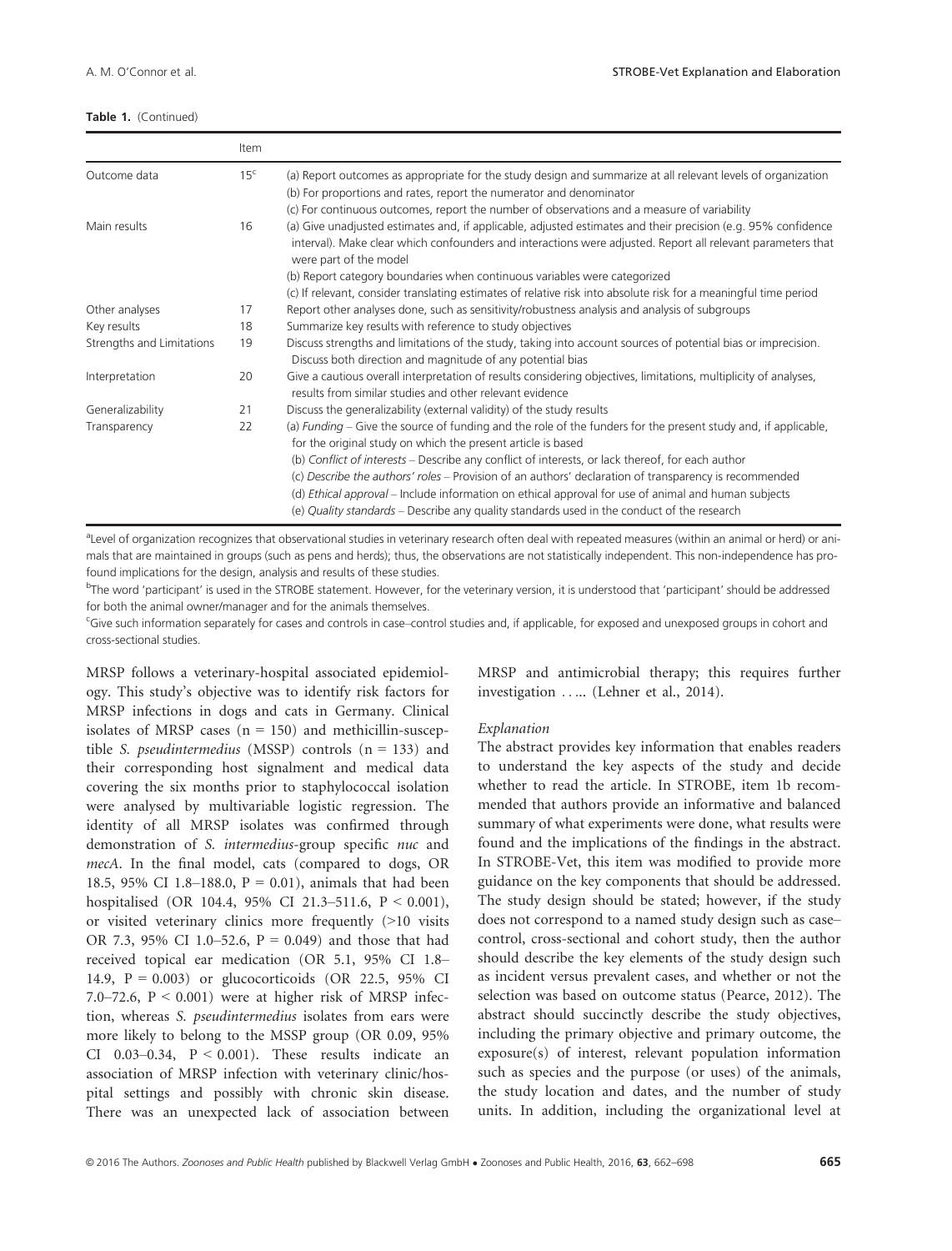which the outcome was measured (e.g. herd, pen or individual) is recommended. The presented results should include summary outcome measures (e.g. frequency or appropriate descriptor of central tendency such as mean or median) and, if relevant, a clear description of the association direction along with accompanying association measures (e.g. odds ratio) and measures of precision (e.g. 95% confidence interval) rather than P-value alone. We discourage stating that an exposure is or is not significantly associated with an outcome without appropriate statistical measures. Finally, because many veterinary observational studies evaluate multiple potential risk factors, the abstract should provide the number of exposure–outcome associations tested to alert the end-user to potential type I error in the study. When multiple outcomes are observed, provide the reader with a rationale for the outcomes presented in the abstract, for example only statistically significant results or the outcome of the primary hypothesis is presented.

### Introduction

The aim of the introduction is to allow the reader to understand the study's context and the results' potential to contribute to current knowledge.

# 2. Background/rationale: explain the scientific background and rationale for the investigation being reported

#### Example

The syndesmochorial placenta of cattle prevents the bovine fetus from receiving immunoglobulins in utero; therefore, calves are born essentially agammaglobulinemic  $[]$ .<sup>1</sup> Calves acquire passive immunity by consuming colostrum in the first 24 to 36 h of life []. Inadequate colostrum consumption leads to failure of passive transfer (FPT), which has detrimental effects on calf health and survival. As many as 40% of dairy calves experience FPT []. However, beef and dairy calf management is considerably different, as beef calves generally remain with the cow post-calving and nurse ad libitum, while dairy producers often separate calves from their dams and then provide the colostrum. Hence, the prevalence of and risk factors for FPT in beef calves may vary substantially from those in reports describing dairy calves....' (Waldner and Rosengren, 2009).

#### Explanation

The scientific background provides important context for readers. It describes the focus and gives an overview of what

is known on a topic and what gaps in current knowledge are addressed by the study. Background material should note recent pertinent studies and any reviews of pertinent studies. The background section should also include the anticipated impact of the work.

# 3 (a). Objectives: state-specific objectives, including any primary or secondary pre-specified hypotheses or their absence

#### Example

The objective of this study was to investigate the effect of track way distance and cover on the probability for lameness in Danish dairy herds using grazing. We hypothesised that short track distances with added cover would be associated with the lowest lameness prevalence (Burow et al., 2014).

#### Explanation

Objectives are the detailed aims of the study. Well-crafted objectives specify populations, exposures and outcomes, and parameters that will be estimated. They might be formulated as specific hypotheses or as questions that the study was designed to address. In some situations, objectives might be less specific, for example in early discovery phases. Regardless, the report should clearly reflect the investigators' original intentions.

# 3 (b). Ensure that the level of organization is clear for each objective and hypothesis

### Example

There were three objectives for this study: (1) to quantify the standing and lying behavior, with particular emphasis on post-milking standing time, of dairy cows milked  $3 \times /d$ , (2) to determine the cow- and herd-level factors associated with lying behavior, and (3) to relate these findings to the risk of experiencing an elevation in somatic cell count (SCC) (Watters et al., 2013).

# Explanation

A full explanation is provided in Box 4: Organization structures in animal populations

# Methods

The aim of the methods section is to describe what experiments were planned and performed in sufficient detail for the reader to understand them; judge whether they were adequate with respect to providing reliable, valid answers to the objectives and hypotheses; and assess whether deviations from the original research plan were justified.

<sup>&</sup>lt;sup>1</sup>In examples quoted directly from the literature, citations were removed and replaced with [] to indicate that the statement was referenced in the original document.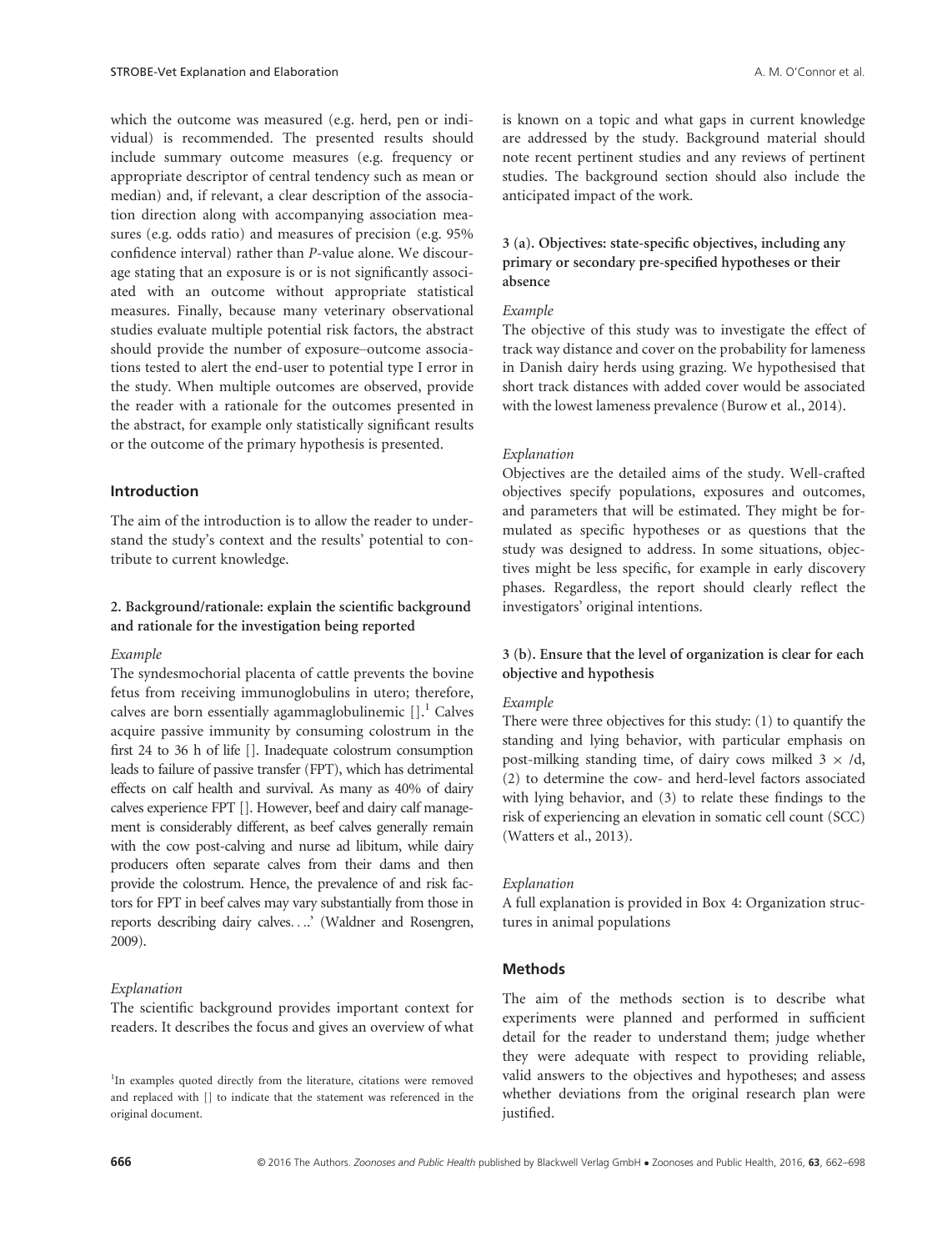#### Box 4

Organization structures in animal populations

Many animal populations occur in organizational structures, which results in individual animals (or groups of animals) not being independent from one another (Schukken et al., 2003; Sargeant et al., 2010). These organizational structures might be hierarchical, such as those related to housing (animals within barns, barns within farms, farms within production systems, production systems within regions) or genetics (piglets within sows, calves within dams, daughters within sires). Animal populations can also be non-independent but not hierarchical. For example, beef calves from several cow-calf farms might be transported to multiple feedlots, where calves from multiple farms commingle in pens. Calves from the same farm or housed in the same pen or feedlot probably have more exposures in common than calves at a different farm or in a different pen or feedlot. Such organizational structures imply non-independence, which will influence the actual number of observational units in the study and power in the statistical analyses. Therefore, the non-independence must be accounted for in the study design or adjusted for in the data analysis (European Food Safety Authority, 2013).

Further, the study's end-users might be interested in different hierarchy levels. Thus, it is essential that the authors clearly state what level is being studied. For example, for a particular disease, producers and veterinarians might focus on the disease prevalence within herds and factors associated with individual risk of developing disease (Rose, 2001). However, company officials might be interested in the prevalence of positive herds within a production system and factors associated with a herd being positive or with high or low prevalence (Rose, 2001). Government officials might concentrate on differences in the prevalence of positive herds across regions of a country or among countries. It is also possible to report the outcomes of interest at different organizational structure levels in a single study (Kadohira et al., 1997; McDermott et al., 1997; De Vliegher et al., 2004). Given this complexity, authors must ensure that readers are aware of the organizational level(s) that exist within the study population and the level at which variables are measured and summarized. This information allows the reader to (i) decide if the paper is of interest and (ii) assess experimental approaches for biases, which might differ based on the hierarchy level summarized. A diagram showing the organizational structure might be helpful to convey this information.

The organizational structure is relevant to numerous parts of a publication. In particular, we advise providing information about the study population's organizational structure in items 3, 6, 7, 12, 13, 14 and 15. Here, we provide two study examples along with a description of how to report organization structures in items 3, 6, 7 and 12.

Example 1. A hypothetical multiclinic study of demographic factors affecting survival of dogs with osteosarcoma Item 3 would describe the study objective: to understand demographic factors that impact a dog's survival time. For this theoretical example, the hypothesis is that dog age is associated with reduced survival time in individual dogs.

Item 5 would describe the clinics and clinicians participating in the study and indicate that they are a likely source of nonindependence.

Item 6 would describe the eligibility criteria for selecting clinics, clinicians and clients and dogs for the study.

Item 7 would define the outcome and other variables, as well as the organizational level for each variable. For this hypothetical example, the measurement level for the outcome was at the individual level such as a dog's survival time. The exposure factors of interest were also at the individual level such as the dog age, dog weight and dog breed.

Item 8 would describe how each of the variables listed in item 7 was measured and state that all of these measurements were performed at the individual level (the dog level).

Item 12 would describe how the analysis approach accounted for the impact of the organization structure such as dog nonindependence, nested within clinics and clinicians.Example 2. A hypothetical multifarm study of factors affecting the prevalence of Salmonella in swine barns

Item 3 would describe the study objective: to understand barn-, site- and company-level characteristics associated with the prevalence of Salmonella in swine barns. In the example study, the hypothesis was that the prevalence of Salmonella is higher in barns where birds are observed.

Item 5 would state that the pigs are nested within barns, the barns are nested within sites, and the sites within companies. Other possible sources of non-independence (e.g. if farms are nested geographically) should also be stated.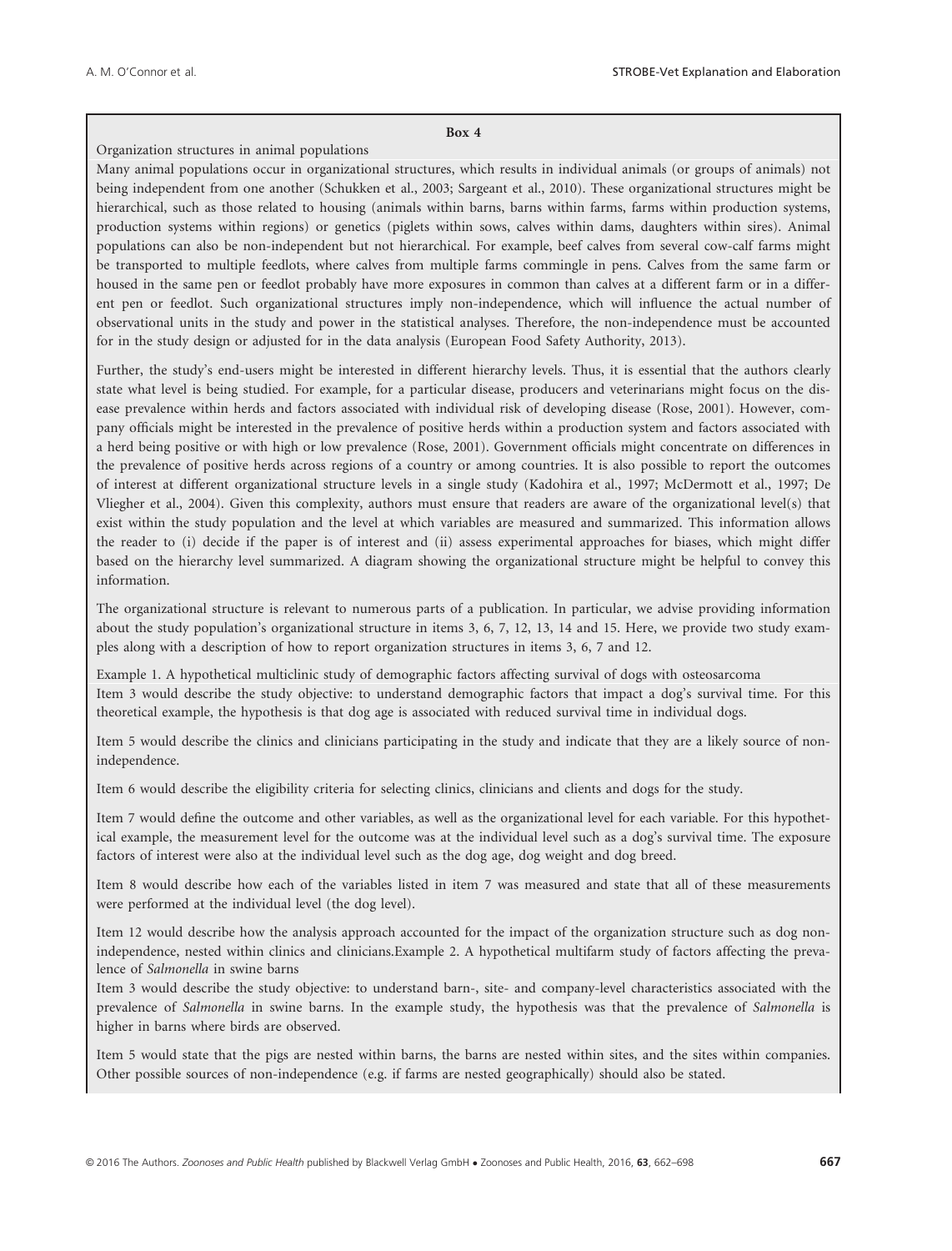Item 6 would describe the criteria for selecting the companies, the sites within each company, the barns within each site and the pigs within each barn. It would include at what organizational levels, convenience sampling was used. For example, in our hypothetical study, researchers used a relationship with a production company to gain access to a production site. They also used convenience to decide which production sites to study and selected all barns on each site to be surveyed. Then, they randomly selected 30 pigs within each barn to obtain barn-level estimates of Salmonella prevalence.

Item 7 would define the outcome and other variables, ensuring the organizational level is stated clearly. For this study, the outcome of interest was the prevalence of Salmonella in each barn. The exposure variables of interest were feed type (a sitelevel variable), and potential confounders included the feed mill used (a site-level variable) and the presence of birds in barns (a barn-level variable).

Item 8 would describe how each of the variables defined in item 7 were measured. In this study, it would be important to clarify that Salmonella status was measured in pigs (an individual-level variable) and the prevalence was summarized as a proportion, so it could be expressed as a barn-level outcome. The laboratory approach for determining Salmonella status should be described here. This item should state that data regarding the feed mills used at each site were obtained from company records and the presence of birds was determined using a questionnaire administered to the site manager. The validity of that questionnaire should be described as a component of this item.

Item 12 would describe how the analysis approach accounted for the organizational structure such as non-independence of barns within farms, farms within regions, farms within the production system. Because the outcome was measured at the barn level (as clarified in item 7), authors would need to account for the clustering of pigs within barns.

# 4. Study design: present key elements of study design early in the paper

#### Example

A cohort study was performed on two farrow-to-finish farms (A and B) in two farrowing rooms (cohorts) per farm. Sows were examined for the presence of A. pleuropnemoniae infection by collection of blood and tonsil brush samples approximately three weeks before parturition. The proportions of colonization at litter and individual piglet level were determined three days before weaning and associations with dam parity and sow serum and brush sample results were evaluated (Tobias et al., 2014).

#### Explanation

We advise presenting key elements of study design early in the methods section (or at the end of the introduction) so that readers can understand the basics of the study. For example, if the authors used a cohort study design, which followed animals or animal groups over a particular time period, they should describe the group that comprised the cohort and their exposure status. Similarly, if the investigation used a case–control design, the cases and controls and their source population(s) should be described.

If a study is a variant of the three main study types (cohort, case–control or cross-sectional), there is an additional need for clarity. Authors can provide a clear description of the study design by including the following key elements: (i) the timing of study population enrolment with respect to the occurrence of the outcome such as after or prior to, (ii) the role of exposure status on enrolment such as enrolled based on exposure or not, (iii) the role of outcome status on enrolment such as enrolled based on outcome or not, (iv) the timing of outcome and exposure determination such as outcome determined before, after or concurrent to exposure determination and (v) if the outcome is a disease, condition or behaviour, whether the outcome represents incidence or prevalence. If the study only estimates prevalence or incidence in a single group, then the authors need to clarify whether the outcome represents incidence or prevalence. This item is intended to give the reader a general idea of the study design. The design specifics are described in detail in subsequent items.

We recommend that authors refrain from calling a study 'prospective' or 'retrospective' because these terms are ill defined (Vandenbroucke, 1991). One usage sees cohort and prospective as synonymous and reserves the word retrospective for case–control studies. A second usage distinguishes prospective and retrospective cohort studies according to the timing of data collection relative to when the idea for the study was developed (Miettinen, 1985). A third usage distinguishes prospective and retrospective case–control studies depending on whether the data about the exposure of interest existed when cases were selected (Rothman and Greenland, 1998).

In STROBE-Vet, we do not use the words prospective and retrospective, nor alternatives such as concurrent and historical. We recommend that whenever authors use these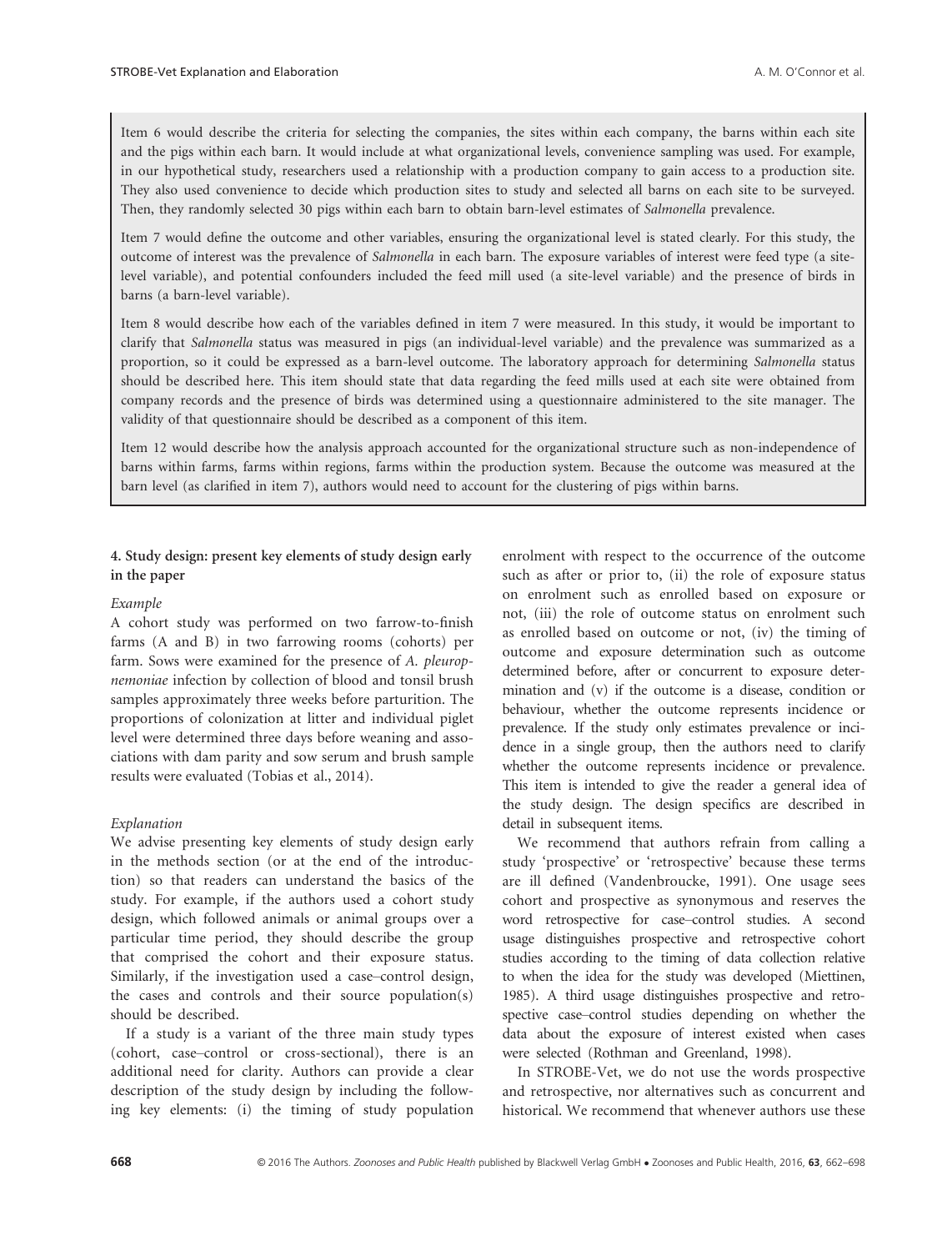words, they define what they mean. Most importantly, we recommend that authors describe exactly how and when data collection took place.

# 5 (a). Setting: describe the setting, locations and relevant dates, including periods of recruitment, exposure, followup and data collection

# 5 (b). If applicable, include information at each level of organization

#### Example

This study was conducted in Afar and Tigray regions in north-eastern Ethiopia. Two administrative zones (Zone-1 and Zone-4) out of five zones of Afar region were included in the study, and then one district from each zone was selected (Asiyta and Yallo, respectively). Asayita district was selected to include an agro-pastoral production system where irrigation farming is widely prevalent. ... Yallo was selected for its location interfacing with the highland agro-climate in Alamata and Raya Azebo districts where the livestock are moved for grazing and watering during dry season [ ]. There were two distinct agro-ecological climates prevailing in the Afar study area: lowland  $(\leq 1500 \text{ m})$  and highland  $(\geq 2300 \text{ m})$ ...

A cross-sectional study was carried out between October 2011 and February 2012 to assess epidemiological factors associated with observed [lumpy skin disease] in the previous two years (September 2009 to October 2011). Three to four Kebeles (the lowest administrative unit next to district in order of hierarchy in Ethiopia) were selected randomly from each district, and 20-30 herds were randomly selected from each Kebele. Herd-owners were selected based on willingness to complete the questionnaire (Hailu et al., 2014).

### Explanation

Readers must understand the clinical, demographic, managerial, geographic and temporal contexts in which the study was conducted, so readers will be able to determine the populations to which the study's inferences can be applied. Data from research herds or kennels might not extrapolate to commercial or home settings. Dates are required to understand the historical context of the research, because medical, sociological and agricultural practices can change over time, which, in turn, can affect the prevalence of risk factors, potential confounders, diseases and study methods. Knowing when a study took place and over what period participants were recruited and followed places the study in historical context and is important for the interpretation of results.

### 6. Participants

6 (a). Describe the eligibility criteria for the owners / managers and for the animals, at each relevant level of organization

#### Example

Counties were chosen based on the proportion of registered backyard flock owners and location of commercial industries and auction markets. In May 2011, the Maryland Department of Agriculture (MDA) confidentially mailed 1,000 informational letters and return postcards to poultry owners enrolled in the Maryland Poultry Registration Program. Participants were eligible for the study if they lived in Maryland, owned domesticated fowl, and maintained a flock size fewer than 1,000 birds (Madsen et al., 2013).

### Explanation

Eligibility criteria might be presented as inclusion and exclusion criteria, although this distinction is not always necessary or useful. Regardless, we advise authors to report all eligibility criteria and also to describe the group from which the study population was selected (e.g. the general population of a region or country), and the method of recruitment (e.g. referral or self-selection through advertisements). Authors of studies involving animal populations should describe the eligibility criteria at all organizational levels (e.g. farm, pen, stable or clinic) for the animals included, and for smaller units within included animals, such as limbs or mammary quarters, if applicable (see Box 4: Organization structures in animal populations).

# 6 (b). Describe the sources and methods of selection for the owners/ managers and for the animals, at each relevant level of organization

#### Example

All MRSP isolates identified between October 2010 and October 2011 inclusive were considered. MSSP isolates were selected throughout the study period using simple randomization on [www.randomizer.org](http://www.randomizer.org)' (Lehner et al., 2014). Data and pedigree information were obtained from the Swedish Dairy Association (Stockholm, Sweden), and the

Swedish organic certification organization (KRAV; Uppsala, Sweden) contributed information about dairy farms with organic plant production. ... The initial data set contained records from 402 organic herds (all herds with available data) and 5,335 .... conventional herds (herds with an even last number in the herd identity) (Ahlman et al., 2011).

### Explanation

There are many ways eligible study units can be selected, and when multiple organizational levels are used, the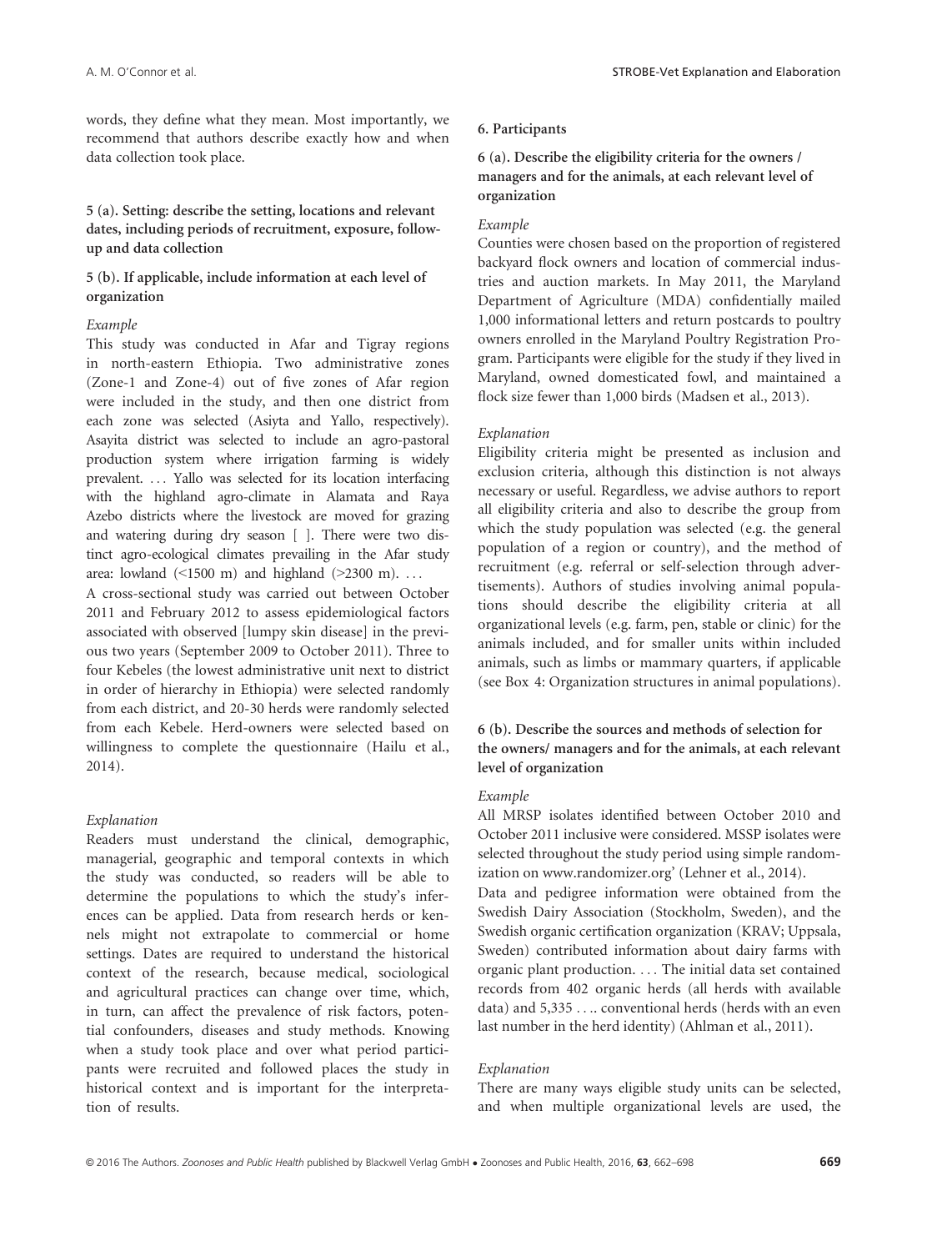selection approach might differ based on the level. For example, random selection might be used at one level and convenience sampling at another. Clear and transparent descriptions of the selection approach for eligible study units enable identification of the population to which the study results can be inferred and any potential selection biases. When non-probability sampling (e.g. convenience, haphazard or snowball methods) is used, indicate this explicitly and provide a rationale for its use.

### 6 (c). Describe the method of follow-up

#### Example 1

After surgery, the owners of the dogs were instructed to monitor for any signs of new mammary tumors and notify the principal investigator (PI) if any signs of recurrence or new tumors were noted. In addition, they were contacted by the PI (VK) every 6 months through phone to ensure this information. ... Dogs with reported/ suspected new tumors were requested to return for clinical examination and confirmation (Kristiansen et al., 2013).

Example 2 Table 1 Possible outcomes of horses on cohort

| Possible outcome                                                | Action                                                          |
|-----------------------------------------------------------------|-----------------------------------------------------------------|
| No further colic during study                                   | Censored                                                        |
| Colic resolves without medication                               | Horse returns to population at<br>risk 48 h after colic episode |
| Colic requires medical attention -<br>clinical records obtained | Horse returns to population at<br>risk 48 h after colic episode |
| Colic requires surgery                                          | Surgical diagnosis and end of<br>contribution to time at risk   |
| Death from other causes                                         | Censored                                                        |
| Drop out of cohort                                              | Censored/loss to follow-up                                      |

(Scantlebury et al., 2011)

#### Explanation

The potential for loss to follow-up differs between studies; therefore, follow-up monitoring approaches might differ between studies. For example, companion animal populations that rely on client return visits are prone to loss to follow-up, analogous to the human population studies discussed in STROBE. The authors of these studies often make several attempts to contact animal owners to determine their pet's outcome. In other animal populations, data might be collected from computerized systems, such as herd inventory at the start and end of the study, where relevant records (e.g. the reasons for losses) might or might not be available. Reporting the approach used by the authors to minimize loss to follow-up will allow users to assess the potential for bias related to this loss.

6 (d). For matched studies, describe matching criteria and number of matched individuals per subject (e.g. number of controls per case)

#### Example 1

Two to 4 control farms matched to each case farm on the basis of type of farm (dairy or beef) and location (inside or outside the TB core area) were included in the study. (Kaneene et al., 2002)

### Example 2

Each time a herd was recorded as a "case," a randomly selected at-risk herd was identified as a "control". Each control herd was selected with probability proportional to their time at risk (incidence density sampling) during the study period... (Olea-Popelka et al., 2006).

### Explanation

Matching is more common in case–control studies, but occasionally, investigators use matching in cohort studies. Matching in cohort studies makes groups directly comparable for potential confounders (Box 5: Confounding) and presents fewer intricacies than with case–control studies. For example, it is not necessary to take the matching into account for the estimation of the relative risk. Because matching in cohort studies might increase statistical precision, investigators might allow for the matching in their analyses and thus obtain narrower confidence intervals.

In case–control studies, matching is done to increase a study's efficiency by ensuring similarity in the distribution of variables between cases and controls, in particular the distribution of potential confounding variables (Costanza, 1995; Sturmer and Brenner, 2002). Example 1 illustrates this type of matching description by matching on farm type and location. Because matching can be done in various ways, with one or more controls per case, the rationale for the choice of matching variables and the details of the method used should be described. Commonly used forms of matching are frequency matching (also called group matching) and individual matching. In frequency matching, investigators choose controls so that the distribution of matching variables becomes identical or similar to that of cases. Individual matching involves matching one or several controls to each case. Matching is not always appropriate in case–control studies, but if used, it needs to be taken into account in the analysis (see Box 2: Matching in case–control studies).

While matching is generally considered to be based on potentially confounding population characteristics, in some case–control studies, the term matching is also used to describe a means of controlling selection from the risk set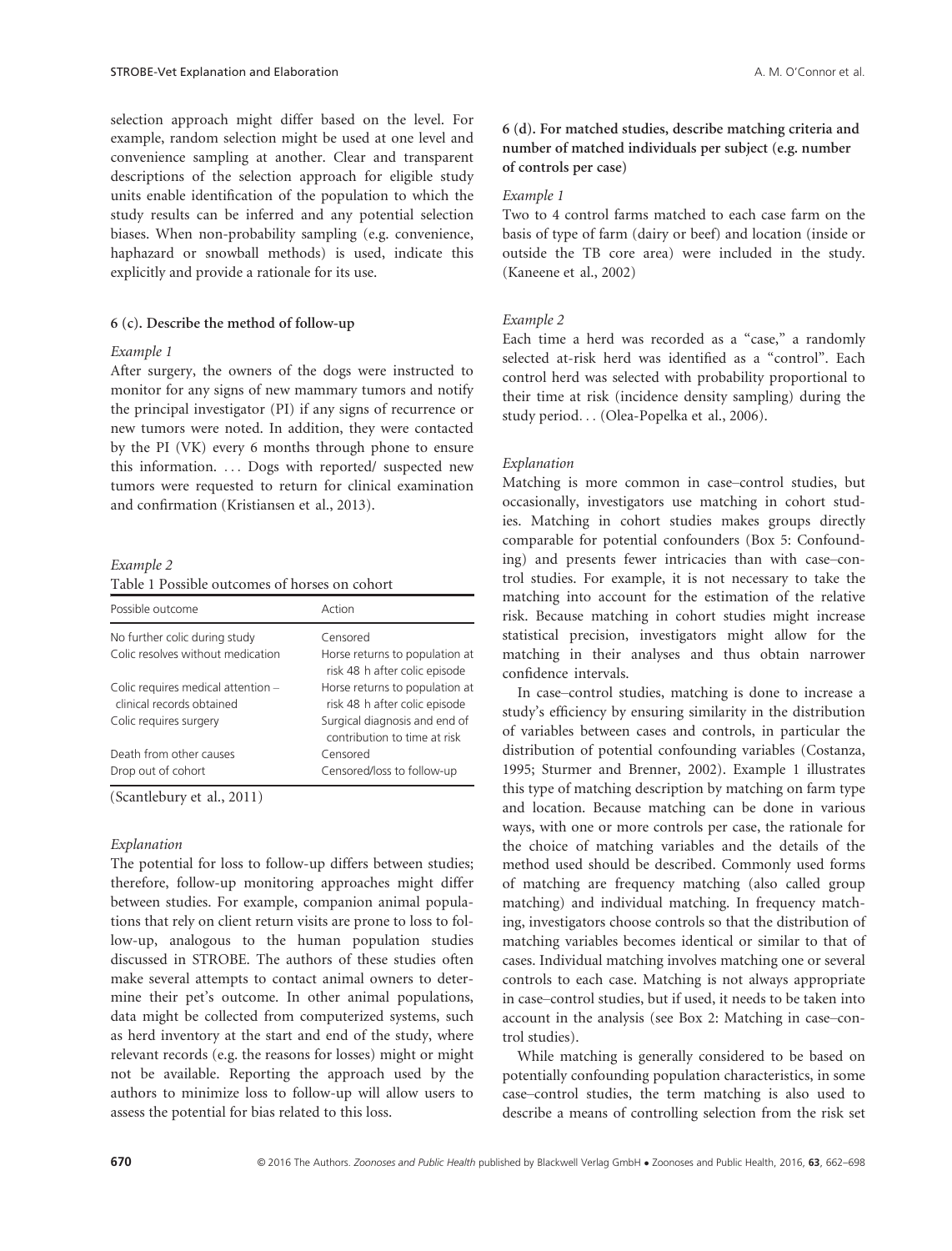#### Box 5

### Confounding

Confounding literally means the confusion of effects. A study might seem to show either an association or no association between an exposure and the risk of a disease. In reality, the seeming association or lack of association is due to another factor that determines the occurrence of the disease but that is also associated with the exposure. The other factor is called the confounding factor or confounder. Confounding thus gives a wrong assessment of the potential 'causal' association of an exposure. For example, an apparent positive association between dogs attending obedience classes and dog bites could occur if specific, large-breed dogs that are prone to biting were more likely to attend the observed obedience classes. In this instance, breed would confound the relationship between obedience class attendance and biting.

Investigators should think beforehand about potential confounding factors, a process that could be enhanced by constructing a causal diagram (see item 7c). An a priori consideration of potential confounding variables will inform the study design and allow proper data collection by identifying the confounders for which detailed information should be sought. Restriction, matching or analytical adjustment might also control confounding. In the example above, the study might be restricted to specific breeds. Matching on breed might also be possible, although not necessarily desirable (see Box 2: Matching in case–control studies). There are a number of analytic approaches for identifying confounding variables, which can be broadly grouped into knowledge-based and statistical (Evans et al., 2012; Sauer et al., 2013).

Many of the approaches for controlling confounding assume that the investigator has one or more exposures of interest identified *a priori*. In veterinary literature, observational studies commonly identify risk factors for an outcome from an array of possible independent variables with no a priori identification of an exposure of interest or causal diagram.

Regardless of the approach used, when variables are selected for model inclusion, the interpretation of each association needs to be evaluated post hoc to evaluate whether all important confounders for that association were included. As part of the post hoc assessment, authors should consider whether the variables were confounders or variables with other relationships, such as collider or intervening variables. These other variables can also introduce bias into the association between a different independent variable and the outcome and be detected by algorithm-based approaches (Greenland and Brumback, 2002; Hernan et al., 2002; Schisterman et al., 2009; Hay et al., 2014).

Taking confounders into account is crucial in observational studies, but readers should not assume that analyses adjusted for confounders establish the 'causal part' of an association. Results might still be distorted by residual confounding (the confounding that remains after unsuccessful attempts to control for it), (Olsen and Basso, 1999) random sampling error, selection bias and information bias (see Box 1: Bias in observational studies).

based on the case occurrence timing such as in an incidence density sampling design. Example 2 provides a description of a time-matched selection-control approach.

# 7 (a). Clearly define all outcomes, exposures, predictors, potential confounders and effect modifiers. If applicable, give diagnostic criteria

### Example 1

...the explanatory variable of interest was IBK status. Other explanatory variables included in each model as potential effect modifiers or confounders of the association between IBK and weight at ultrasonographic evaluation were birth weight, season, sex of calves after weaning (bull, heifer, or steer), ADG (weaning to yearling weight), preweaning management group, postweaning management group, year of calving, season of calving, the interaction between year and season, and age at ultrasonographic evaluation (Funk et al., 2014).

# Example 2

Refer to Section  $6(c)$  for a good description of the outcome event(s) in a cohort study.

# Example 3

Body condition was scored from 1 (emaciated) to 5 (obese) using standard methods described by DAFF []. Faecal consistency was scored as described by Alberta Dairy Management [] from 1, representing a liquid consistency, to 4, representing a dry sample. Hide cleanliness was scored following the guidelines of the Food Standards Agency [], where  $1 =$  clean and dry, and  $5 =$  filthy and wet (Williams et al., 2015).

### Explanation

Authors should define all variables considered for and included in the analysis, including outcomes, exposures,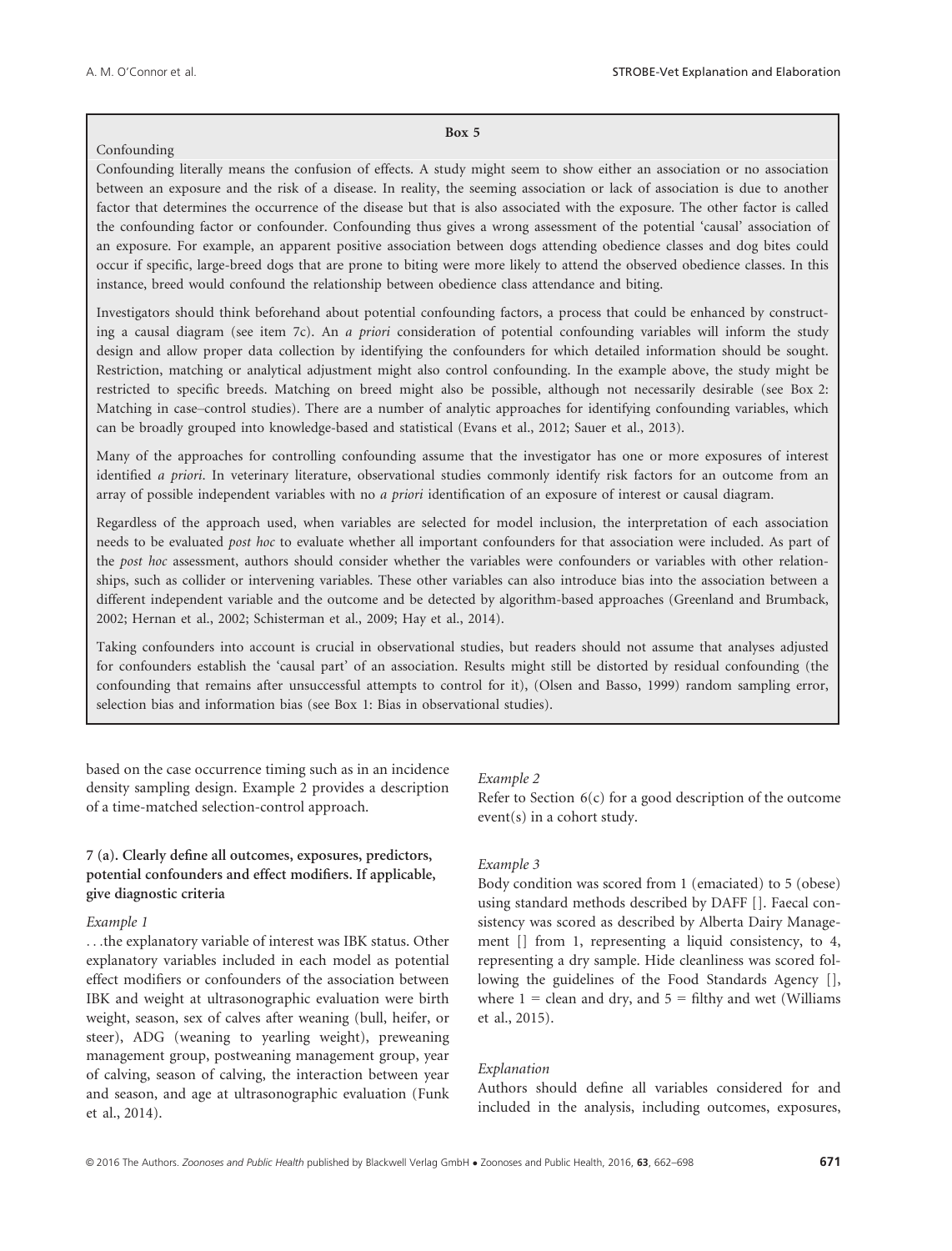#### Box 2

Matching in case–control studies

In any case–control study, choices need to be made on whether to use matching of controls to cases, and if so, what variables to match on, the precise method of matching to use, and the appropriate method of statistical analysis. Although confounding can be adjusted for in the analysis there could be a major loss in statistical efficiency. The use of matching in case–control studies and its interpretation are fraught with difficulties, especially if matching is attempted on several risk factors, some of which might be linked to the exposure of prime interest (Rothman and Greenland, 1998; Szklo and Nieto, 2000). For example, in a case–control study of a Salmonella outbreak, investigators could match based on factors, such as gender, that are related to the consumption of various food products. However, this control group would no longer represent food consumption choices in the general population, and has several implications. A crude analysis of the data will produce odds ratios that are usually biased towards unity if the matching factor is associated with the exposure. The solution is to perform a matched or stratified analysis (see item 12d). In addition, because the matched control group ceases to be representative for the population at large, the exposure distribution among the controls can no longer be used to estimate the population attributable fraction (see Box 6: Measures of Association and measures of impact) (Cole and MacMahon, 1971). Also, the effect of the matching factor can no longer be studied. If matching is done on multiple factors, the search for well-matched controls can be cumbersome and a non-matched control group might be preferable.

Overmatching is another problem, which might reduce the efficiency of matched case–control studies and, in some situations, introduce bias.

Information is lost and the power of the study is reduced if the matching variable is closely associated with the exposure. Then many individuals in the same matched sets will tend to have identical or similar levels of exposures and therefore not contribute relevant information.

The complexities involved with matching have caused some methodologists to advise against routine matching in case–control studies. Instead, they recommend judicious consideration of each potential matching factor, recognizing that it could potentially be measured and used as an adjustment variable. As a result, studies are reducing the number of matching factors employed, and increasing the use of frequency matching, which avoids some of the problems discussed above. In addition, case–control studies are increasingly abandoning potential confounder matching (Gefeller et al., 1998). Currently, matching remains advisable, or even necessary, when confounder distributions differ radically between the unmatched comparison groups (e.g. age) (Costanza, 1995; Sturmer and Brenner, 2002).

predictors, potential confounders and potential effect modifiers. Disease outcomes require adequately detailed description of the diagnostic criteria. This applies to criteria for cases in a case–control study, disease events during follow-up in a cohort study and prevalent disease in a cross-sectional study.

We advise that authors should declare all 'candidate variables' considered for statistical analysis, rather than selectively reporting only those included in the final models (see also item 16a) (Anderson et al., 2005; Wieland and Dickersin, 2005). Authors should report whether exposures are consistent or change over the study period. For studies involving follow-up, authors should describe how study subjects were uniquely identified, allowing research personnel to correctly record observations at follow-up visits.

# 7 (b). Describe the level of organization at which each variable was measured

#### Example

Fixed explanatory variables considered for inclusion in the PA-MNT model were assessment day  $(d-4, +1, +3, +6, +8,$  and +10), eye-level IBK-associated corneal ulceration status (present or absent), calf-level IBK-associated corneal ulceration status (present or absent), and landmark (7 levels) (Dewell et al., 2014).

#### Explanation

Animal populations commonly have multiple organizational levels, so authors should clarify the organizational level at which each variable was measured. For more information, see Box 4: Organization structures in animal populations.

# 7 (c). For hypothesis-driven studies, the putative causal structure among variables should be described (a diagram is strongly encouraged)

#### Example

Causal diagrams were constructed to describe postulated links between measured exposure variables and between exposure variables and occurrence of BRD in the first 50 days at risk. As this resulted in a very complex diagram, a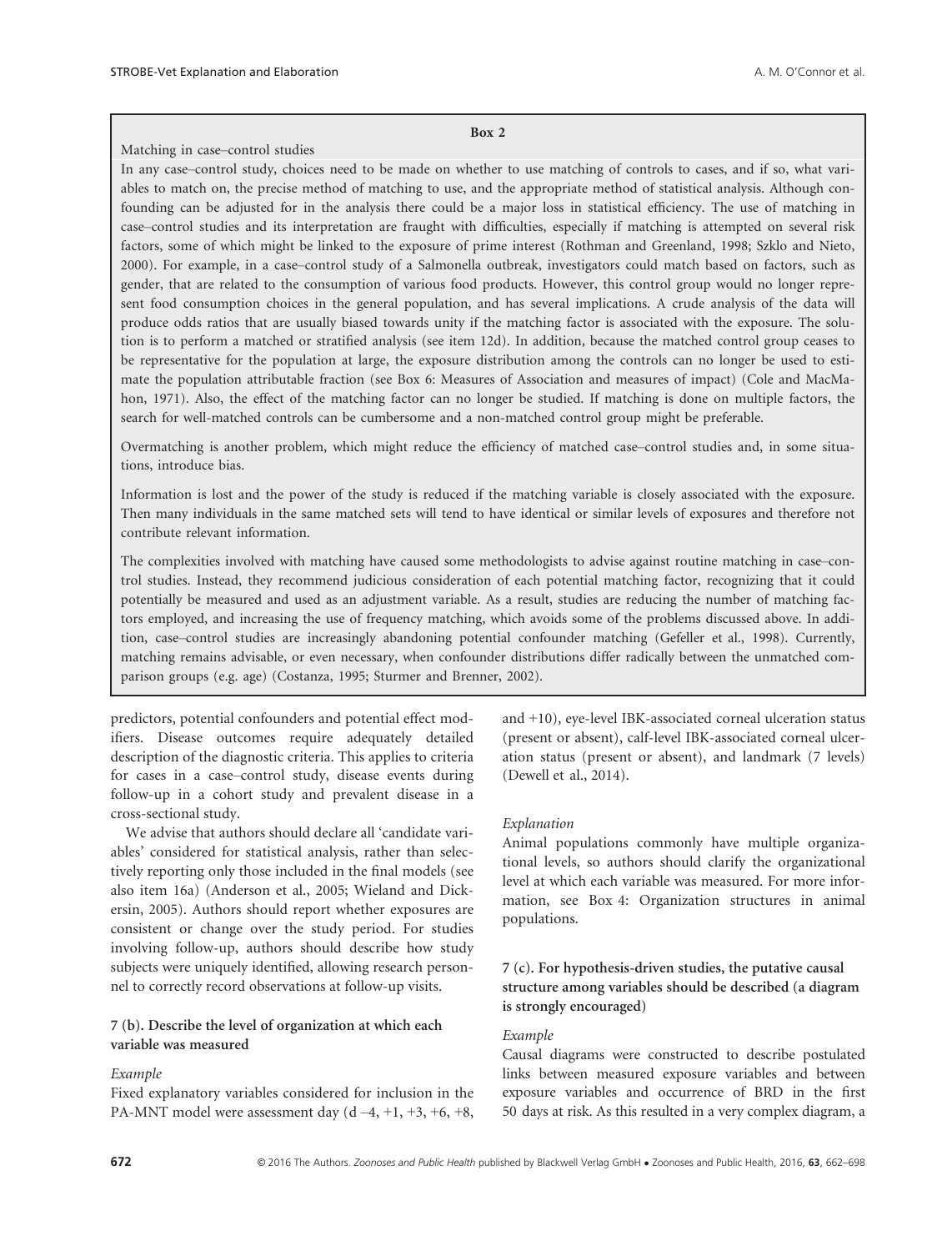simplified version (only including variables relevant to the assessment of the risk factors included in the analyses reported in this paper) is shown in Fig. 1. Figure 2 shows the causal diagram used to inform the analyses restricted to the three feedlots that routinely used pre-induction assembly. Additional variables included as potential confounders in either of these diagrams were cohort fill duration (all animals added to their cohort within a single day or over a longer period), total number of animals on feed in the animal's feedlot (average for the animal's induction month), number of animals in the animal's cohort, induction weight, breed and season in which the animal was inducted. ...The  $DAGittv^{\circledR}$  software  $\Box$  was used to identify minimal sufficient adjustment sets to assess total and direct effects of the exposure variable of interest on the occurrence of BRD.

Figures extracted from publication(Hay et al., 2014)



Fig. 1 Causal diagram showing postulated causal paths linking variables related to mixing history, group size, exposure to saleyards<br>and timing of the move to the feedlot to occurrence of bovine respiratory disease (BRD) i

K.E. Hay , T.S. Barnes , J.M. Morton , A.C.A. Clements , T.J. Mahony

**Risk factors for bovine respiratory disease in Australian feedlot cattle: Use of a causal diagram-informed approach to estimate effects of animal mixing and movements before feedlot entry** Preventive Veterinary Medicine, Volume 117, Issue 1, 2014, 160 - 169

http://dx.doi.org/10.1016/j.prevetmed.2014.07.001



Fig. 2 Causal diagram showing postulated causal paths linking variables related to the interval between arrival and induction, group size and number of groups combined to occurrence of bovine respiratory disease (BRD) in the first 50 days on feed in three  $\sin \theta$ 

K.E. Hay , T.S. Barnes , J.M. Morton , A.C.A. Clements , T.J. Mahony

**Risk factors for bovine respiratory disease in Australian feedlot cattle: Use of a causal diagram-informed approach to estimate effects of animal mixing and movements before feedlot entry** Preventive Veterinary Medicine, Volume 117, Issue 1, 2014, 160 - 169

http://dx.doi.org/10.1016/j.prevetmed.2014.07.001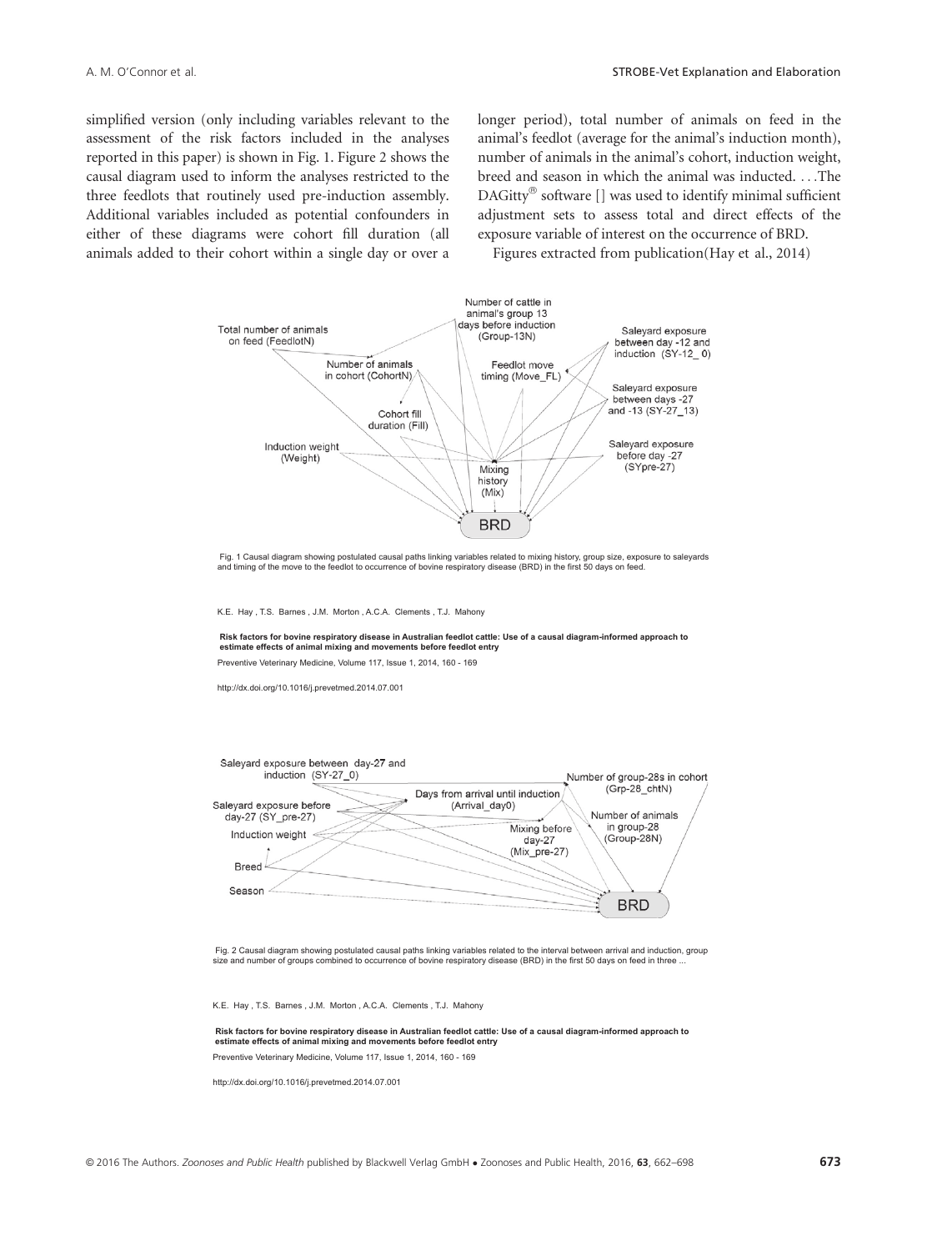# Explanation

For hypothesis-driven studies, it is extremely useful to the end-user if the a priori hypothesis and the variable relationships envisioned by the authors are clear and understandable. There are various means available for articulating causal assumptions (Greenland and Brumback, 2002), including directed acyclic graphs (DAGs) (Greenland et al., 1999). Including a causal assumption diagram is strongly recommended. Understanding the underlying causality being explored is important when identifying potential confounding variables and interpreting the results of multivariable analyses. If variables are controlled unnecessarily in a regression model, the power is reduced, and the association between the exposure of interest and the outcome might be biased (Greenland and Brumback, 2002; Hernan et al., 2002; Schisterman et al., 2009).

8 (a). For each variable of interest, give sources of data and details of methods of assessment (measurement). If applicable, describe comparability of assessment methods among groups and over time

#### Example

Each tumour was examined independently by two specialist veterinary pathologists and, to be included, had to have a minimum of 7 (out of a possible 10) features identified as part of the histopathology study. The 10 features included the presence of: aggregates of lymphocytes, infiltrative margins, intralesional necrosis, perilesional scarring,/inflammation, adjuvant-like material in macrophages, medium-high mitotic rate, giant cells and types of cellular differentiation []. To be included in the estimate of incidence the FISS ("Feline Injection Site Sarcomas" added by authors) had to be diagnosed at the practices for which denominator information was available (Dean et al., 2013).

#### Explanation

The way in which exposures, confounders and outcomes were measured affects the reliability and validity of a study. Measurement error and misclassification of exposures or outcomes can make it more difficult to detect cause–effect relationships, or might produce spurious relationships. Error in measurement of potential confounders can increase the risk of residual confounding (Becher, 1992; Brenner and Blettner, 1997). It is helpful, therefore, if authors report the findings of any studies of the validity or reliability of assessments or measurements, including details of the reference standard that was used. Rather than simply citing validation studies, we advise that authors give the estimated validity or reliability, which can then be used for measurement error adjustment or sensitivity analyses (see items 12 and 17).

In addition, it is important to know whether groups being compared differed with respect to the way in which the data were collected. For instance, if an interviewer first questions all the cases and then the controls, or vice versa, bias is possible because of the learning curve; solutions such as randomizing the order of interviewing might avoid this problem. Information bias might also arise if the compared groups are not given the same diagnostic

# 8 (b). If a questionnaire was used to collect data, describe its development, validation and administration

### Example

Questionnaire designs were the collective effort of five veterinarians (including four epidemiologists) and a biostatistician. Included in the design group was the Veterinary Officer for Poultry Diseases, who had an in-depth knowledge of each farm as a result of working with the producers to eradicate Salmonella from poultry. There were several questionnaires, the main one designed to record independent variables acting at the various levels of broiler production such as at the flock, house and farm levels. During the interval between flocks in each broiler house, a field technician employed by the Veterinary Officer for Poultry Diseases visited each farm to record responses from face-to-face interviews with the person most closely associated with the hands-on management of the broiler flocks and houses, and to record observations of cleaning and disinfection procedures between flocks. The design team reviewed all questions and the method of recording with the field technician to ensure clear understanding. The Veterinary Officer for Poultry Diseases accompanied the field technician on all farm visits and questionnaire recording for the first full month of sampling. During the course of the study, two university-educated field technicians were employed. The first technician was employed for two years, and trained the second technician for one month prior to leaving the project. Interview times varied from 10 to 15 minutes per questionnaire, depending on whether the producer needed to verify records. To ensure consistency in responses, data collected at the previous visit were reviewed with the producer. All questions pertaining to our analysis were closed (Guerin et al., 2007).

#### Explanation

For STROBE-VET, we needed to draw attention to the descriptions of questionnaire development and administration, because questionnaires are a common data source for veterinary observational studies. Occasionally, authors provide information documenting their questionnaire validation methods, sometimes as a separate publication (Ramon et al., 2008; Dufour et al., 2010). If previous validation information is not available, then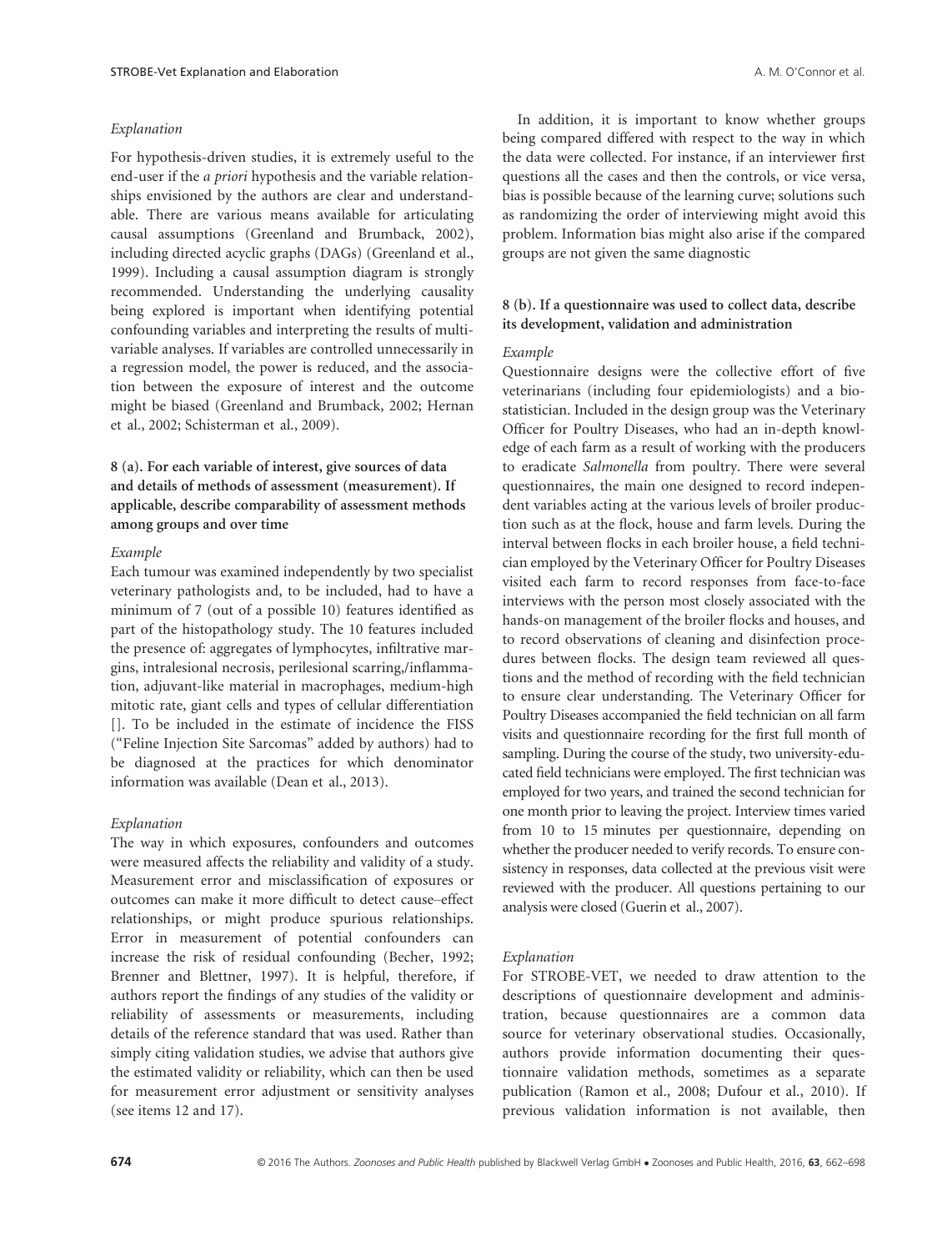the authors should describe their approach for developing and testing the questionnaire in the manuscript. Like any diagnostic test, unless validated, the diagnostic characteristics of the questionnaire and its ability to accurately measure the variables are unclear. The questionnaire(s) should also be included as supplementary data, or in an open access, permanent site preferably with a Digital Object Identifier (DOI).

# 8 (c). Describe whether or not individuals involved in data collection were blinded, when applicable

#### Example

This was an observational study of 292 uniquely identified Bovelder cows born in either 2002 or 2003 (2002 and 2003 cohorts) that were followed from just prior to their first breeding season until they had weaned up to five calves. ... Farm management and staff were blinded to RTS (reproductive tract scoring) data throughout the study (Holm et al., 2015).

### Explanation

While blinding is commonly associated with randomized controlled trials, in observational studies, there is potential for information bias in measurement of exposure arising from knowledge of the outcome of interest (case– control studies) or information bias in measurement of the outcome arising for knowledge of the exposure of interest (cohort studies) (O'Connor et al., 2010; Sargeant et al., 2010). For example, if researchers conduct a case– control study determining factors associated with a tickborne disease such as Lyme disease (the outcome of interest) and an owner is interviewed about indoor or outdoor exercise (the exposure of interest), the owners of case animals might recall outdoor exercise more easily, because they are familiar with the disease and its causes. This prior knowledge is a potential source of bias. Thus, information about blinding is critical for the reader to assess the impact of bias on the study result. Similar to clinical trials, the use of the terms single- and double blinding should be avoided. Rather, the author should specify the task, caregiver or outcome assessor who is blinded (Giuffrida et al., 2012).

# 8 (d). Describe any efforts to assess the accuracy of the data (including methods used for 'data cleaning' in primary research, or methods used for validating secondary data)

#### Example

Selections of dogs from the entire hospital records were made using Oracle programming languages ... []. First, an in-house hospital code for laboratory-confirmed diagnosis

of urolithiasis was used to isolate all the eligible dogs within the boundaries of the study population. ... Afterwards, urolith laboratory results or medical notes of the identified dogs were manually reviewed to isolate those whose urolith composed of at least 70% monohydrate or dehydrate forms of CaOx (case dogs). Urolith composition was determined at one of two commercial laboratories ... by means of optical crystallography or infrared spectroscopy as described elsewhere [] (Okafor et al., 2014).

#### Explanation

Reporting the measurement approach is frequently insufficient to ensure validity; therefore, when efforts are made to ensure the data are valid (e.g. the case validity in the example above), these methods should be documented. This documentation enables the end-user to identify potential information bias. In the example above, there could have been concern that the electronic medical records were inaccurate; therefore, the authors validated the electronic medical records by examining the physical medical records, giving the end-user greater confidence in the variable measured. In addition, when data are used for multiple different studies, the data could have been collected for a different purpose initially than that described in the later study. In this case, the original purpose should be described. A description of data validation approaches has recently been published (Emanuelson and Egenvall, 2014).

# Bias: describe any efforts to address potential sources of bias due to confounding, selection or information bias

#### Example

The responses were collected through face-to-face interviews conducted by four experienced interviewers (two teams each comprising two interviewers) between October 2011 and March 2012. As there are different dialects in the Philippines, the questionnaire was written in English and translated to the appropriate dialect at the interview. To reduce information bias the questionnaire was pretested on experts in the Philippines pig production systems comprising regional and provincial veterinary officers and animal health advisors. All questions in the questionnaire were clarified with all interviewers before the study date. The interviewers were instructed to ask questions exactly as stated in the questionnaire and provide only non-directive guidance. To minimize inter-observer variability in conducting the interview, all observers and PVO [Provincial Veterinary Office] personnel met after the questionnaire was piloted on the six farms to agree on a common interpretation of the findings. If there was disagreement, the interpretation of the PVO was chosen. To minimize information (misclassification) and selection biases, the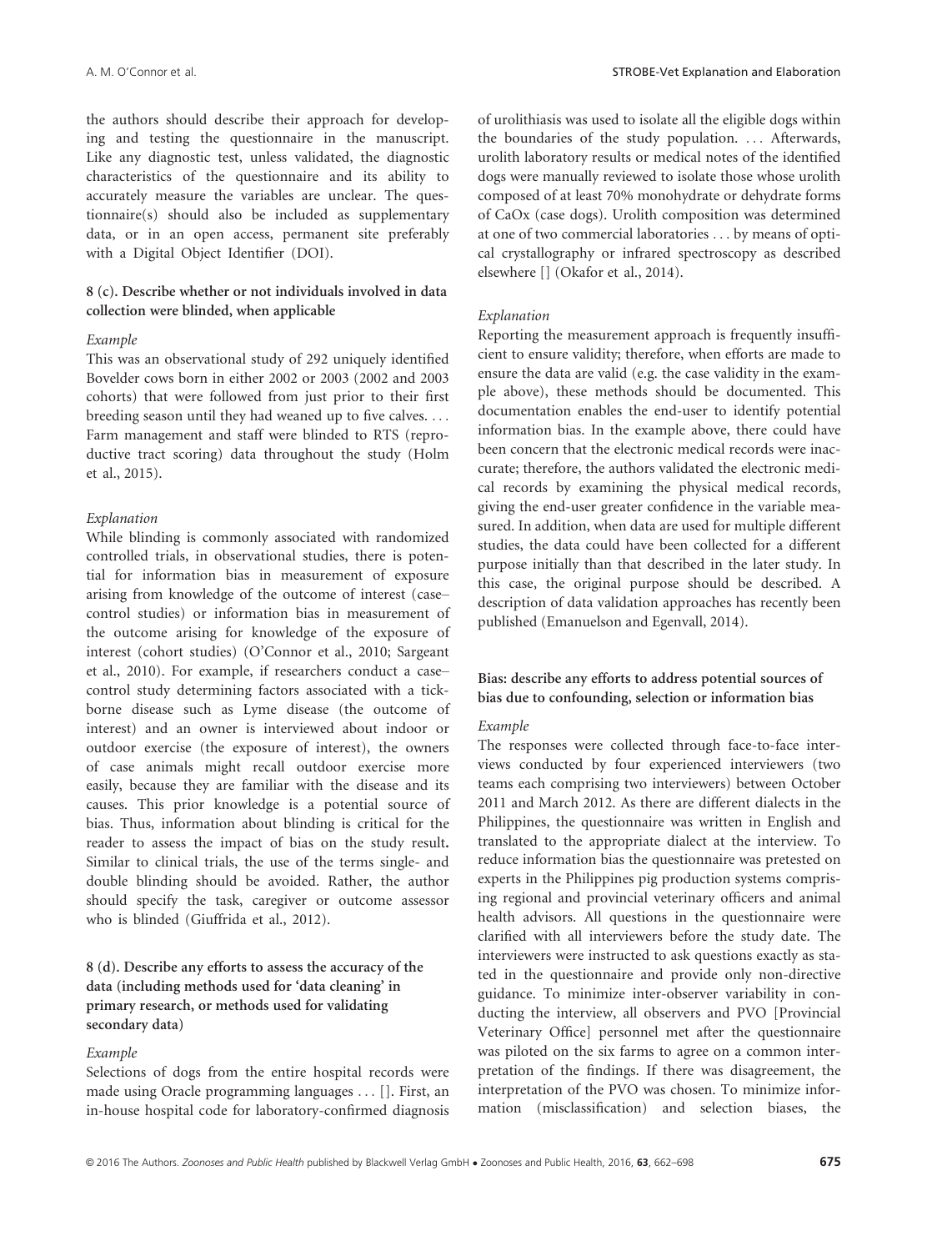interviewers were asked to verify the trader's identity, dates when the pigs were sold and number of pigs sold for slaughter before an interview was conducted. ... The validity of the collected questionnaire data was confirmed during follow-up visits to six farms (three in each province) by the first author, the interviewers and Provincial Veterinary Officers personnel. To reduce misclassification bias that could arise from coding errors, the interviewers and the first author checked and corrected impossible coding of categorical variables ( $n = 80$ ) and unreliable outlier values for continuous variables ( $n = 3$ ) (Alawneh et al., 2014).

### Explanation

Bias causes study results to differ systematically from the truth. It is important for a reader to know what measures were taken during the conduct of a study to reduce the potential of bias. Ideally, investigators carefully consider potential sources of bias when they plan their study. At the stage of reporting, we recommend that authors always assess the likelihood of relevant biases. Specifically, the direction and magnitude of bias should be discussed and, if possible, estimated. When investigators have set up quality control programmes for data collection to counter a possible 'drift' in measurements of variables in longitudinal studies, or to keep variability at a minimum when multiple observers are used, these should be described. In veterinary medicine, euthanasia or animal culling is a unique potential form of attrition bias, and authors should describe any methods used to account for this bias. Recently, an overview of approaches for addressing bias, including quantitative bias analysis and the use of bias parameters in data analysis, with accompanying veterinary examples was published (Dohoo, 2014).

A discussion about selection bias, information bias and confounding as well as their impact on observational studies is provided in Box 1: Bias in observational studies and Box 5: Confounding .

# 10 (a). Study size: describe how the study size was arrived at for each relevant level of organization

#### Example

A sample size of 36 cases and 108 controls was calculated to provide a 95% level of confidence for detecting an odds ratio of 3 with 80% statistical power, assuming a 1:3 ratio of case to control farmers and a random notification process such as a 50% probability of reporting observed oyster mortality. Sample size was increased by 15% to account for non-participation rate observed in previous and recent studies conducted in the same population [], leading to a total of 41 cases and 124 controls, out of 165 and 703 eligible oyster farmers, respectively (Lupo et al., 2014).

# Box 1

### Bias in observational studies

Bias is a systematic deviation of a study's results from a true value. Typically, it is introduced during the design or implementation of a study and its effects cannot be eliminated later or correct analytically. Bias and confounding are not synonymous. Bias arises from flawed information or subject selection so that a wrong association is found. Confounding produces relations that are factually correct, but they cannot be interpreted causally because some underlying, unaccounted for factor is associated with both exposure and outcome (see Box 5: Confounding). Bias differs from random or chance error such as a deviation from a true value caused by random fluctuations in the measured data in either direction. Many potential sources of bias have been described and a various terms have been used (Sackett, 1979). We find that it is helpful to separate them into two simple categories: information bias and selection bias.

Information bias occurs when systematic differences in data completeness or accuracy lead to animal misclassification with respect to exposures, outcomes or measurement errors of values recorded on a continuous scale. Detection bias in cohort studies, interviewer bias and recall bias are all forms of information bias. For example, in a case–control study of risk factors for horse falls, poor dressage performers were less likely to report accurate dressage scores than good performers, thereby introducing information bias (Murray et al., 2004).

Selection bias exists when the association between the exposure and outcome among study-eligible participants is different from those participants included at any stage of the study, from entry to the study to inclusion in the analysis. Various types of selection bias include bias introduced when selecting the control group in a case– control study, differential loss to follow-up, incidence– prevalence bias, volunteer bias, healthy worker bias and non-response bias (Hernán et al., 2004). Detection bias also acts as a form of selection bias in case–control studies (Dohoo et al., 2009).

#### Explanation

A study should be large enough to obtain a point estimate with a sufficiently narrow confidence interval to meaningfully answer a research question. Large samples are needed to distinguish a small association from no association. Small studies often provide valuable information, but wide confidence intervals might indicate that they contribute less to current knowledge in comparison with studies providing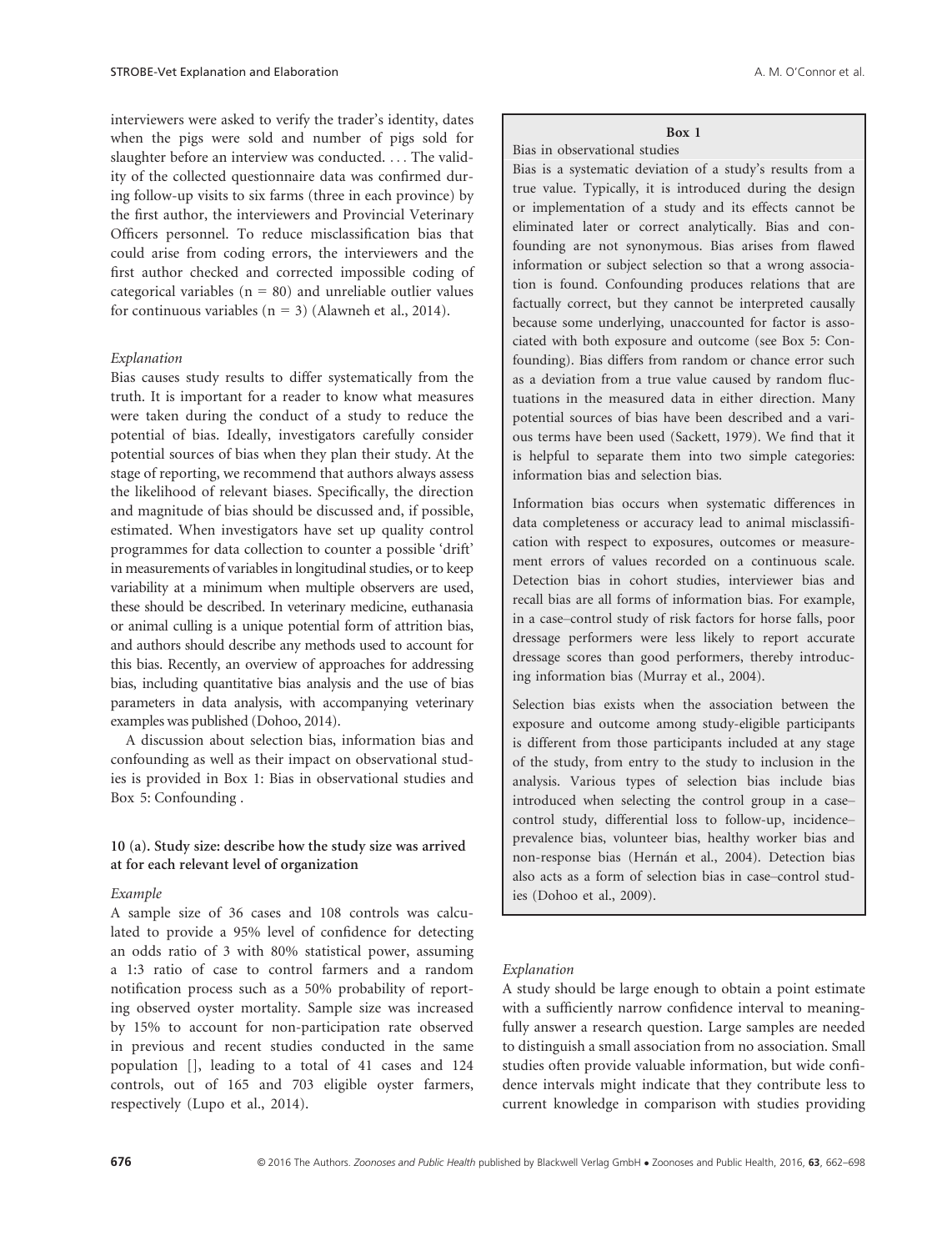estimates with narrower confidence intervals. Also, small studies that show 'interesting' or 'statistically significant' associations are published more frequently than small studies that do not have 'significant' findings. While these studies might provide an early signal in the context of discovery, readers should be informed of their potential weaknesses.

The importance of sample size determination in observational studies depends on the context. If an analysis is performed on data that were already available for other purposes, the main question is whether the analysis of the data will produce results with sufficient statistical precision to contribute substantially to the literature. Formal a priori calculation of sample size might be useful when planning a new study (Rigby and Vail, 1998; Carlin and Doyle, 2002). Such calculations are associated with more uncertainty than implied by the single number that is generally produced. For example, estimates of the rate of the event of interest or other assumptions central to calculations are commonly imprecise, if not guesswork (Schulz and Grimes, 2005). The precision obtained in the final analysis can often not be determined beforehand because it will be reduced by inclusion of confounding variables in multivariable analyses (Drescher et al., 1990), the degree of precision with which key variables can be measured, and the exclusion or non-selection of some individuals (Devine and Smith, 1998).

Sample size determination can be complicated further by studies with multiple objectives. Studies frequently have multiple objectives, largely to maximize the amount of data that can be collected from a research study. For instance, a cross-sectional study might estimate an outcome frequency and evaluate the association between one or more exposures on that outcome. It should be clear to the reader which objective was used for sample size determination or, if both objectives were considered, how the final sample size was derived.

In animal health, observational studies might not be hypothesis driven. These studies are not conducted to detect a specific effect size magnitude for an a priori identified exposure of interest. Instead, a large number of association measures are calculated with varying levels of precision. This type of study is hypothesis generating. This factor should be discussed specifically, and the rationale for the sample size should be provided. Often, studies do not use formal sample size calculations. For example, when a small number of cases are available for a case–control study, the investigators might choose to include all eligible cases. In this case, the reader still needs to understand how the sample size was derived such as selection of all available cases to evaluate the potential for selection bias or identify an underpowered study.

# 10 (b). Describe how non-independence of measurements was incorporated into sample size considerations, if applicable

#### Example 1

The expected prevalence of MRSA was estimated to be considerably lower at 1–2% [], with a much lower between cluster T variance estimated at 0.0001, meaning a total of 800 nasal swab samples would be required to estimate prevalence with a precision of 1% and 95% confidence. To allow for an overall compliance proportion of approximately 60%, each practice was asked to recruit the next 20 horses seen on visits (a total of 1300 horses) (Maddox et al., 2012).

#### Example 2

Researchers adjusted this sample size<sup>16</sup> for clustering of stillbirth risk in a herd by using the formula  $n^* = n[1 + (m)]$  $(-1)\rho$ , where *m* is the average herd size,  $\rho$  is the intra-class correlation coefficient (ICC), and  $n$  is the unadjusted sample size necessary to determine the difference between 2 proportions.<sup>15</sup> Expected herd size was approximately 150 cows and the ICC was estimated to be  $\rho = 0.09$  (Waldner, 2008).

#### Explanation

Given the frequency of non-independent study units in animal populations (see Box 4: Organization structures in animal populations), authors should adjust sample size calculations to account for non-independence. Failure to account for non-independence in sample size determinations might result in studies that are underpowered when analysed correctly using methods that account for clustering. The ethics of conducting underpowered studies are less obvious for observational studies, because study units are observed rather than purposefully assigned to a group. However, resources are potentially wasted when studies are underpowered; therefore, adjustment for non-independence in sample size determinations should be conducted for prospectively planned observational studies.

# 10 (c). If a formal sample size calculation was used, describe the parameters, assumptions, and methods that were used, including a justification for the effect size selected

#### Example

...prior to conducting the analysis, sample size calculations were performed to determine whether it was likely to obtain a data set of sufficient size to detect a difference of 7.5 kg (16.5 lb) in the primary outcome, live weight, in a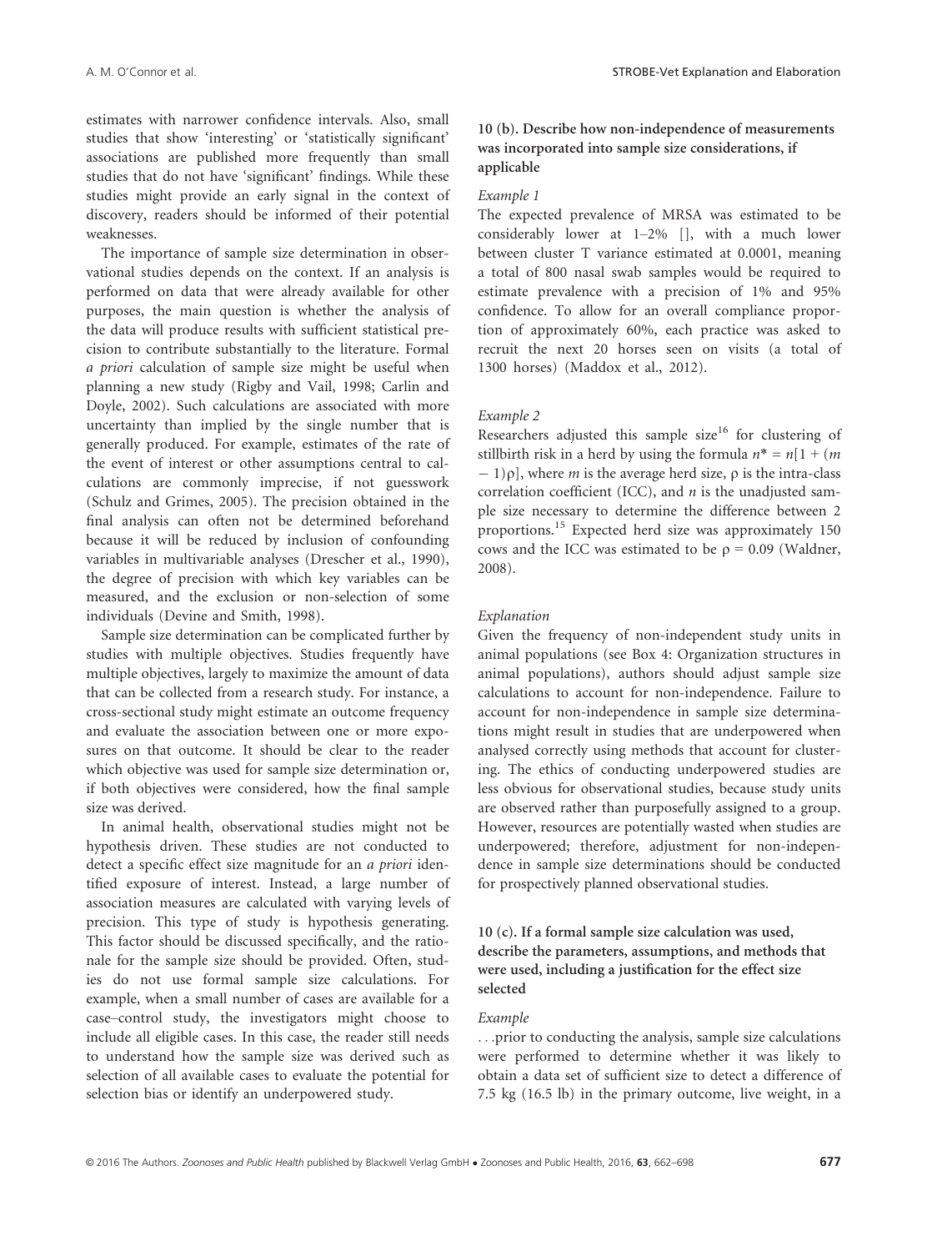population with 33% of calves in the IBK group and 67% in the unaffected group, with a type I error probability of 0.05, a type II error probability of 0.8, and a 1:2 ratio for case and control calves. The rationale for use of these parameters was that results of a prior study suggested that calves with IBK weighed approximately 7.5 kg less at weaning than unaffected calves, and the prevalence of IBK was approximately 33% in the study herd (Funk et al., 2014).

#### Explanation

Samples sizes should be calculated based on realistic estimates. While statistical power can be determined using the effect estimate precision and low power affects precision not bias, providing the rationale and assumptions used in the calculations allows the reader to infer the impact of those assumptions on the sample size. For example, what constitutes a meaningful difference might vary between different regions, and the assumed level of non-independence can vary between populations.

# 11. Quantitative variables: explain how quantitative variables were handled in the analyses. If applicable, describe which groupings were chosen, and why

#### Examples

Age was grouped on a biological basis into less than 2.5 years, between 2.5 and 4.5 years and more than 4.5 years. This categorisation was decided upon as 2.5 and 4.5 years approximately coincide with ages at first and second parturition in llamas (Rooney et al., 2014).

#### Explanation

Investigators make choices regarding how to collect and analyse quantitative data about exposures, effect modifiers and confounders. Grouping choices might have important consequences for later analyses (Altman et al., 1994; Royston et al., 2006). We advise that authors explain why and how they grouped quantitative data, including the number of categories, the cut points and category mean or median values (as appropriate). Whenever data are reported in tabular form, the counts of cases, non-cases or controls, animals at risk, animal-time at risk, etc. should be given for each category. Tables should not consist solely of effect-measure estimates or results of model fitting. Authors should state whether categories were selected a priori or based on the collected data.

>Investigators might model an exposure as continuous to retain all the information. In making this choice, one needs to consider the nature of the relationship of the exposure to the outcome. Investigators should report how departures from linearity were investigated (e.g. using log transformation, quadratic terms or spline functions). Several methods exist for fitting a nonlinear relation between the exposure and outcome (Greenland, 1995; Royston et al., 1999, 2006). Also, it might be informative to present both continuous and grouped analyses for a quantitative exposure of prime interest.

# 12. Statistical methods

12 (a). Describe all statistical methods for each objective, at a level of detail sufficient for a knowledgeable reader to replicate the methods. Include a description of the approaches to variable selection, control of confounding and methods used to control for non-independence of observations

### Example 1

Collinearity between the variables was investigated by  $\gamma^2$ analysis. The risk factors initially offered to the model were excluded from the model with a conditional backward elimination procedure; the possible interaction terms were then investigated with a forward conditional selection procedure. A factor was entered in the model at  $p \le 0.05$  and removed at  $p \geq 0.10$ . The likelihood ratio test was used to assess the overall significance of the model (two-tailed significance level  $p \leq 0.05$ ). Confounding was monitored by evaluating the change in the coefficient of a factor after removing another factor; if the change exceeds 25% of the coefficient value, the removed factor is considered a potential confounder. The significance of each term in the model was tested by Wald's  $\chi$  <sup>2</sup>. In the final model, biologically plausible interaction between factors was investigated by significance. Estimated OR and 95% Wald's confidence interval (CI) were obtained as measures of predictor effect (Rizzo et al., 2016).

#### Example 2

To account for the hierarchical structure of the data, a crossclassification of feedlot-years (11 feedlots in 2000, 13 in 2001–2002...) was included as a random intercept to model the overdispersion arising from the lack of independence of cohorts nested within feedlots, and of feedlots nested within arrival years. In addition, arrival month ... was modeled as a random intercept using a first-order autoregressive covariance structure to account for the repeated measures of cohorts, within feedlot-years, over months with decay in correlation with increasing distance between observations [] Lastly, arrival week ... within a month was modeled as a random intercept to control for the correlation of weeks within arrival months (Babcock et al., 2013).

#### Explanation

Describing statistical methods can be challenging, because the level of detail sufficient for a knowledgeable reader to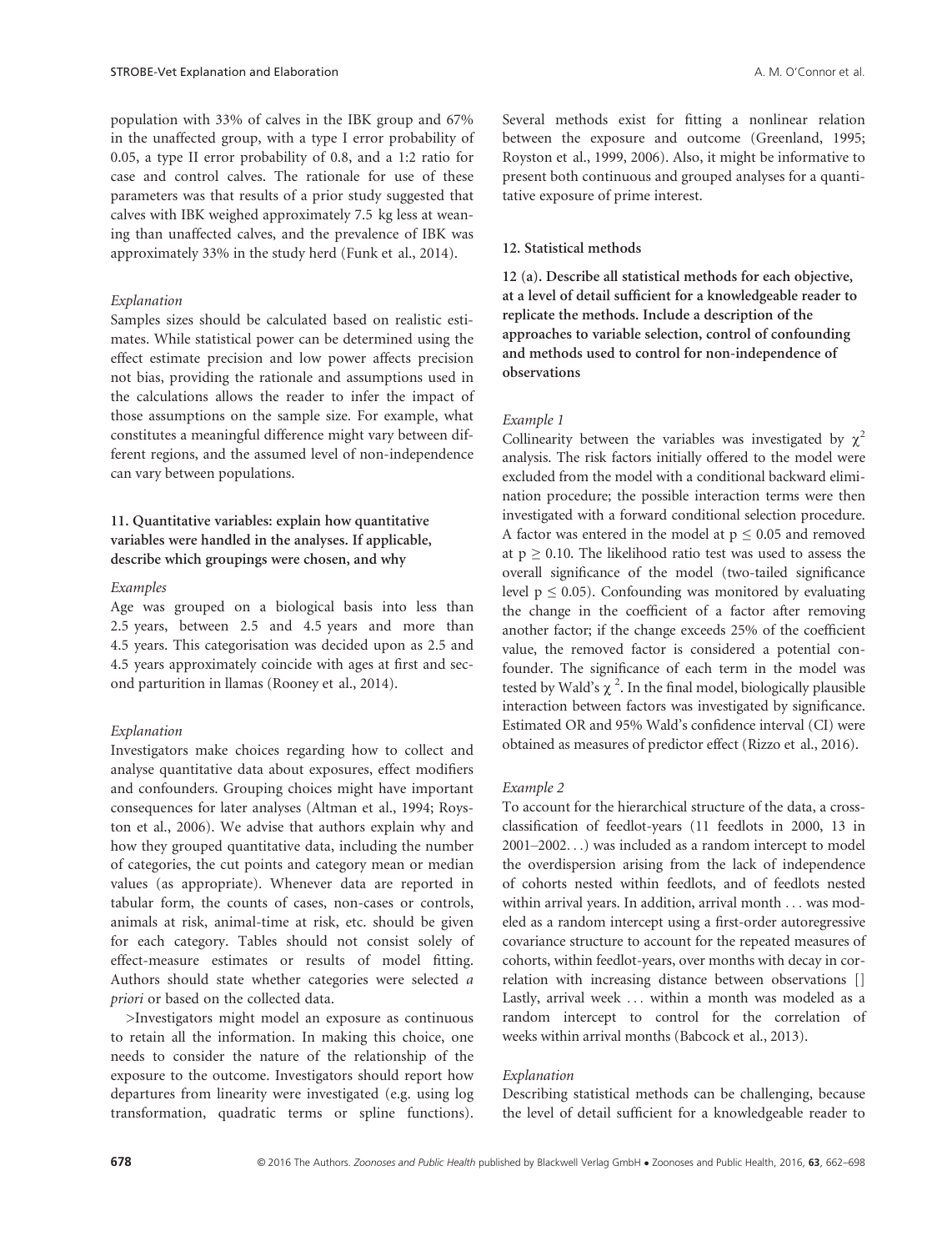replicate the methods is open to interpretation<sup>2</sup>. The author should focus on clearly describing the approach rather than listing statistical tests. Inclusion of a diagram or flow chart to explain a complex analytical process might be helpful. One applicable resource for reporting statistical methods are the SAMPL guidelines (Lang and Altman, 2013). Based on the SAMPL guidelines, the description of the analysis approach can be split into three components: (i) the preliminary analysis, (ii) the primary analysis and (iii) any supplementary analysis. Authors are encouraged to make the data and their software coding available as supplementary material or in data depositories.

In general, there is no one correct statistical analysis but, rather, several possibilities that might address the same question, but make different assumptions. Regardless, investigators should predetermine analyses at least for the primary study objectives in a study protocol. Often additional analyses are needed, either instead of, or as well as, those originally envisaged, and these might sometimes be motivated by the data. Authors should tell readers whether particular analyses were suggested by data inspection. Even though the distinction between pre-specified and exploratory analyses might sometimes be blurred, authors should clarify reasons for particular analyses.

Authors should explain all potential confounders considered, and the criteria for excluding or including variables in statistical models. Decisions about excluding or including variables should be guided by knowledge, or explicit assumptions, on causal relations. Inappropriate decisions might introduce bias, for example by including variables that are in the causal pathway between exposure and disease (unless the aim is to assess how much of the effect is carried by the intermediary variable). If the decision to include a variable in the model was based on the change in the estimate, it is important to report what change was considered sufficiently important to justify its inclusion. If an algorithm such as 'backward elimination' or 'forward inclusion' was used, report the process (including whether a manual or automated process was used) and the significance level and test or other basis (information criteria) for selecting inclusion or exclusion of variable(s) from the model.

# 12 (b). Describe the rationale for examining subgroups and interactions and the methods used

#### Example

Biologically important two-way interactions of the explanatory variables in the final model were examined and retained if significant ( $p < 0.05$ ) (Schemann et al., 2011).

[http://cdn.elsevier.com/promis\\_misc/AMEPRE\\_gfa\\_mar2015.pdf](http://cdn.elsevier.com/promis_misc/AMEPRE_gfa_mar2015.pdf)

### Explanation

Subgroup analyses and interactions can be planned or conducted after reviewing the data. Authors should report if the subgroup analysis was pre-planned or informed by data examination. This information allows the end-user to identify the presented associations in the context of hypothesis testing or hypothesis generating.

#### 12 (c). Explain how missing data were addressed

#### Examples

In model 1, only subjects with complete information on variables in the final model were included. Model 2 was a Bayesian full-likelihood analysis where missing data were taken into account and became a multidimensional additional parameter [] (Rossow et al., 2014).

### Explanation

Missing data are common in observational research. Questionnaires are not always filled in completely, owners might not bring their animal to all follow-up visits and routine data sources and clinical databases are often incomplete. For analyses that account for missing data, authors should describe the nature of the analysis (e.g. multiple imputation) and the assumptions that were made (See Box 7: Missing data: problems and possible solutions).

In cases where euthanized or culled animals are designated as missing data or observations lost to follow-up in the analysis, the authors should clearly identify this criterion as a cause of missing data. Describing this aspect of the analysis is important, because the circumstances surrounding culling or euthanasia are likely not to be random, which violates the assumption that the missing data are random. The approach for reporting missing observations or loss to follow-up is discussed in item 13.

# 12 (d). If applicable, describe the analytical approach to loss to follow-up, matching, complex sampling and multiplicity of analyses

#### Example

Conditional logistic regression [] was used to assess differences in mean production (3.5% FCM, fat, protein, LSCC), JD test status as adults, removal from herd during the observation period, and JD test status of dam between cases and controls (Pillars et al., 2011).

#### Explanation

For cohort studies, authors should report whether they conducted analyses to determine whether loss to followup was differentially associated with other factors. Another consideration is the approach for handling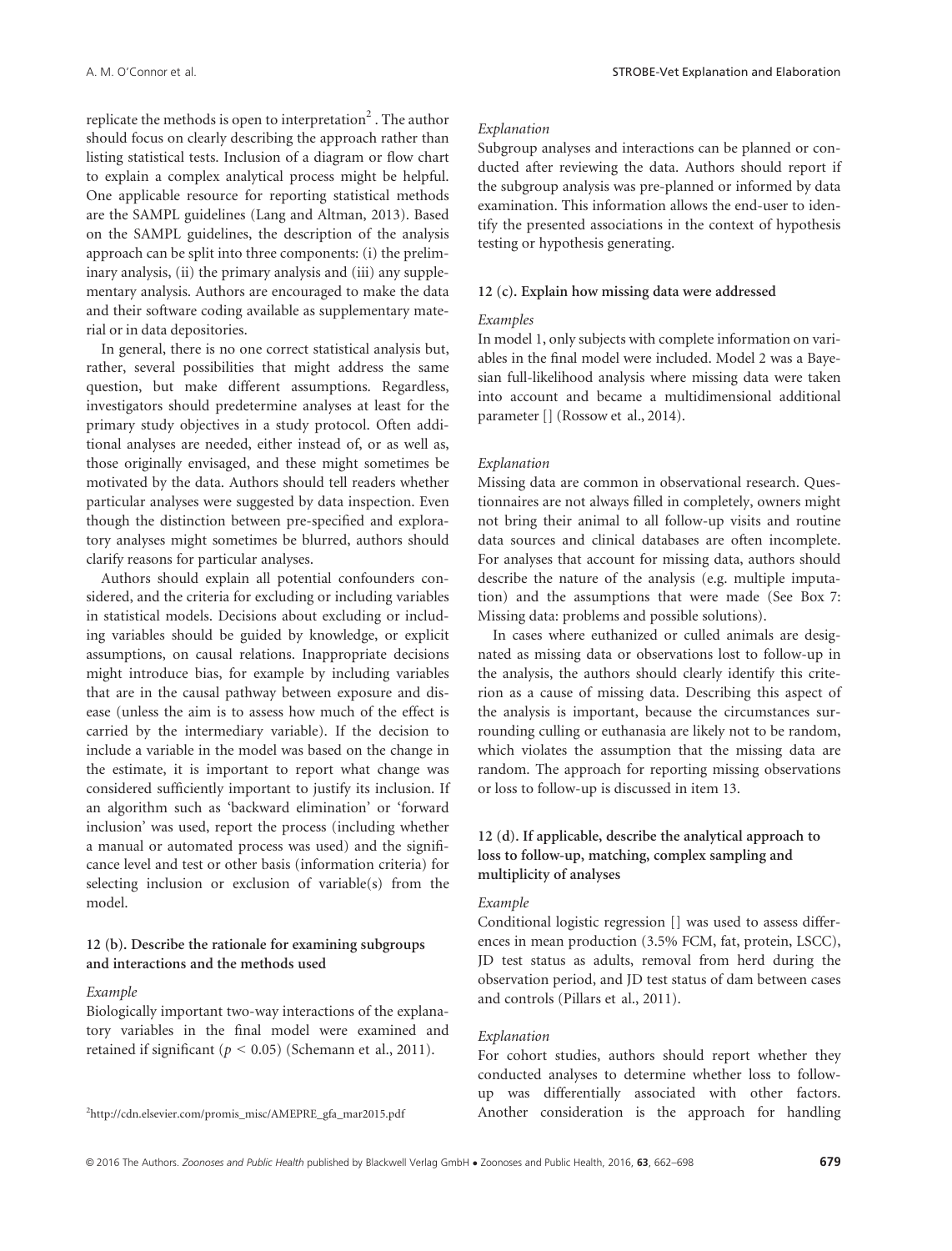#### Box 7

Missing data: problems and possible solutions Missing data are common in observational research. In studies conducted in populations with multiple organizational levels, missing data might occur and need to be described at multiple levels. Rubin developed a typology of missing data problems, based on a model for the probability of an observation being missing (Rubin, 1976; Little and Rubin, 2002). Data are described as missing completely at random (MCAR) if the probability that a particular observation is missing does not depend on the value of any observable variable(s). Data are missing at random (MAR) if, given the observed data, the probability that observations are missing is independent of the actual values of the missing data. For example, suppose younger dairy heifers are more prone to missing pregnancy checks, but the probability of missing the check is unrelated to the true pregnancy risk after accounting for age. Then the missing pregnancy measurements would be MAR in models including age. Data are missing not at random (MNAR) if the probability of missing still depends on the missing value even after taking the available data into account. When data are MNAR, valid inferences require explicit assumptions about the mechanisms that led to missing data. In studies with multiple organizational levels, data might be missing at the individual level, group level or both. For example, the probability of loss to follow-up might depend on both group and individual characteristics (Diaz-Ordaz et al., 2014).

Methods to deal with data missing at random (MAR) fall into three broad classes: (Rubin, 1976; Little and Rubin, 2002) likelihood-based approaches (Lipsitz et al., 1999), weighted estimations (Rotnitzky and Robins, 1997) and multiple imputation (Schafer, 1997; Donders et al., 2006; Rubin, 2008). Options for dealing with missing data in veterinary literature have recently been published, along with an assessment to determine the magnitude of bias that might arise from a complete-case analysis (Dohoo, 2015).

failure to observe the outcome, which can vary greatly depending upon the disease frequency measure such as rates or risk (Box 6: Measures of Association and measures of impact). In cohort studies that use rates such as animal-time at risk), the observed time of animals lost to follow-up are included in the analysis, and the outcome is censored. Because the approach used to analyse censored data also varies, it should be described accordingly (see item 7). When performing a survival analysis, an unobserved outcome can be the result of loss to follow-up or completion of the study. The authors should clearly state whether the analysis treats these two forms of censoring differently. When incidence risk (cumulative

#### Box 6

Measures of association and measures of impact

The terms used to describe metrics in epidemiology are, unfortunately, not consistent. Therefore, care is needed when deciding which concept is being described and if it is appropriate for a particular situation. For example, Dohoo et al. (2009) and the Centers for Disease Control Principles of Epidemiology in Public Health Practice (Anonymous, 2012) use the term Measures of Association to describe measures such as odds ratio, rate ratio, while the on-line text book Active Epi ([http://ac](http://activepi.herokuapp.com/courses/active-epi-course)[tivepi.herokuapp.com/courses/active-epi-course](http://activepi.herokuapp.com/courses/active-epi-course)) uses the term Measure of Effect to describe these measures. Regardless, of the broad grouping name used, these measures are usually the ratio of two measures of disease frequency. The relative measures emphasize the strength of an association, and are most useful in aetiological research.

In addition, another set of measures are those are designed to answer the question 'How much of the disease burden in a population could be prevented by eliminating the exposure?' The category used to describe these measures again differs by author. Dohoo et al. (Dohoo et al., 2009) uses the term 'Measures of Effect', the CDC Manual for Epidemiology uses the term 'Measures of Public Health Impact' and Kleinbaum (Kleinbaum, 2009) uses the term 'Measures of Potential Impact'. These calculations cover several concepts (and no unifying terminology) exist, and incorrect approaches to adjust for other factors are sometimes used (Greenland, 1998; Uter and Pfahlberg, 2001). For example, Kleinbaum suggests that the terms risk difference (RD), attributable risk and excess risk are synonyms (Kleinbaum, 2009). Similarly, Klieinbaum suggests that aetiological fraction (EF) in the population can also be called the population attributable risk, the population attributable risk per cent, the population attributable risk proportion and the population attributable risk fraction. The EF is appropriate for cohort studies that estimate risk such as cumulative incidence. If the study measures incidence rate, these terms change accordingly. Another measure is the aetiological fraction among exposed (EFe), which is alternatively called the attributable risk per cent among exposed, the attributable risk fraction among the exposed and the attributable risk proportion among the exposed. This measure focuses on the potential impact of the exposure on the number of exposed cases, rather than the total number of cases of the disease. Regardless of the number used, authors should be aware of the strong assumptions made in this context of using aetiological fractions (Rockhill et al., 1998).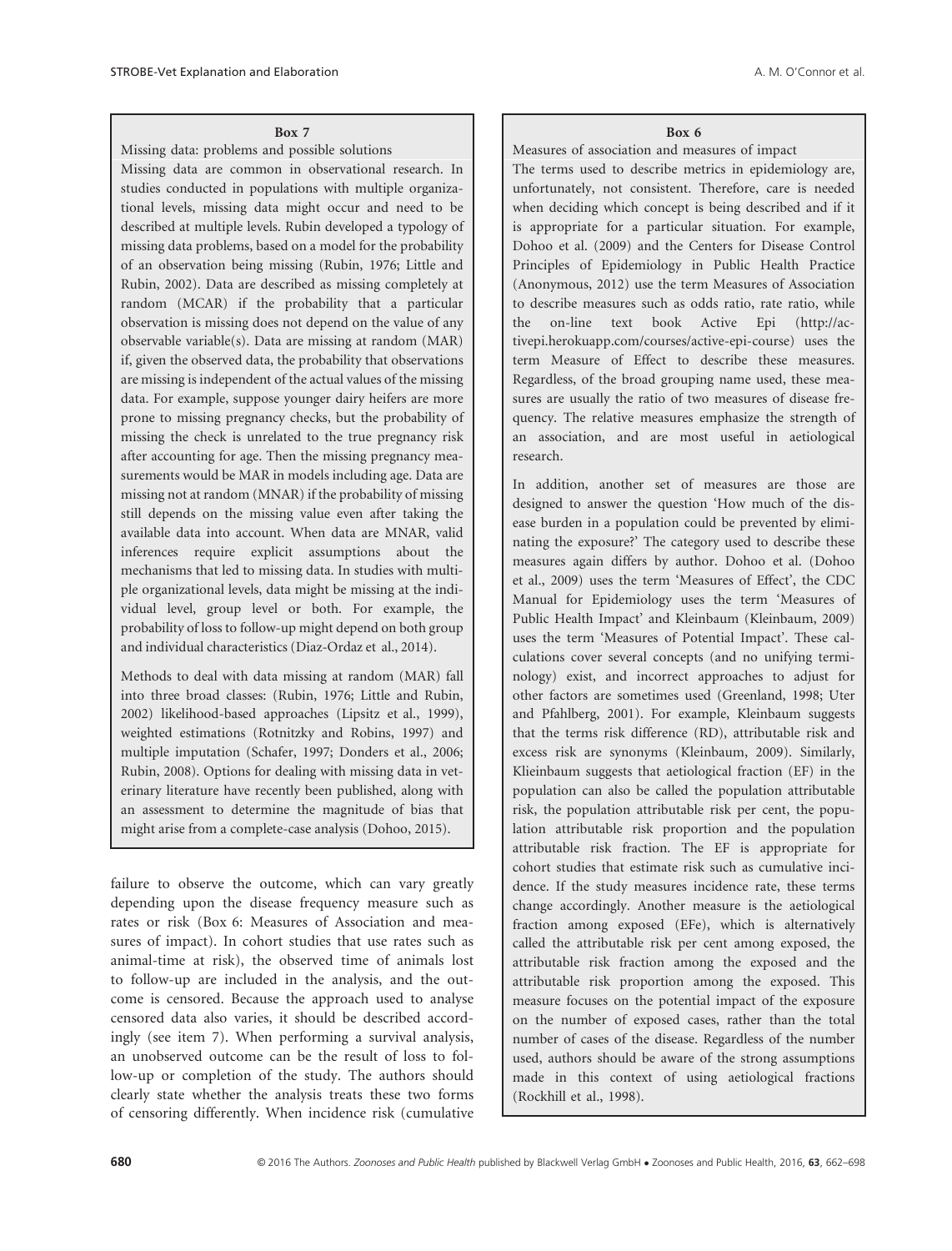incidence) is the disease frequency measure, authors should explain how they interpreted data about animals that leave the study before the end of the study

In individually matched case–control studies, a crude analysis of the odds ratio ignoring the matching usually leads to an estimation that is biased towards unity (see Box 2: Matching in case–control studies).

When authors use complex, multiple-stage sampling schemes to select the study population, authors should describe how this scheme is incorporated into the data analysis, thereby providing a valid estimate of effect size and precision.

When authors conduct multiple hypothesis tests, then authors should indicate if they did or did not use a method to adjust the definition of a 'statistically significant' P-value. The description of the method should clarify whether an adjustment approach for multiple comparisons was employed within a specific hypothesis test.

12 (e). Describe any analyses used to assess the robustness of the analyses (e.g. sensitivity analyses or quantitative bias assessment)

#### Example

The national database used to sample controls did not enable us to take into account the size of the flocks. Therefore, counties with a large percentage of small flocks (<20 ewes) might have been overrepresented. To assess the influence of geographic selection bias, we conducted a sensitivity analysis by using 2 methods: 1) weighting of controls in the final model with weights being defined for each county as the ratio of the percentage of flocks >20 ewes in the county divided by the percentage of flocks >20 ewes at the national scale, and 2) introduction of sheep production areas as random coefficients in the final model (Fediaevsky et al., 2009).

### Explanation

Sensitivity analyses are useful to investigate whether or not the main results are consistent with those obtained with alternative analysis strategies or assumptions (Rothman and Greenland, 1998). Issues that might be examined include the criteria for inclusion in analyses, the definitions of exposures or outcomes (Custer et al., 2006), which confounding variables merit adjustment, the handling of missing data (Wakefield et al., 2000; Dunn et al., 2001), possible selection bias or bias from inaccurate or inconsistent measurement of exposure, disease and other variables, and specific analysis choices, such as the treatment of quantitative variables (see item 11). Sophisticated methods are used increasingly to simultaneously model the influence of several biases or assumptions (Greenland, 2003; Lash and Fink, 2003; Phillips, 2003).

# **Results**

The results section should give a factual account of what was found, from the recruitment of owners/managers and their animals and the description of the study populations to the main results and ancillary analyses. The results should be reported in sufficient detail for secondary use of the data (e.g. for meta-analysis or risk assessment). The results section should be free of interpretations and discursive or overly discussive text reflecting the authors' views and opinions.

#### 13. Participants

13 (a). Report the numbers of owners / managers and animals at each stage of study and at each relevant level of organization –for example, numbers eligible, included in the study, completing follow-up and analysed

#### Example 1

During the study period, a total of 2457 cats attended the Small Animal Teaching Hospital. Of these, 237 records were identified after the database search, and 174 cases met the eligibility criteria (Trehy et al., 2014).

### Example 2

Table 1 Structure of the data from 3027 lactation records from dairy cows on Reunion Island (1993–1996)

| Level                  | <b>Number</b> | Average number per unit at<br>next-higher level | Range     |
|------------------------|---------------|-------------------------------------------------|-----------|
| Region (highest level) | 5             |                                                 |           |
| Herd                   | 50            | 10                                              | $3 - 16$  |
| Cow                    | 1570          | 31.4                                            | $8 - 105$ |
| Lactation              | 3027          | 19                                              | $1 - 5$   |

(Dohoo et al., 2001)

### Explanation

Detailed information on the process of recruiting study participants is important for several reasons. Those included in a study often differ in relevant ways from the target population to which results are applied. This might result in estimates of prevalence or incidence that do not reflect the experience of the target population and lead to selection bias (see Box 1: Bias in observational studies).

Investigators should give an account of the numbers of owners/managers and animals considered at each stage of recruiting study participants and at each level of organization. The choice of a target population and the detailed criteria for inclusion of participants' data in the analysis should be described. Depending on the type of study, this might include the number of owners/managers and animals found to be eligible, the number included in the study, the number examined, the number followed up and the number included in the analysis. Information on different organizational levels might be required, if sampling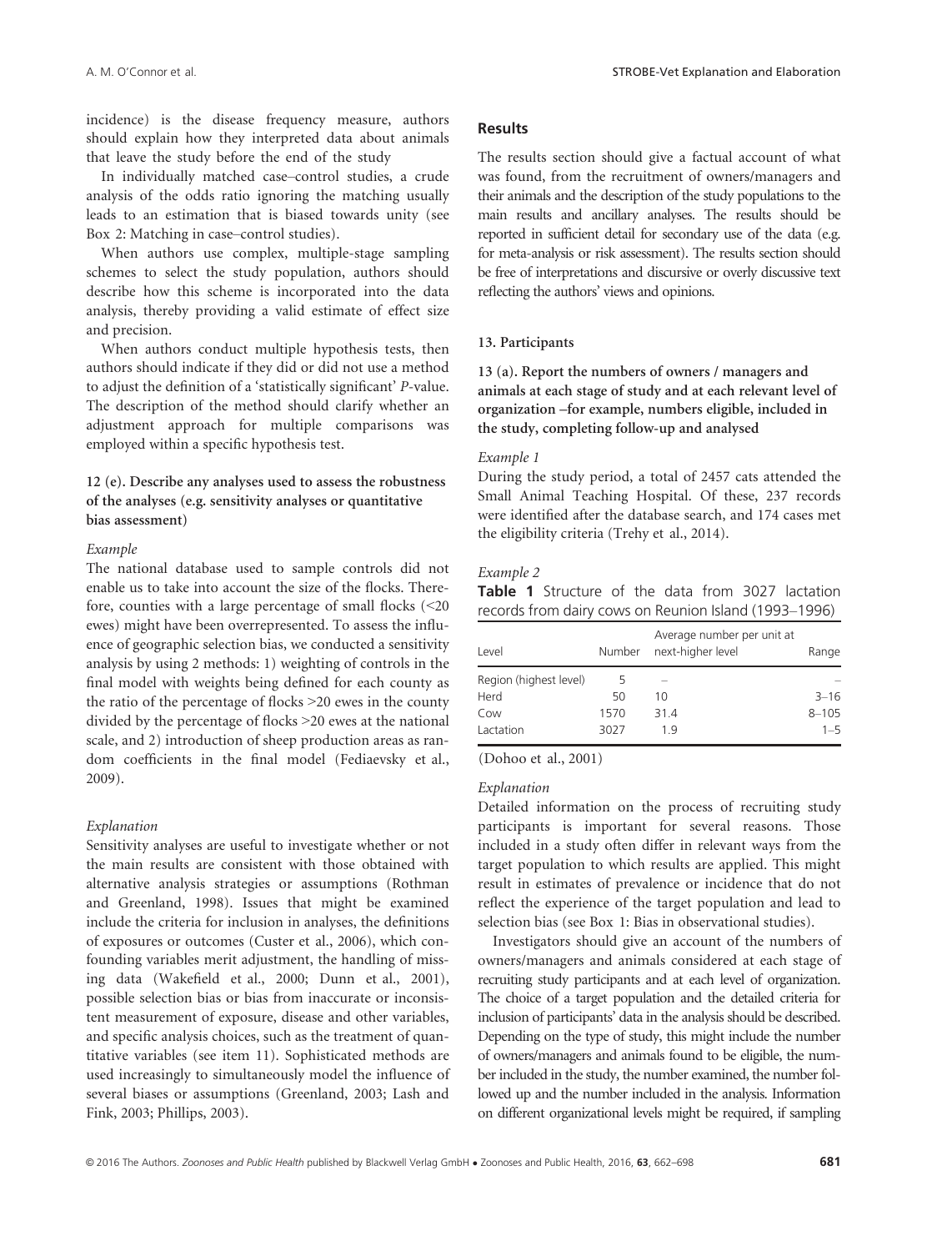of study participants is carried out at two or more organizational levels (multistage sampling). In case–control studies, we advise that authors describe the flow of participants separately for case and control groups. (Schulz and Grimes, 2002) Controls can sometimes be selected from several sources, including veterinary clinics and community dwellers.

# 13 (b). Give reasons for non-participation at each stage and at each relevant level of organization

### Example 1

We investigated a total of 233 known OID infected flocks to identify eligible flocks, of which the eligibility of 32 (13.7%) could not be determined because the farmer refused to participate for various reasons (lack of interest (6), old age or health problems (4), inability to muster sheep (2), anger about past surveys (1) and no reason given (19)) (Dhand et al., 2007).

#### Example 2

Reasons for exclusion were lack of a result for serum cobalamin (35 cats), cobalamin measured using a different method (13 cats), or incomplete clinical records (15 cats). A record of prior cobalamin supplementation (within the three months before presentation) was identified in 18 cases (16 with serum cobalamin greater than the reference interval, 1 with cobalamin within the reference interval and 1 with cobalamin below the reference interval) (Trehy et al., 2014).

#### Explanation

Although low participation does not necessarily compromise the validity of a study, transparent information on participation and reasons for non-participation are essential. Also, as there are no universally agreed definitions for participation, response or follow-up rates, readers need to understand how authors calculated such proportions (Slattery et al., 1995; Galea and Tracy, 2007). Explaining the reasons why owners/managers or animals no longer participated in a study or why they were excluded from statistical analyses helps readers judge whether the study population was representative of the target population and whether bias was possibly introduced. For example, in a survey of horse owners investigating an equine health outcome, nonparticipation due to reasons unrelated to a horses' health status (such as the survey not being delivered due to an incorrect address) might affect the estimate precision but is not likely to introduce bias. Conversely, if owners/managers opt out of the survey because their horse is ill or perceived to be in excellent health, the results might underestimate or overestimate the population's prevalence of ill health. If failure to participate or loss to follow-up during the study is related to both an exposure of interest and the outcome, the relationship between the exposure and the outcome might also be biased.

# 13 (c). Consider use of a flow diagram and/or a diagram of the organizational structure

#### Example

Figure extracted from publication(Menzies et al., 2012)

### Explanation

An informative and well-structured flow diagram can readily and transparently convey information that might otherwise require a lengthy description (Egger et al., 2001). The diagram might usefully include the main results such as the number of events for the primary outcome. The flow chart might need to include information for both owners/managers and animals as well as information at multiple organizational levels, if applicable.

# 14. Descriptive data on exposures and potential confounders

14 (a). Give characteristics of study participants (e.g. Demographic, clinical, social) and information on exposures and potential confounders by group and level of organization, if applicable

Example

| Table 2 Descriptive statistics for variables of interest in calves born in Fall 2005-2008 |  |  |  |
|-------------------------------------------------------------------------------------------|--|--|--|
|-------------------------------------------------------------------------------------------|--|--|--|

| Year  | Pinkeye: n | ADG: kg/d (SD) | URFAT: cm (SD) | UFAT: cm (SD) | UREA: $cm2$ (SD) | UPFAT: % (SD) | LIVEWT: kg (SD) |
|-------|------------|----------------|----------------|---------------|------------------|---------------|-----------------|
| 2005  | Case: 15   | 0.92(0.37)     | 0.58(0.38)     | 0.53(0.36)    | 55.13 (17.55)    | 4.45(1.02)    | 344.40 (98.91)  |
|       | Neg: 92    | 1.01(0.40)     | 0.66(0.34)     | 0.62(0.38)    | 60.21 (16.48)    | 4.72(1.12)    | 382.59 (100.75) |
| 2007  | Case: 9    | 0.98(0.55)     | 0.60(0.42)     | 0.54(0.43)    | 59.90 (22.45)    | 4.27(0.99)    | 380.16 (140.17) |
|       | Neg: 123   | 0.98(0.49)     | 0.65(0.39)     | 0.59(0.35)    | 60.69 (18.23)    | 4.55(0.98)    | 381.99 (116.58) |
| 2008  | Case: 3    | 0.76(0.39)     | 0.70(0.45)     | 0.62(0.34)    | 53.10 (18.26)    | 4.55(0.32)    | 353.95 (120.51) |
|       | Neg: 126   | 1.02(0.37)     | 0.71(0.29)     | 0.65(0.31)    | 65.77 (17.80)    | 4.76(1.15)    | 406.73 (96.51)  |
| Total | Case: 27   | 0.92(0.42)     | 0.59(0.39)     | 0.55(0.37)    | 56.50 (18.79)    | 4.41(0.94)    | 357.38 (112.73) |
|       | Neg: 341   | 1.00(0.42)     | 0.67(0.34)     | 0.62(0.34)    | 62.44 (17.75)    | 4.63(1.09)    | 391.29 (105.63) |

(Funk et al., 2014)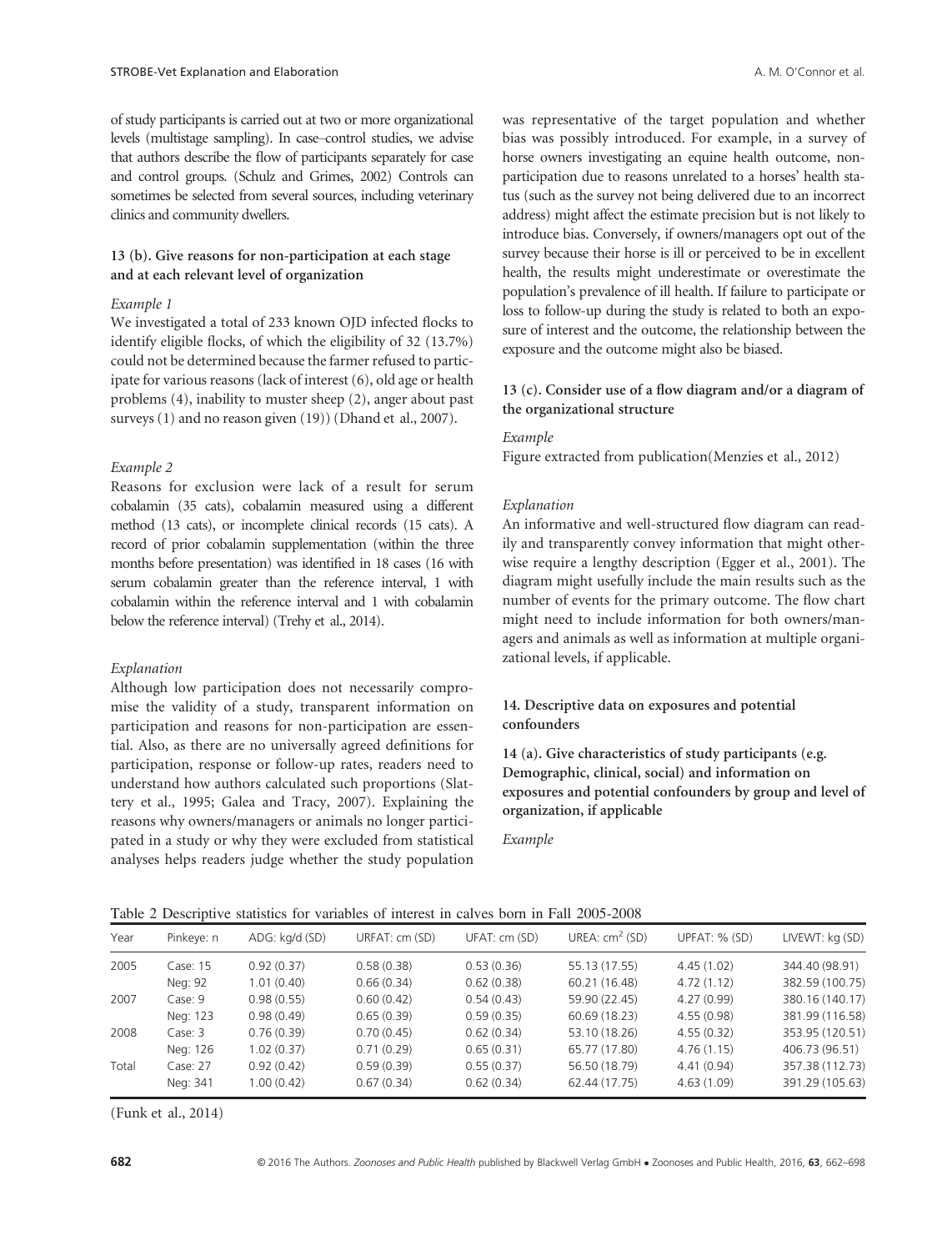#### Example 2

| Table 1 Descriptive statistics (mean, (SD, median, min, max)) for PA-MNT (Pressure Algometry- Mechanical Nociceptive |  |  |
|----------------------------------------------------------------------------------------------------------------------|--|--|
| Threshold in $\text{kg/f}$ for calves scarified on d 0 (n=number of eyes)                                            |  |  |

| d(n)           | Landmark 1               | Landmark 2              | Landmark 3                 | Landmark 4 (Control)     |
|----------------|--------------------------|-------------------------|----------------------------|--------------------------|
| Scarified eyes |                          |                         |                            |                          |
|                | 5.2(1.9, 4.8, 1.4, 10.1) | 2.0(1.2, 1.8, 0.2, 6.5) | 4.0(2.4, 3.7, 0.5, 10.3)   | 5.5(2.2, 5.2, 1.1, 11.1) |
| $-4(19)$       |                          |                         |                            |                          |
| 1 (19)         | 3.9(1.9, 3.7, 0.7, 10.0) | 1.7(1.1, 1.4, 0.1, 5.1) | $3.1$ (2.1, 2.5, 0.1, 8.3) | 3.9(1.7, 3.9, 0.7, 11.2) |
| 3(16)          | 3.1(1.2, 3.0, 0.9, 6.9)  | 1.3(0.8, 1.2, 0.2, 3.3) | 2.6(2.5, 1.6, 0.2, 11.2)   | 3.2(1.1, 3.2, 0.4, 6.6)  |
|                | balance of table omitted |                         |                            |                          |

(Dewell et al., 2014)

### Explanation

Readers need descriptions of study participants and their exposures to judge the generalizability of the findings or use the data in secondary analyses. In veterinary studies, this might include descriptive information about the owners/managers, herds, pens and animals. In studies that compare groups, the descriptive characteristics and numbers should be given by group. The 'group' variable would be exposure level or outcome status, depending on the study subject selection method. Inferential measures such as standard errors and confidence intervals should not be used to describe the variability of characteristics, and significance tests and P-values should be avoided when describing the baseline characteristics of the study population. In cohort studies, it might be useful to document how an exposure relates to other characteristics and potential confounders. Authors could present this information in a table with columns for participants in two or more exposure categories, which permits the reader to judge the differences in confounders between these categories.

Information about potential confounders, including whether and how they were measured, influences judgments about study validity. We advise authors to summarize continuous variables for each study group by giving the mean and standard deviation, or, when the data have an asymmetrical distribution (as is often the case), the median and percentile range (e.g. 25th and 75th percentiles). Variables made up by small number of ordered categories (such as stages of disease I to IV) should not be presented as continuous variables; it is preferable to give numbers and proportions for each category. The SAMPL guidelines provide recommendations for reporting descriptive statistics for different variable types (Lang and Altman, 2013). We recommended that descriptive information be provided for all variables measured in the study, regardless of whether they are included in the final analyses. To allow the reader to

evaluate the statistical power for an individual variable and the probability of a type I error given the total number of variables evaluated, authors should provide information on the number of variables and the distribution of data among each variable's categories. Some journals might be reluctant to publish extensive descriptive tables due to word limits or page constraints. In these cases, we recommend that the descriptive information be provided as supplementary material and the total number of associations tested be provided in the main text. The approach for presenting inferential statistics is discussed in item 15. The decision to combine descriptive statistics (item 13) and inferential statistics (item 15), into one table, as was done in the example provided for this item, depends on author and journal preference.

# 14 (b). Indicate number of participants with missing data for each variable of interest and at all relevant levels of organization

### Example

In total 112 farmers returned useable prospective records on 2143 litters. ... Cause and timing of piglet death data were returned for 2826 piglets from 1304 litters from 111 farms. ... With the exception of unknown sow parity, incomplete piglet mortality records were excluded from the risk factor analysis, this amounted to 1714 piglet records. Data on a cohort of 25,761 piglets from 2143 litters from 112 farms were analysed (KilBride et al., 2012).

### Explanation

As missing data might bias or affect generalizability of results, authors should tell readers the amounts of missing data for exposures, potential confounders and other important characteristics of study subjects (see item 12c and Box 7: Missing data: problems and possible solutions).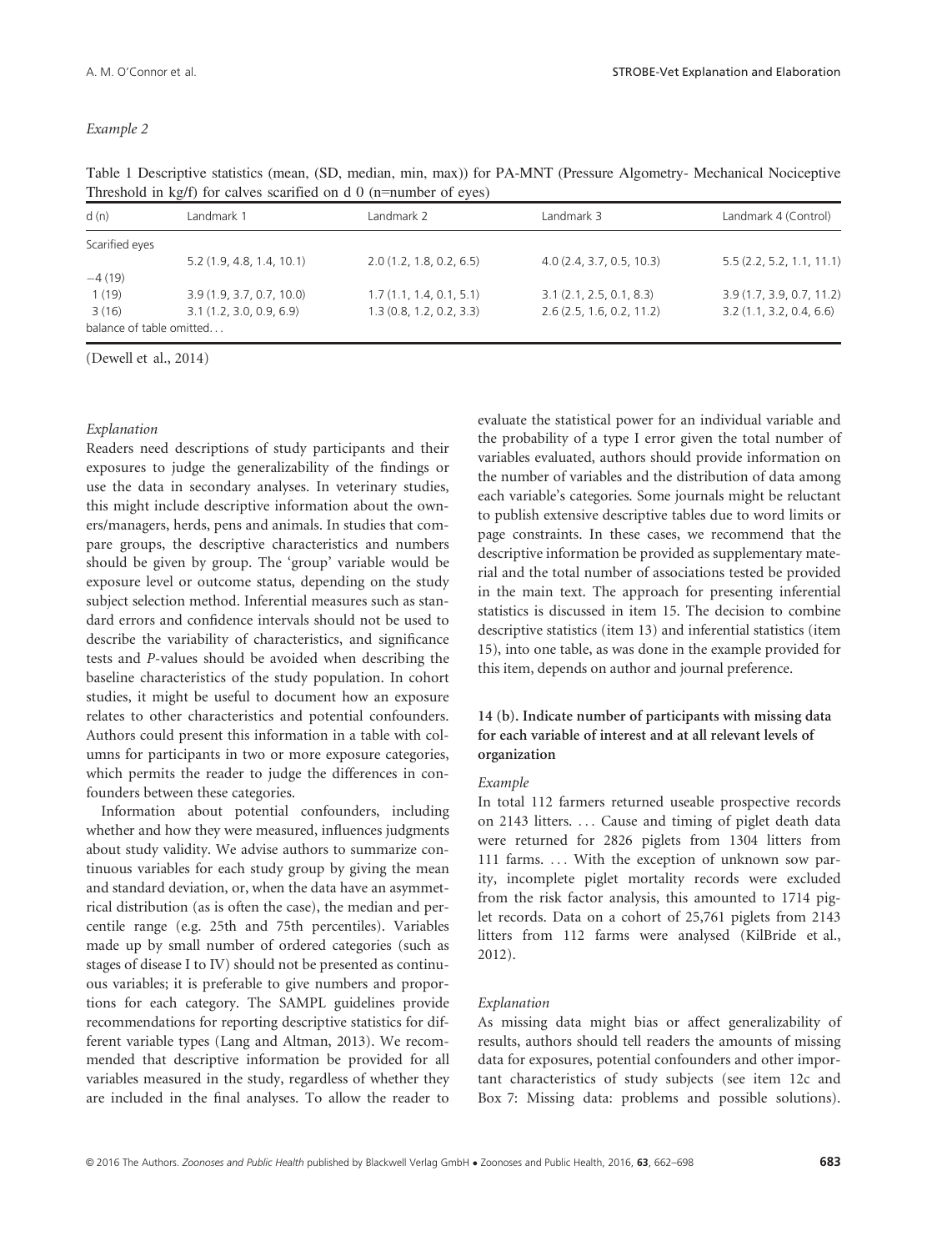F.D. Menzies et al./The Veterinary Journal 194 (2012) 299-302



Fig. 1. Tuberculosis (TB) cohort selection data generation tree for the study.

Authors should clearly describe the number of animals missing due to elective euthanasia or culling. Authors also should report numbers at each level or organization. A study with a small number of missing observations from each herd might have different implications than a study where all of the missing data are from one herd. We advise authors to use their tables and figures to enumerate amounts of missing data.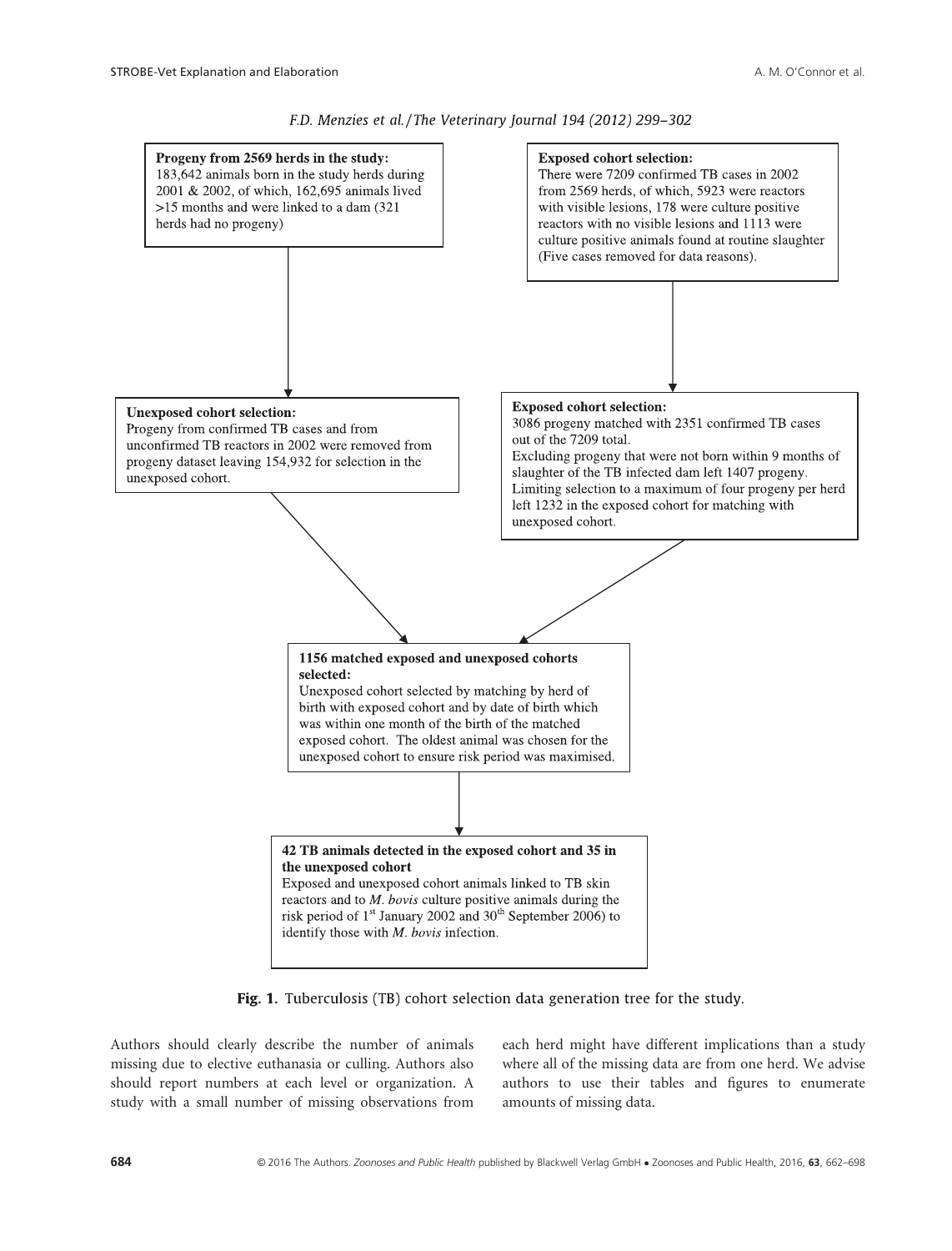# 14 (c). Summarise follow-up time (e.g. Average and total amount), if appropriate to the study design

### Example

A total of 548 calves were recruited and followed up to 51 weeks or until they died, contributing a total of 25,104 calf weeks (481.1 calf years) of life to the study. Five animals were lost to follow up due to non-compliance to study protocol or were stolen from the study farms. A total of 88 calves died before reaching 51 weeks of age, giving a crude mortality rate of 16.1 (13.0–19.2; 95% CI) per 100 calves in their first year of life. Of the 88 animals that died, 33 deaths were attributed to East Coast fever, 10 to haemonchosis, and 6 to heartwater (Thumbi et al., 2014).

### Explanation

Readers need to know the duration and extent of follow-up for the available outcome data. Authors can present a summary measure of the follow-up such as the mean follow-up time, median follow-up time or both, as appropriate. The mean allows a reader to estimate the total number of animal-years by multiplying it with the number of study subjects. Authors also might present minimum and maximum times or percentiles of the distribution to show readers the spread of follow-up times. They might report total animalyears of follow-up or some indication of the proportion of potential data that were captured (Clark et al., 2002). All such information might be presented separately for animals in two or more exposure categories.

### 15. Outcomes

### Example 1

In the reduced dataset of 200 cats, 126 (63%) cats were classed as overweight and 74 (37%) as normal weight. The BCS distribution for the study population without the cats that were excluded on medical grounds ( $n = 206$ ) as shown in ....

Table 3 Variables assessed as potential risk factors for being obese or overweight (O/wgt) grouped according to model of 200 cats included in the study (New Zealand 2007).

| Model                    | Variable                 | Category<br>levels | Cats<br>(n) | O/wgt<br>(9/0) | p-value |
|--------------------------|--------------------------|--------------------|-------------|----------------|---------|
| Cat characteristics      | Age (years) <sup>a</sup> | $\leq$             | 29          | 41             | 0.002   |
|                          |                          | $3 - 7$            | 87          | 60             |         |
|                          |                          | $8 - 12$           | 58          | 69             |         |
|                          |                          | >13                | 24          | 88             |         |
|                          | Desexed <sup>2ª</sup>    | Entire             | 9           | 11             | 0.002   |
|                          |                          | Desexed            | 190         | 65             |         |
|                          | Gender                   | Male               | 109         | 66             | 0.463   |
|                          |                          | Female             | 92          | 60             |         |
| balance of table omitted |                          |                    |             |                |         |

(Cave et al., 2012)

# Example 2

Table 4 Multivariable model of risk factors for the occurrence of Campylobacter at first-depopulation in 354 conventional broiler flocks in Northern Ireland, June 2001 to May 2002

| Variable                                     | No. of<br>flocks | Positive<br>(% ) | Odds<br>ratio | 95% CI        | p-Value<br>(Wald's) | p-Value<br>of factor |  |
|----------------------------------------------|------------------|------------------|---------------|---------------|---------------------|----------------------|--|
| Age at samplinga                             |                  |                  |               |               |                     |                      |  |
| Per day<br>increase                          | 354              | 42.9             | 1.16          | $105 - 128$   | 0.005               | 0.004                |  |
| Number of houses on site                     |                  |                  |               |               |                     |                      |  |
| One                                          | 125              | 31.2             | 1             |               |                     | 0.018                |  |
| Two                                          | 88               | 39.8             | 1.39          | $0.60 - 3.21$ | 0.447               |                      |  |
| Three or<br>more<br>halance of table omitted | 141              | 55.3             | 286           | $1, 32-6, 22$ | 0.008               |                      |  |

(McDowell et al., 2008)

### Example 3

The FEC results were reported as ep5 g [eggs per 5 grams of feces]. The range of egg counts was from 0 to 419 ep5 g. Table III summarizes the range, mean, and median counts for the 4 regions.

Table III Summary statistics for 1947 fecal egg counts of Trichostrongle-type eggs per 5 g of feces (ep5 g) from samples collected from 38 Canadian dairy herds.

| Range     |      |               |      | Variance       | N    |
|-----------|------|---------------|------|----------------|------|
| $0 - 419$ | 12 S | $\mathcal{L}$ | 37.8 | 1428.5         | 1016 |
| $0 - 241$ | 7.8  |               | 236  | 558.7          | 610  |
| $0 - 48$  | 2.2  | 0             | 61   | 372            | 163  |
| $0 - 189$ | 5.6  | 0             | 255  | 6527           | 157  |
| $0 - 419$ | 98   |               | 29 Q | 9987           | 1946 |
|           |      |               |      | Mean Median SD |      |

SD – standard deviation (Nødtvedt et al., 2002)

### Explanation

Before addressing the possible association between exposures (risk factors) and outcomes, authors should report relevant descriptive data. It might be possible and meaningful to present unconditional measures of association in the same table that presents the descriptive data.

# 15 (a). Report outcomes as appropriate for the study design and summarize at all relevant levels of organization

Item 15 differs from item 14, in that 15 explicitly relates to the outcome (event) information. In cross-sectional and risk-based cohort studies, authors should report the number of events for each outcome of interest. For example, in Example 1, this information is provided in the table. Consider presenting this information separately for participants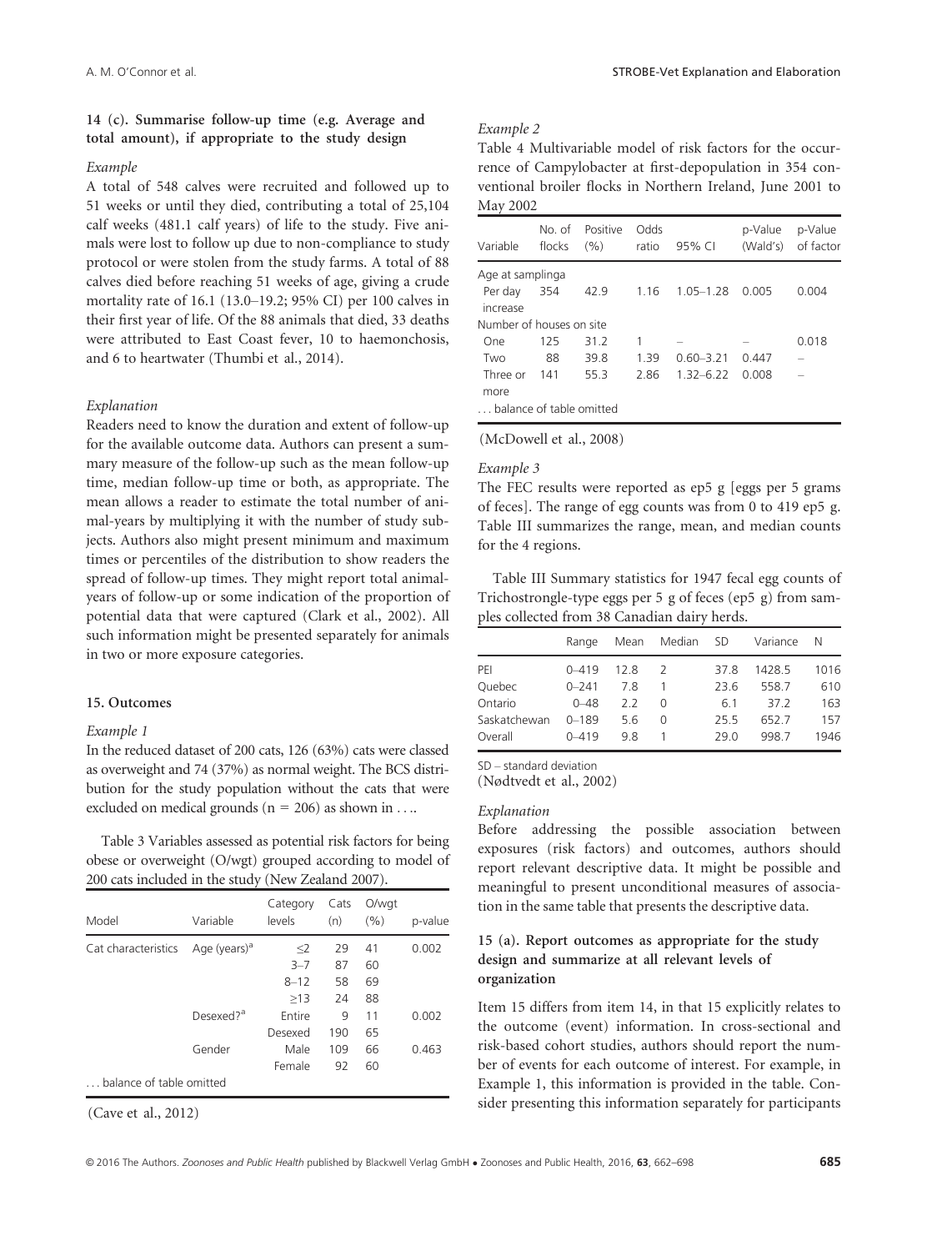in different categories of key exposures of interest. Example 1 also includes information relevant to item 14 such as information about the distribution of potential confounders. For rate-based cohort (longitudinal) studies, consider reporting the event rate per animal-year of follow-up. For case–control studies, the focus will be on reporting exposures separately for cases and controls as frequencies or quantitative summaries.

Describing the outcome at all organizational levels requires balancing between complete reporting and 'information overload'. If the outcome analyses are all carried out at the lowest level, the outcome at all higher levels might not be need to be reported. However, the authors should provide the reader with some idea as to how the outcome varies across higher level units. In Example 3, the hierarchy consisted of province  $(n = 4)$ , herd  $(n = 38)$ , cow  $(n = 304)$  and sample  $(n = 1946)$ . The authors provided some evidence of the variability in faecal egg count across provinces by providing descriptive statistics in a tabular form by province. In some cases, it might be appropriate to report the outcome at different time points (e.g. for a longitudinal study).

In Example 4, the organizational levels were herd  $(n = 210)$  and cows  $(n \approx 5000)$ . To indicate the range of incidence rates of several diseases across herds, they presented those rates as box-and-whisker plots, which effectively convey the cross-herd variability. When figures are used for presentational clarity, tables of numerical values, which are required for meta-analyses and risk analyses, should be included in the main text or supplemental material.

Multilevel studies are often analysed using randomeffects models. In these cases, the authors should present the variance estimates at all levels to provide information about the outcome variability across all organizational levels.

# 15 (b). For proportions and rates, report the numerator and denominator

It is important to present both numerator and denominator values, so users can calculate unconditional risk ratios (RR) or odds ratios (OR). In Example 1 (crosssectional study), the number of animals in the exposure variable categories and the per cent with the outcome are reported. These values allow the reader to compute the numerator and denominator values for a RR. In Example 2 (case–control study), the actual numerator and denominator values (listed by key exposure variable categories) and the associated ORs are presented. For rate-based studies, the number of outcome events and amount of animal-time at risk should be presented for key predictor categories.

# 15 (c). For continuous outcomes, report the number of observations and a measure of variability

For quantitative outcomes, present appropriate summary measures. For (approximately) normally distributed values, the authors should report the mean and standard deviation (SD) or variance. We do not recommend reporting the standard error of the mean, because standard error is an inferential statistic rather than a descriptive one. For non-normally distributed outcomes, report either the mean and SD of a normally distributed transformed outcome or consider reporting the median and interquartile range (or complete range) of the original variable. In Example 3, the mean and SD as well as the median and range have been presented.

# 16. Main results

16 (a). Give unadjusted estimates and, if applicable, adjusted estimates and their precision (e.g. 95% confidence interval). Make clear which confounders and interactions were adjusted. Report all relevant parameters that were part of the model

### Example 1

(Willeberg et al., 2012)

| # of cattle purchased<br>from positive herds in<br>the previous quarter | Full<br>model $OR_f$<br>estimates <sup>a</sup> | Simplified model $OR_f$ estimates |      |                |           |
|-------------------------------------------------------------------------|------------------------------------------------|-----------------------------------|------|----------------|-----------|
|                                                                         |                                                | 1 D                               |      | 2 <sub>d</sub> | Crude ORf |
| >20                                                                     | 7.4                                            | 8.1                               | 9.7  | 9.9            | 9.7       |
| $10 - 20$                                                               | 11.0                                           | 11.9                              | 14.2 | 13.8           | 14.2      |
| $1 - 10$<br>balance of table omitted                                    | 3.8                                            | 3.8                               | 5.0  | 4.8            | 5.0       |

Table 2 Example 1: model estimates of the effects of alternative confounder adjustments based on data from Table 1

For details on the multivariable model, see (Nielsen et al., 2007)

<sup>a</sup>Based on the full model with four significant risk factors as presented by Nielsen et al. (2007).

bModel 1: as the full model without the risk factor: 'herd size'.

<sup>c</sup>Model 2: as Model 1 without the risk factor: 'region of the country'.

<sup>d</sup>Model 3: as Model 2 without the risk factor: 'number of Salmonella-positive herds in the previous quarter within a 2 km radius', i.e., model with the primary risk factor, controlling for repeated measurements within herds.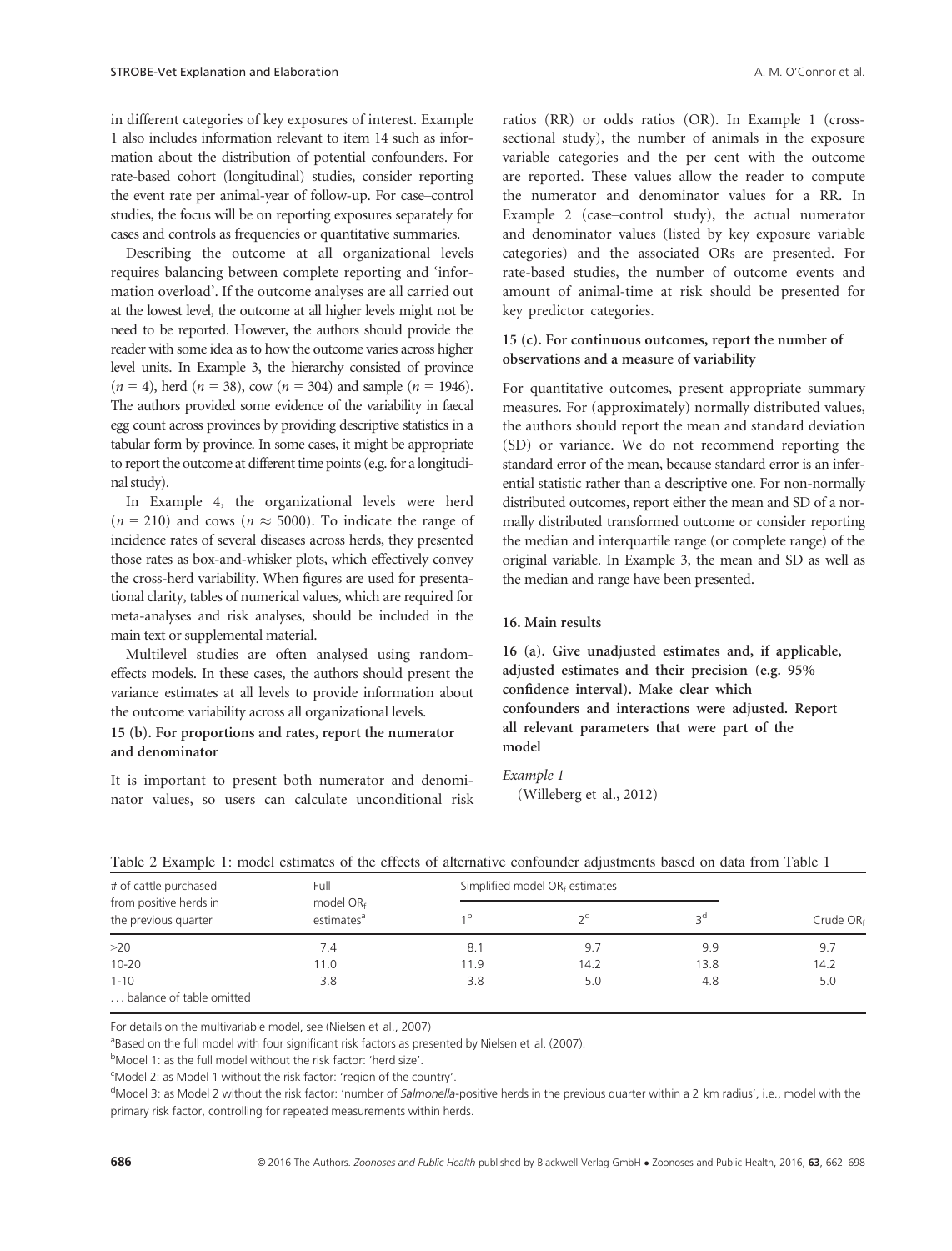(Pires et al., 2013)

| Table 3 Final multivariable random effects logistic regression models of associations between barn thermal environment    |  |  |  |  |  |
|---------------------------------------------------------------------------------------------------------------------------|--|--|--|--|--|
| parameters, pig-, pen- and cohort-level risk factors and Salmonella shedding in finishing pigs in three sites. Multilevel |  |  |  |  |  |
| multivariable logistic models with random intercepts at pig-, pen- and cohort-levels.                                     |  |  |  |  |  |

| Models  | Measured<br>at level                   | Independent<br>variable     | Beta    | <b>SE</b> | <b>OR</b> | 95% CI        | p-Value |
|---------|----------------------------------------|-----------------------------|---------|-----------|-----------|---------------|---------|
| Model 1 |                                        | Intercept                   | $-2.65$ | 0.58      |           |               |         |
|         | Pig                                    | $Aqe^{\dagger}$             | $-1.18$ | 0.017     | 0.7       | $0.65 - 0.74$ | < 0.001 |
|         | Pen                                    | Cold exposure 12h'          | 0.44    | 0.2       | 1.51      | $1.02 - 2.25$ | 0.03    |
|         | Cohort                                 | Nursery status <sup>9</sup> | 2.16    | 0.52      | 4.14      | 2.79-17.15    | < 0.001 |
|         | Farm                                   | Site                        |         |           |           |               |         |
|         |                                        | A vs B                      | 0.93    | 0.61      | 2.52      | $0.76 - 8.42$ |         |
|         |                                        | A vs C                      | 0.38    | 0.63      | 1.46      | $0.42 - 5.04$ |         |
|         |                                        | B vs C                      | 1.3     | 0.64      | 3.69      | 1.06-12.86    |         |
|         | balance of table and footnotes omitted |                             |         |           |           |               |         |

Cohort (Var<sup>h</sup> = 0.77 (0.43), % = 11.48); Pen (Var<sup>h</sup> = 1.69 (0.34), % = 25.19); Pig (Var<sup>h</sup> = 0.96 (0.21), % = 14.31); Total (Var<sup>h</sup> = 6.71)

Cohorts (n = 18); Pens (n = 361); Pigs (n = 899); Individual fecal samples (n = 6751); Salmonella prevalence (6.58%)

h(Variance components, standard error and proportion of variance at the cohort-, pen- and pig-level. Individual fecal sample variance:  $\pi^2/3 = 3.29$ (latent-variable technique).

#### Explanation

In many situations, authors might present the results of unadjusted or minimally adjusted analyses and those from fully adjusted analyses. We advise giving the unadjusted analyses together with the main data, for example the number of cases and controls that were exposed or not. This allows the reader to understand the data behind the measures of association (see also item 15). For adjusted analyses, report the number of animals in the analysis, as this number might differ because of missing values in covariates (see also item 12c). Estimates should be given with confidence intervals.

Readers can compare unadjusted measures of association with those adjusted for potential confounders and judge by how much, and in what direction, they changed. Readers might think that 'adjusted' results equal the causal part of the measure of association, but adjusted results are not necessarily free of random sampling error, selection bias, information bias or residual confounding. Thus, great care should be exercised when interpreting adjusted results, as the validity of results often depends crucially on complete knowledge of important confounders, their precise measurement and appropriate specification in the statistical model (see also item 20) (Smith and Phillips, 1990; Christenfeld et al., 2004).

Data non-independence is frequently encountered in animal studies and often addressed by fitting a

random-effects model. It is important that these random effects be reported (and interpreted), because they are as important a model component as the fixed effects (see Example 2).

# 16 (b). Present category boundaries when continuous variables were categorized

#### Explanation

Categorizing continuous data has several important implications for analysis (Box 3: Grouping / C) and also affects the presentation of results. In tables, outcomes should be given for each exposure category, for example as counts of animals at risk, animal-time at risk, if relevant separately for each group (e.g. cases and controls). Details of the categories used might aid comparison of studies and meta-analysis. If data were grouped using conventional cut points (e.g. below normal, normal reference range, above normal for body temperature), group boundaries such as range of values can be derived easily, except for the highest and lowest categories. If quantile-derived categories are used, the category boundaries cannot be inferred from the data. At a minimum, authors should report the category boundaries; it is helpful also to report the range of the data and the mean or median values within categories. Commonly, category boundaries are presented directly in the table with model results (see Example 1).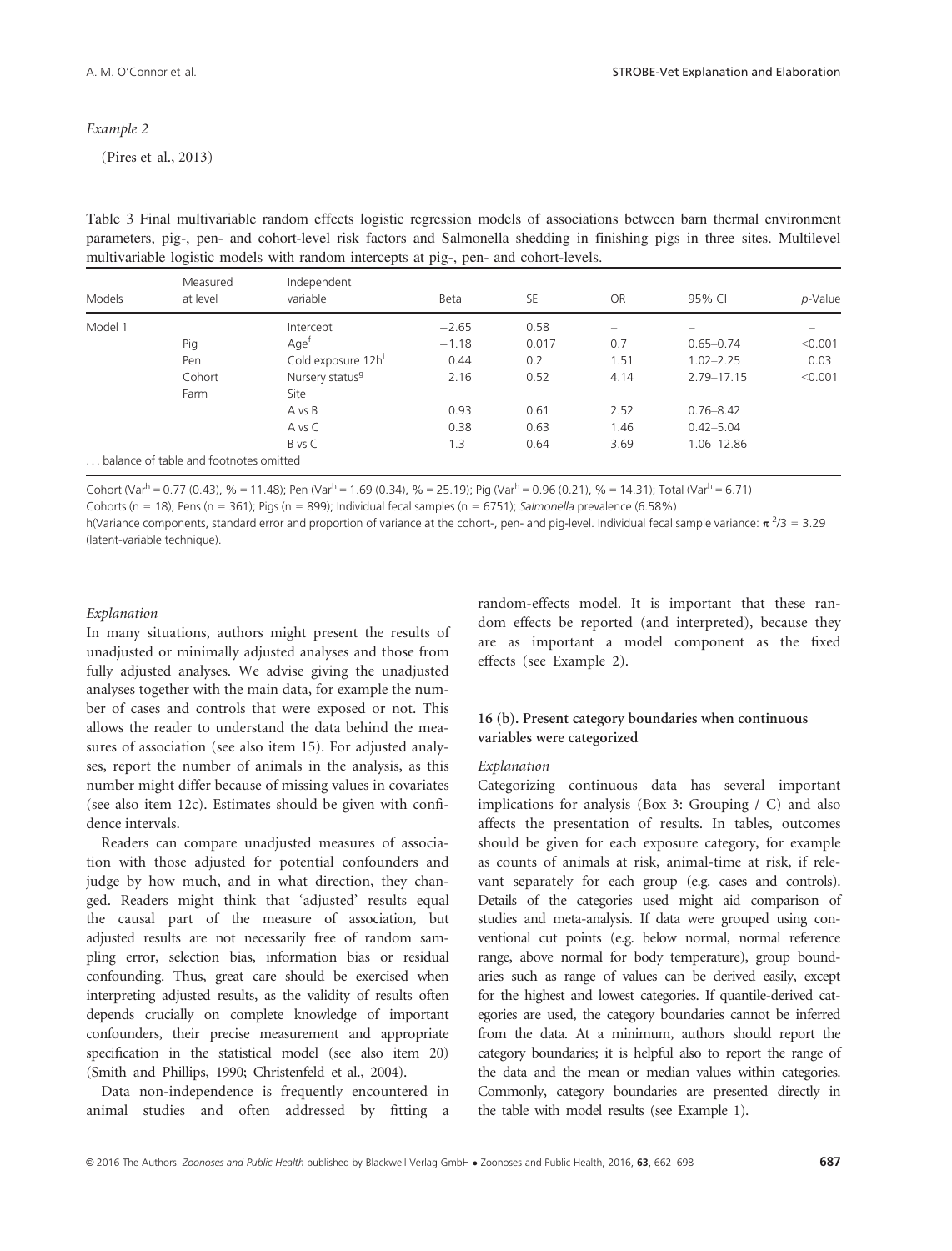#### Box 3

### Grouping / Categorization

There are several reasons why continuous data might be grouped (Altman, 2005). When collecting data, it might be better to use an ordinal variable than to seek an artificially precise continuous measure for an exposure based on recall over several years. Categories might also be helpful for presentation, for example to present all variables in a similar style, or to show a dose–response relationship.

Grouping might also be done to simplify the analysis, for example to avoid an assumption of linearity or when investigating interactions between two continuous variables. However, grouping loses information and might reduce statistical power (Cohen, 1983) especially when dichotomization is used (Zhao and Kolonel, 1992; MacCallum et al., 2002; Royston et al., 2006). If a continuous confounder is grouped, residual confounding might occur, whereby some of the variable's confounding effect remains unadjusted (see Box 5: Confounding) (Cochran, 1968; Becher, 1992). Increasing the number of categories can diminish power loss and residual confounding, and is especially appropriate in large studies. Small studies might use few groups because of limited numbers.

Investigators might choose cut points for groupings based on commonly used values that are relevant for diagnosis or prognosis, for practicality, or on statistical grounds. They might choose equal numbers of individuals in each group using quantiles (Clayton et al., 1993). On the other hand, one might gain more insight into the association with the outcome by choosing more extreme outer groups and having the middle group(s) larger than the outer groups ( $Cox$ , 1957). In case– control studies, deriving a distribution from the control group is preferred as it is intended to reflect the source population. Readers should be informed if cut points were selected post hoc. In particular, if the cut points were chosen to minimize a P value, the true strength of an association will be exaggerated (Altman et al., 1994).

When analysing grouped variables, it is important to recognize their underlying continuous nature. For instance, a possible trend in risk across ordered groups can be investigated. A common approach is to model the rank of the groups as a continuous variable. Such linearity across group scores will approximate an actual linear relation if groups are equally spaced but not otherwise. Il'ysova et al. (Il'yasova et al., 2005) recommends publication of both the categorical and the continuous estimates of effect, with their standard errors, to facilitate meta-analysis, as well as providing intrinsically valuable information on dose–response. One analysis might inform the other and neither is assumption-free. Authors often ignore the ordering and consider the estimates (and P-values) separately for each category compared with the reference category. This might be useful for description, but might fail to detect a real trend in risk across groups. Recent method developments, such as fractional polynomials that fit a wide range of nonlinear relationships (Royston and Sauerbrei, 2008), and the availability of software to implement these methods in standard software packages reduces the need to routinely categorize variables.

### 16 (c). If relevant, consider translating estimates of relative risk into absolute risk for a meaningful time period Example

Table 4 Population attributable fraction (PAF) and 95% confidence interval for selected explanatory variables regarding 295 dog owners in Taiwan (2004)

|                                        |    | 95% CI                          |    |  |
|----------------------------------------|----|---------------------------------|----|--|
|                                        |    | PAF (%) Lower limit Upper limit |    |  |
| History of unsuccessful ownership      | 33 | 11                              | 50 |  |
| Spayed after giving birth <sup>a</sup> | 22 | 3                               | 37 |  |
| Soiling                                | 17 | 6                               | 26 |  |
| <b>Barking</b>                         | 13 |                                 | 23 |  |
| Barking and soiling combined           | 23 | 3                               | 40 |  |
| Neighbor complaints b                  | 11 |                                 | 20 |  |

<sup>a</sup>Do you think that a female dog would be healthier if she had one litter before being fixed?

<sup>b</sup>Have there been any neighborhood problems or complaints concerning your dog?

(Weng et al., 2006)

### Explanation

In many circumstances, the absolute risk associated with an exposure is of greater interest than the relative risk. Absolute measures such as risk different and measures of impact such as aetiological fraction in the exposed or aetiological fraction in the population might be useful to gauge how much disease can be prevented if the exposure is eliminated (example above). For this reason, such measures are of interest to the end-users. These measures should preferably be presented together with a measure of statistical uncertainty, although CI calculations might be difficult for estimates derived from multivariable models. Authors should be aware of the strong assumptions made in this context, including a causal relationship between a risk factor and disease (also see Box 6: Measures of Association and measures of impact) (Rockhill et al., 1998). Because of the semantic ambiguity and complexities involved, authors should report the method used to calculate such measures, ideally giving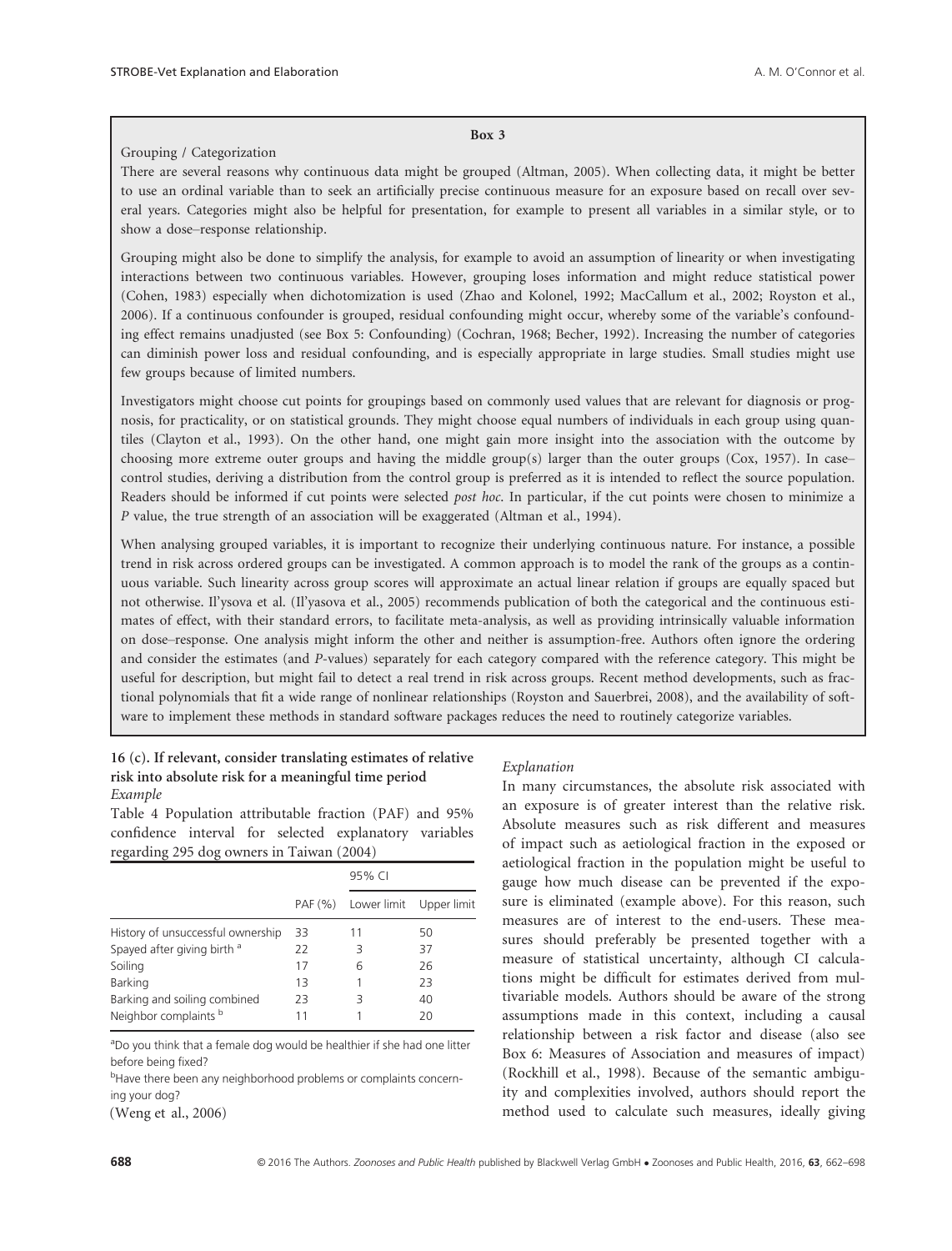#### $Box$  8

Interaction (effect modification): the analysis of joint effects

Interaction exists when the association of an exposure with the risk of disease differs in the presence of another exposure. One problem in evaluating and reporting interactions is that the effect of an exposure can be measured in two ways: as a risk ratio (or rate ratio) or as a risk difference (or rate difference). The use of the ratio leads to a multiplicative model, while the use of the difference corresponds to an additive model (Rothman et al., 1980; Saracci, 1980). A distinction is sometimes made between 'statistical interaction' which can be a departure from either a multiplicative or additive model, and 'biologic interaction' which is measured by departure from an additive model (Rothman, 2012). However, neither additive nor multiplicative models point to a particular biologic mechanism. Regardless of the model choice, the main objective is to understand how the joint effect of two exposures differs from their separate effects (in the absence of the other exposure). The Human Genomic Epidemiology Network (HuGENet) proposed a layout for transparent presentation of separate and joint effects that permits evaluation of different types of interaction (Botto and Khoury, 2001). A difficulty is that some study designs, such as case–control studies, and several statistical models, such as logistic or Cox regression models, estimate risk or rate ratios and intrinsically lead to multiplicative modelling.

the formulae used or a citation for the formula (Uter and Pfahlberg, 2001).

# 17. Other analyses: report other analyses done, such as sensitivity / robustness analysis and analysis of subgroups

#### Examples

Sensitivity testing was done for each model by lowering prior test accuracy estimates' mode by 10 percentage points (e.g., ELISA<sub>Se</sub> from 0.95 to 0.85), relaxing the beta distribution to a  $50<sup>th</sup>$  percentile and reducing the lower bound 10 percentage points below the previous lower bound (e.g.,  $ELISA<sub>Se</sub>$  from 0.9 to 0.8) and using a uniform beta distribution as the prior distribution for exposure prevalence (Haley et al., 2011).

#### Explanation

When an observational study has a single primary question, the reader reasonably might assume that all the study design features were selected with that question in mind (e.g. sample size and power, the interpretation of the alpha

error, accuracy enhancement and bias reduction measures and potential confounders). If additional questions and analyses were included in the study, the authors must tell the readers. Lack of full disclosure distorts the interpretation of everything from bias control effectiveness to multiplicity considerations. The reader must be informed of all secondary analyses (e.g. conducting sensitivity analyses, or testing for interactions or particular subgroup analyses) were pre-specified (a priori, e.g.) or were steered by the data themselves (post hoc analyses). For example, 'non-significant' interactions or risk factors are 'results' unto themselves, and they assist in framing the context of 'significant' results. Post hoc subgroup analyses that appear more 'exciting' than the answers to the primary question must be viewed cautiously.

Researchers often must extrapolate the 'base' values of relevant input data. Examples include declaring prior distributions for Bayesian analyses and declaring the diagnostic test accuracy used for adjusting apparent prevalences to true prevalences. In some instances, distributions are unknown or variables have great inherent contextual variation, which leads to considerable uncertainty. When faced with such assumptions about uncertainty, authors should conduct 'sensitivity analyses' to discover the sensitivity (robustness) of the conclusions with respect to reasonable variation from base values. Additionally, the data often lead to decisions about diagnoses or other categorizations; however, alternative decision criteria might be available. In these situations, it is also appropriate to examine and report the sensitivity of the conclusions with respect to the decision criteria used.

### Discussion

The discussion section provides readers with the authors' interpretation of the results once they have been placed in context such as the approach to the study and prior relevant findings. Authors should also emphasize the study design aspects that enhance the internal and external validity of the findings to aid the readers' understanding of the data and the conclusion's strength. In addition, the authors should outline the limitations of the design and their impact on the findings.

# 18. Summarize key results with reference to study objectives

#### Examples

...a large field data collection from 14 endemically infected dairy herds was used to investigate the hypothesis that cattle with persistently high antibody levels are at high risk of shedding S. Dublin and therefore are candidates to be culled or at least managed so that they do not spread the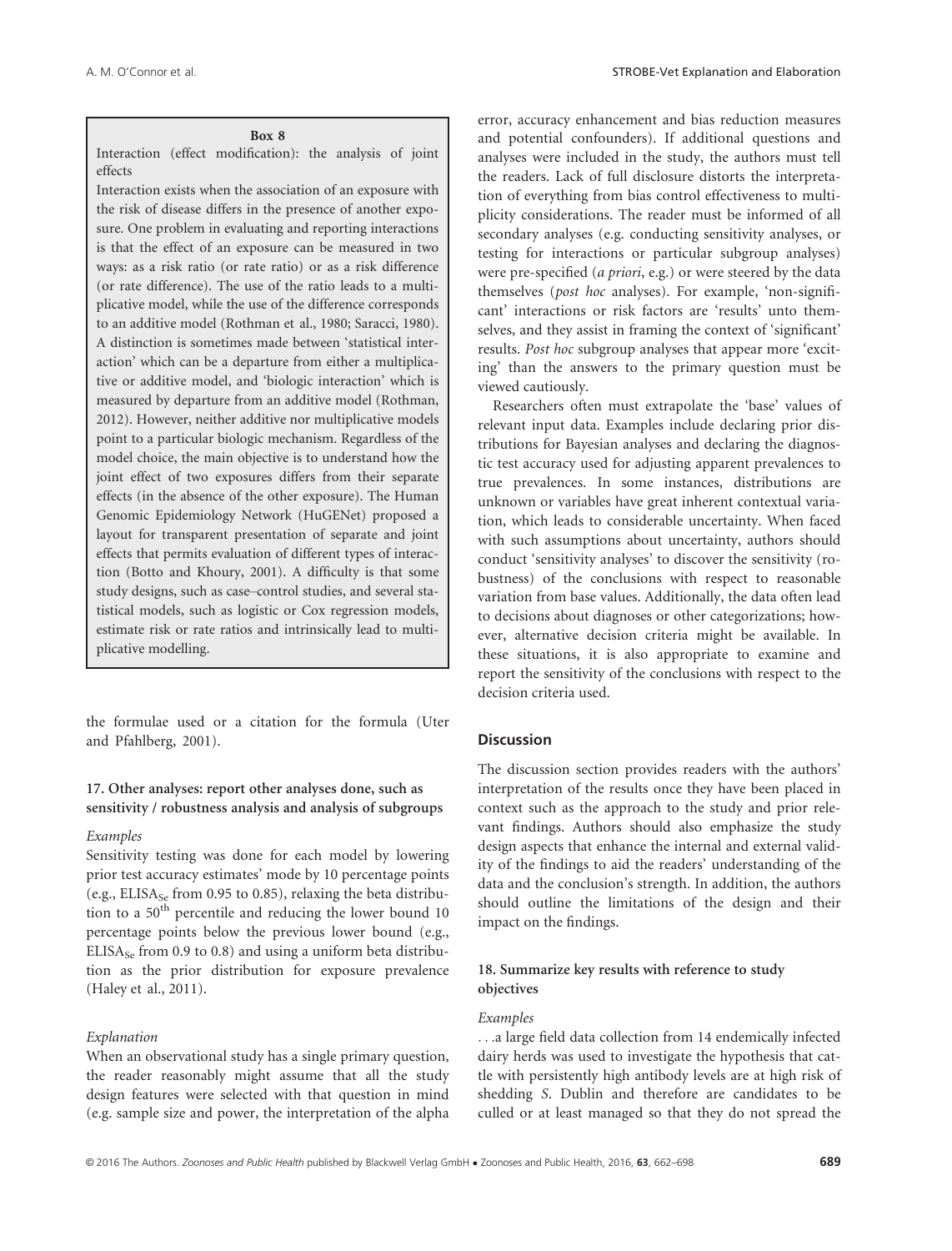infection to herd mates. Despite that fact that there were seropositive animals in many of the age groups at most of the herd visits, indicative of the herds being endemically infected, the general probability of shedding was very low ... for S. Dublin. ... Based on this study material there was no evidence that animals with persistently high antibodies over a period of at least 6 months were at higher risk of shedding S. Dublin bacteria in their faeces than other seropositive cattle (Nielsen, 2013).

#### Explanation

It is good practice to begin the discussion with a short summary of the main findings of the study. The short summary reminds readers of the main findings and might help them assess whether the subsequent interpretation and implications offered by the authors are supported by the findings.

# 19. Discuss strengths and limitations of the study, taking into account sources of potential bias or imprecision. Discuss both direction and magnitude of any potential bias

#### Example

Because of the steps involved in making a diagnosis of leptospirosis ... it is unlikely that a dog examined at a veterinary teaching hospital would be falsely diagnosed as having leptospirosis when it did not. It is more likely that leptospirosis was not diagnosed in some dogs with the disease. This of bias is unlikely to be substantial, because the number of dogs with undiagnosed leptospirosis is probably a very small proportion of all dogs examined at veterinary teaching hospitals. For example, if leptospirosis had been underdiagnosed by a factor of 10-fold,  $\leq$  0.04% of the 1,819,792 dogs examined at veterinary teaching hospitals between 1970 and 1998 would have been classified as cases rather than controls. For the age category 4 to 6.9 years, this bias would result in a change in the estimated OR from 1.7259 to 1.7295 (a change of 0.21%), assuming equal proportions of misdiagnoses in the 4 to 6.9 years and < 1 year age categories. We do not expect the proportion of dogs with leptospirosis in which the disease is not diagnosed at veterinary teaching hospitals to be greater than 10-fold that recorded in the VMDB, so bias from misclassification of leptospirosis status was unlikely to be substantial in this study (Ward et al., 2002).

#### Explanation

Authors should highlight specific strengths of their study relative to other work in the field (e.g. a study based on true random sampling versus convenience sampling). However, the identification and discussion of the limitations of a study are an essential part of scientific reporting. It is important not only to identify the sources of bias and confounding that could have affected results, but also to discuss the relative importance of different biases, including the likely direction and magnitude of any potential bias (see Box 1: Bias in observational studies and Box 5: Confounding and item 9 about bias in method and materials).

Authors should also discuss the impact of imprecision and uncertainty on the interpretation of results. Result imprecision could result from a small sample size, which produces a wide CI such as low effect size precision. Here, we refer to uncertainty as missing knowledge related to specific factors, parameters or model specification rather than sample size (Firestone et al., 1997).

When discussing limitations, authors might compare the study being presented with other studies in the literature in terms of validity, generalizability and precision. In this approach, each study can be viewed as a contribution to the literature, not as a stand-alone basis for inference and action (Poole et al., 2003).

# 20. Give a cautious overall interpretation of results considering objectives, limitations, multiplicity of analyses, results from similar studies and other relevant evidence

#### Examples

We conclude that the presence of unresolved infection in a herd is a contributor to further bTB episodes in the first 2 years after clearance. These findings agree with the investigations in the UK and Ireland, which have shown repeatedly that bTB spreads from de-restricted herds to clear herds via the transfer of undetected infection after derestriction [] (Dawson et al., 2014).

#### Explanation

In accordance with the original STROBE document, we encourage authors to provide the reader with a thoughtful conclusion and a rationale based on the principles of causal inference rather than using P-values less than 0.05 (or any other arbitrary P-value cut-off) as an indicator of a causal association. The heart of the discussion section is the interpretation of a study's results. When interpreting results, authors should consider the place of the study on the discovery-to-verification continuum and potential sources of bias, including loss to follow-up and non-participation (see also items 9, 12 and 19).

In the veterinary field, studies evaluating large numbers of independent variables are common occurrences. The probability that at least one significant finding will be a type I error increases as the number of hypotheses tested within a study increases. Therefore, in the limitations section, authors should note the probability of type I errors as an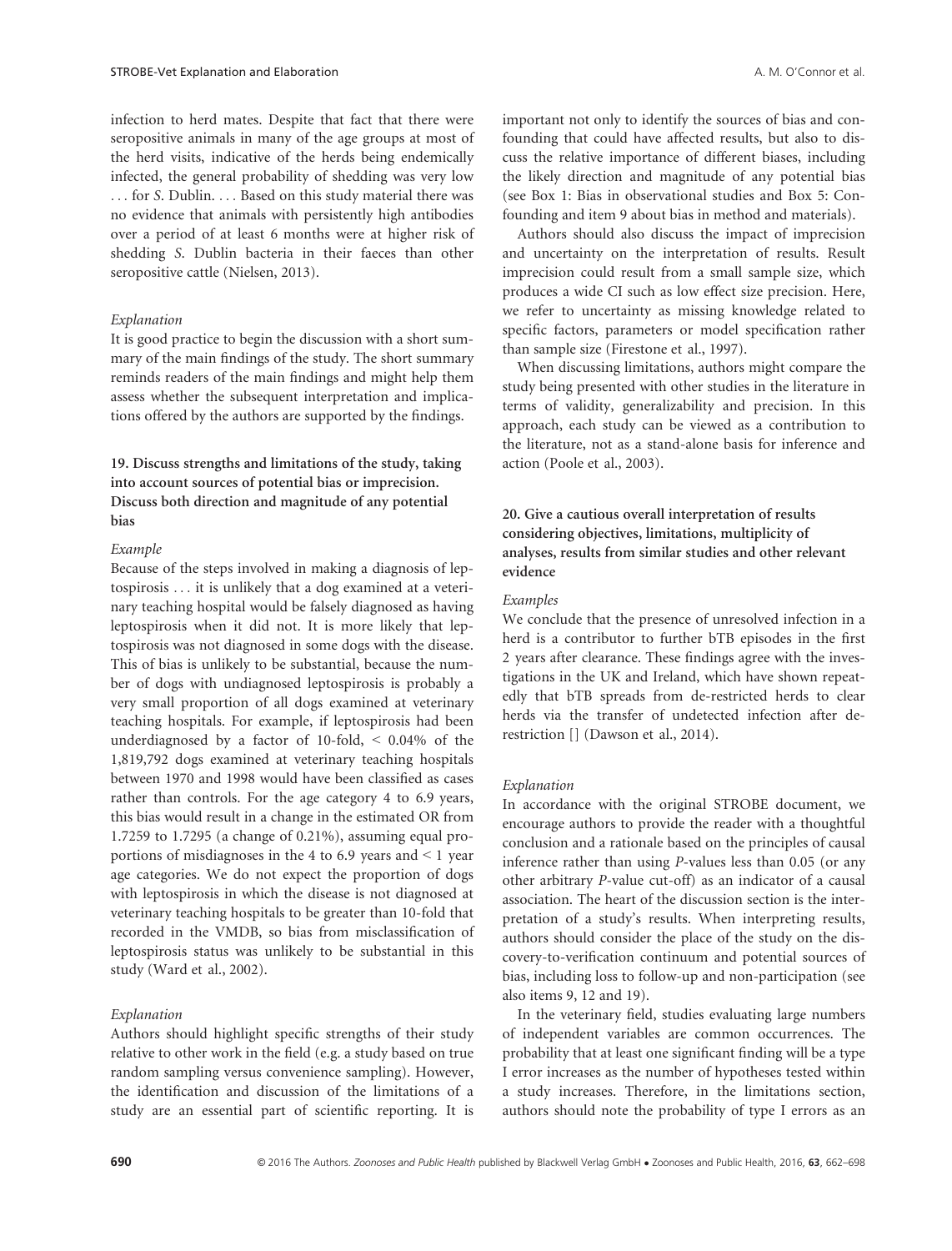alternative explanation for the associations observed when appropriate.

The rationale should address the concepts used to establish causation. The conclusions presented should consider the role chance and bias could play in the findings of the current study (discussed in item 19) as well as those of previous studies on the same topic. Currently, many guides on causal thinking exist, such as those proposed by Bradford Hill and others (Kaufman and Poole, 2000; Rothman and Greenland, 2005; Hill, 2015). While we are not proposing a formulaic application of guidelines or criteria, readers might find it helpful if the authors document the concepts of causal inference to assist them in understanding the conclusion. For example, how strong is the association with the exposure? Did exposure precede disease onset? Is the association consistently observed in different studies and settings? Is there supporting evidence from experimental studies, including laboratory and animal studies? How specific is the exposure's putative effect, and is there a dose–response relationship? Is the association biologically plausible? A discussion of the existing external evidence, from different types of studies, should always be included, but might be particularly important for studies reporting small increases in risk. Furthermore, authors should put their results in context with similar studies and explain how the new study affects the existing body of evidence, ideally by referring to a systematic review.

# 21. Discuss the generalizability (external validity) of the study results

### Example

The findings from this study would be difficult to extrapolate to other countries, because of the differences in bTB management policies between countries. However, this study has added weight to the growing body of evidence to show that residual infection in herds poses a problem to bTB eradication schemes, and that the goal should be to maximize within-herd sensitivity in the management of this problematic infection (Dawson et al., 2014).

#### Explanation

Generalizability, also called external validity or applicability, is the extent to which the results of a study can be applied to other circumstances (Campbell, 1957). There is no external validity per se; the term is meaningful only with regard to clearly specified conditions (Justice et al., 1999). Can results be applied to an individual, groups or populations that differ from those enrolled in the study with regard to age, sex, breed or other characteristic, such as the production system for livestock populations? Are the nature and level of exposures comparable, and the definitions

of outcomes relevant to another setting or population? Are results from one country applicable to other countries?

The question of whether the results of a study have external validity is often a matter of judgment that depends on the study setting, the characteristics of the participants, the exposures examined and the outcomes assessed. Thus, it is crucial that authors provide readers with adequate information about the setting and locations, eligibility criteria, the exposures and how they were measured, the definition of outcomes and the period of recruitment and follow-up. The degree of non-participation and the proportion of unexposed participants in whom the outcome develops are also relevant. Knowledge of the absolute risk and prevalence of the exposure, which will often vary across populations, are helpful when applying results to other settings and populations. Of course, the need for inclusion of these features is discussed throughout this document and these summary statements only serve as a reminder of the need for complete reporting of research design and results in the context of external validity (See Box 6: Measures of Association and measures of impact.).

### Other information

#### 22. Transparency

22 (a). Give the source of funding and the role of the funders for the present study and, if applicable, for the original study on which the present article is based Example

Funding: This study was funded by Pfizer Animal Health [\(www.Zoetis.com](http://www.Zoetis.com)). The grant number was 1329. The following Pfizer personnel were observers during the study: Jeremy Salt, Michael Pearce, Tony Simon and Marie-Odile Hendrickx. The funders had no role in study design, data collection and analysis, decision to publish, or preparation of the manuscript, except attendance at project coordination meetings as observers, and commenting on the draft manuscript (Jones et al., 2013).

#### Explanation

Because of concerns about funding agencies' influence on study design and the potential for selective reporting, funding sources and the role of funding agencies should be described explicitly. In human health, several investigations show strong associations between the source of funding and the conclusions of research articles (Davidson, 1986; Stelfox et al., 1998; Bekelman et al., 2003; Lexchin et al., 2003). To our knowledge, there are no similar associations detected in observational studies conducted in veterinary science. However, the possibility for bias could exist, and it is best practice to disclose all funding sources.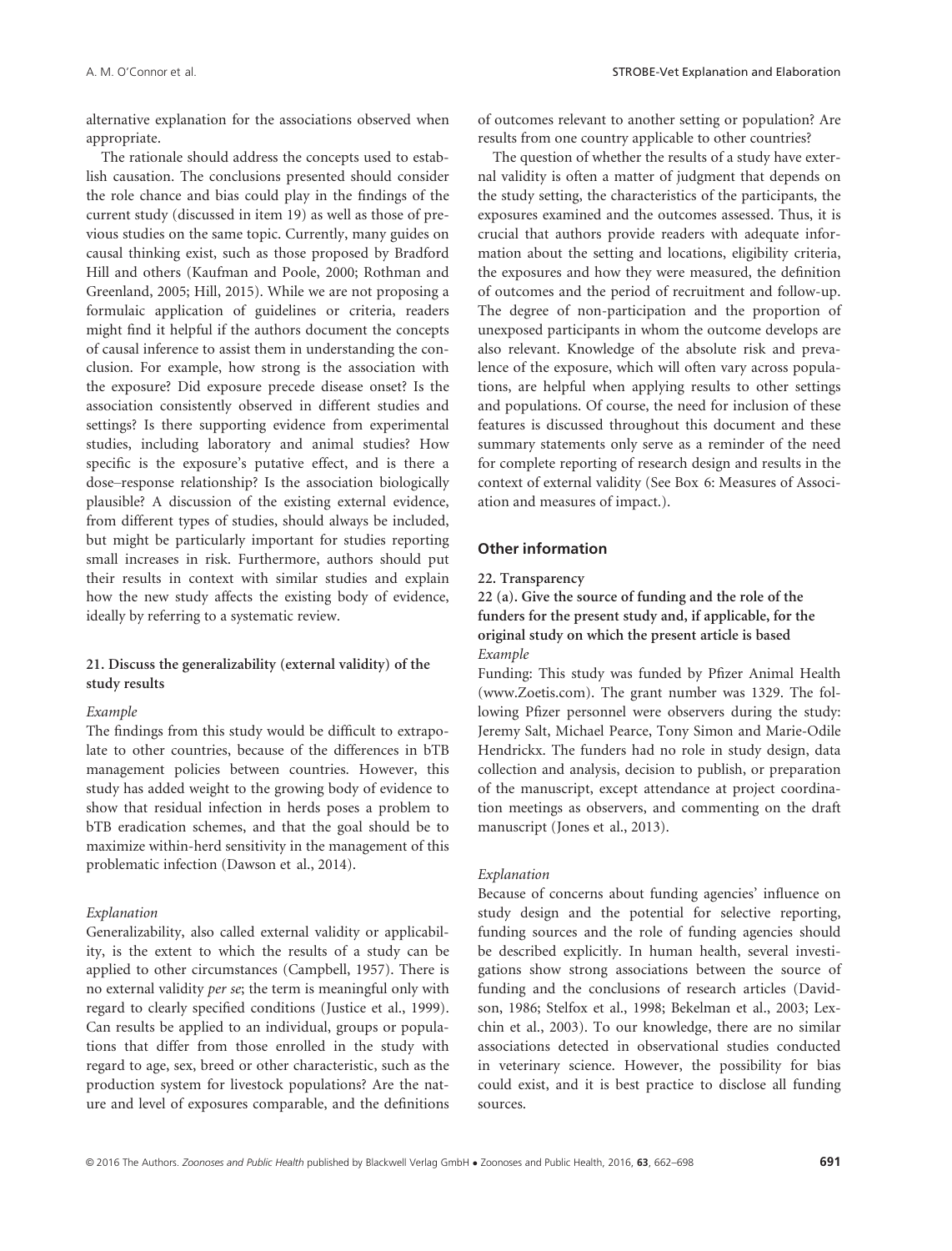# 22 (b). Conflict of interests. Describe any conflict of interests, or lack thereof, for each author

Dr. ... has provided scientific consulting services to Zoetis Inc. (manufacturer of the CCFA product). This does not alter the authors' adherence to all the journal policies on sharing data and materials (Kanwar et al., 2014)

### Explanation

In human health, there is evidence that authors or funders might have conflict of interests that influence any of the following: the design of the study (Safer, 2002), choice of exposures (Aspinall and Goodman, 1995; Safer, 2002), outcomes (Chan et al., 2004), statistical methods (Melander et al., 2003) and selective publication of outcomes and studies (Chan et al., 2004; Scherer et al., 2007). Potential conflict of interests include financial arrangements outside of research funding that could influence authors. Authors should disclose any financial support, including grants, scholarships and sponsorships received. Gifts that might not be associated directly with the project, such as laboratory equipment, travel, consulting agreements and honoraria, but still establish a relationship with a company or agency should also be disclosed. This information alerts users the relationship and allows them to assess the potential for bias in conducting and reporting the study.

# 22 (c). Describe the authors' roles – provision of an authors' declaration of transparency is recommended

#### Example

H.M.S., B.N., G.H.L. and P.B. conceived and designed the study. N.K., H.M.S., B.N., G.H.L., J.V., P.B., J.L.C. and G.C. performed the experiments. N.K., H.M.S., B.N., G.H.L., P.B., M.M.C. and J.B. analyzed and interpreted data. N.K. and H.M.S. drafted the manuscript. All authors revised manuscript for critically important intellectual content and approved the final version to be published (Kanwar et al., 2014).

#### Explanation

A declaration of transparency should contain two parts: the authors' roles in the study and a declaration of complete reporting. Declarations of transparency do not address any potential bias within the study. They are primarily designed to ensure that all authors meet the criteria for authorship.<sup>3</sup> Those persons not meeting the authorship criteria can be referenced in the acknowledgements section, but it is unethical to include them as authors. The declaration of

3 [http://www.icmje.org/recommendations/browse/roles-and-responsibil](http://www.icmje.org/recommendations/browse/roles-and-responsibilities/defining-the-role-of-authors-and-contributors.html)[ities/defining-the-role-of-authors-and-contributors.html](http://www.icmje.org/recommendations/browse/roles-and-responsibilities/defining-the-role-of-authors-and-contributors.html)

complete reporting was proposed by Altman (Altman and Moher, 2013) and is a statement acknowledging that the data have been reported in their entirety and none of the study has been omitted, thus reducing the potential for selective reporting.

# 22 (d). Ethical approval – include information on ethical approval for use of animal and human subjects

#### Example

The study was performed in adherence to the University of Liverpool Animal Ethics Guidelines (Trehy et al., 2014).

### Explanation

When studies involve animal use, authors must obtain ethical approval. It is consistent with best practices and transparency to report the agency in charge of approval and a verification number to identify the approval. In some studies, particularly those using questionnaires, authors must document that they received approval for recruiting human participants in research.

# 22 (e). Quality standards – describe any quality standards used in the conduct of the research

#### Example

...reported according to the guidelines of the Strengthening the Reporting of Observational Studies in Epidemiology (STROBE) statement, see additional information (STROBE Checklist) for further details (Forand, 2004).

### Explanation

When standards, such as STROBE, are available and have been used, authors should explicitly state their use, so endusers are aware of their implementation and can validate that they were followed. Further, some standards are lengthy, and it might be impractical to include a full description of the methods employed in the paper. For example, laboratory or animal welfare accreditations indicate that certain practices and quality control approaches were followed, and this information can help end-users assess bias.

### References

- Ahlman, T., B. Berglund, L. Rydhmer, and E. Strandberg, 2011: Culling reasons in organic and conventional dairy herds and genotype by environment interaction for longevity. J. Dairy Sci. 94, 1568–1575.
- Alawneh, J. I., T. S. Barnes, C. Parke, E. Lapuz, E. David, V. Basinang, A. Baluyut, E. Villar, E. L. Lopez, and P. J. Blackall, 2014: Description of the pig production systems, biosecurity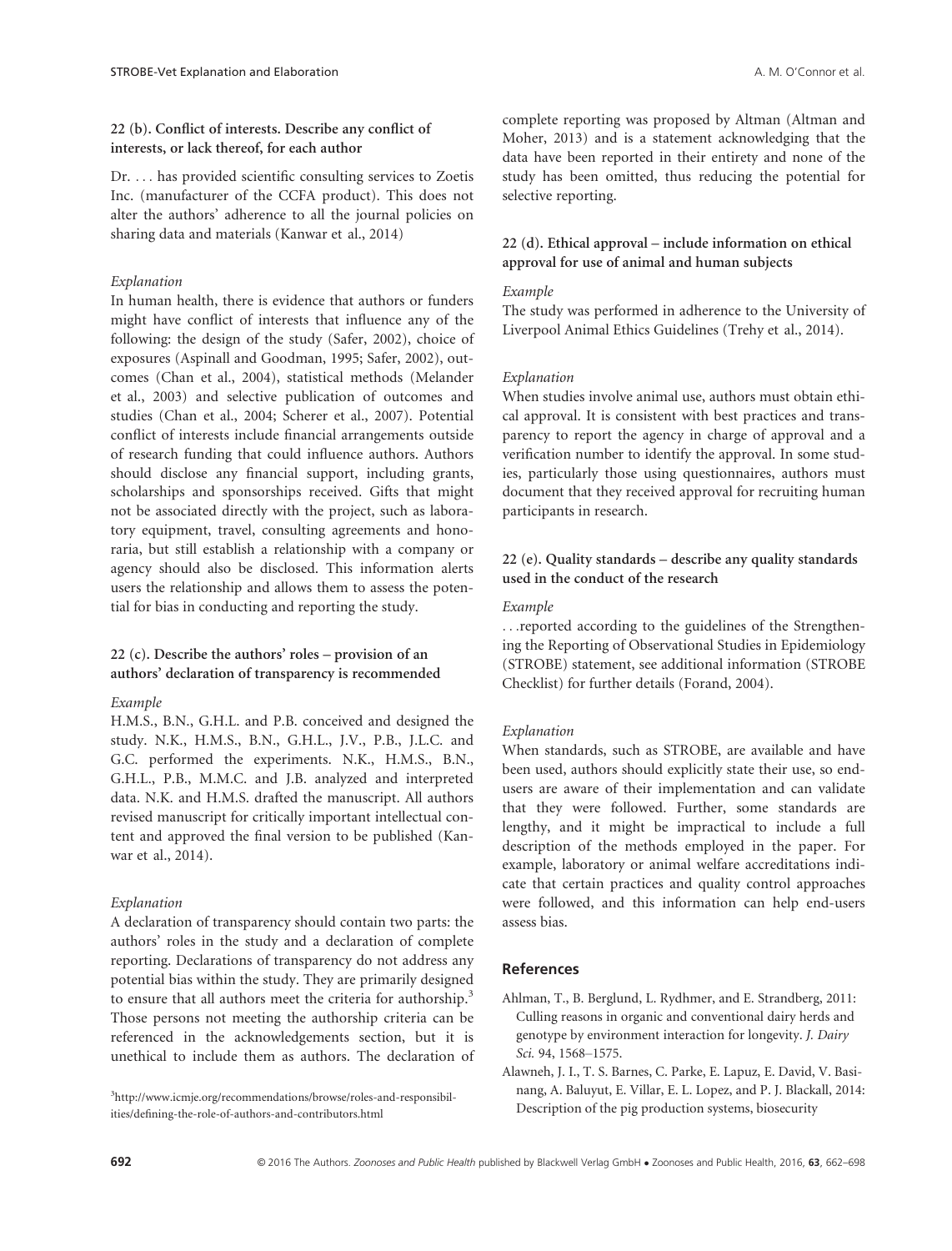practices and herd health providers in two provinces with high swine density in the Philippines. Prev. Vet. Med. 114, 73–87.

Al-Shahi Salman, R., E. Beller, J. Kagan, E. Hemminki, R. S. Phillips, J. Savulescu, M. Macleod, J. Wisely, and I. Chalmers, 2014: Increasing value and reducing waste in biomedical research regulation and management. Lancet 383, 176–185.

Altman, D. G., 2005: Categorizing continuous variables. In: Armitage, P., and T Colton (eds.), Encyclopedia of Biostatistics, John Wiley & Sons Ltd, Hoboken, NJ.

Altman, D. G., and D. Moher, 2013: Declaration of transparency for each research article. BMJ 347, f4796.

Altman, D. G., B. Lausen, W. Sauerbrei, and M. Schumacher, 1994: Dangers of using "optimal" cutpoints in the evaluation of prognostic factors. J. Natl Cancer Inst. 86, 829–835.

Anderson, H. R., R. W. Atkinson, J. L. Peacock, M. J. Sweeting, and L. Marston, 2005: Ambient particulate matter and health effects: publication bias in studies of short-term associations. Epidemiology 16, 155–163.

Anonymous, 2012: Principles of Epidemiology in Public Health Practice, Third Edition. An Introduction to Applied Epidemiology and Biostatistics. Centers for Disease Control, Atlanta, Georgia.

Aspinall, R. L., and N. W. Goodman, 1995: Denial of effective treatment and poor quality of clinical information in placebo controlled trials of ondansetron for postoperative nausea and vomiting: a review of published trials. BMJ 311, 844–846.

Babcock, A. H., N. Cernicchiaro, B. J. White, S. R. Dubnicka, D. U. Thomson, S. E. Ives, H. M. Scott, G. A. Milliken, and D. G. Renter, 2013: A multivariable assessment quantifying effects of cohort-level factors associated with combined mortality and culling risk in cohorts of U.S. commercial feedlot cattle. Prev. Vet. Med. 108, 38–46.

Bamaiyi, P. H., L. Hassan, S. Khairani-Bejo, M. ZainalAbidin, M. Ramlan, N. Krishnan, A. Adzhar, N. Abdullah, N. H. Hamidah, M. M. Norsuhanna, and S. N. Hashim, 2014: Casecontrol study on risk factors associated with Brucella melitensis in goat farms in Peninsular Malaysia. Trop. Anim. Health Prod. 46, 739–745.

Becher, H., 1992: The concept of residual confounding in regression models and some applications. Stat. Med. 11, 1747–1758.

Bekelman, J. E., Y. Li, and C. P. Gross, 2003: Scope and impact of financial conflicts of interest in biomedical research: a systematic review. J. Am. Med. Assoc. 289, 454–465.

Benson, K., and A. J. Hartz, 2000: A comparison of observational studies and randomized, controlled trials. N. Engl. J. Med. 342, 1878–1886.

Botto, L. D., and M. J. Khoury, 2001: Commentary: facing the challenge of gene-environment interaction: the two-by-four table and beyond. Am. J. Epidemiol. 153, 1016–1020.

Brenner, H., and M. Blettner, 1997: Controlling for continuous confounders in epidemiologic research. Epidemiology 8, 429– 434.

Burow, E., P. T. Thomsen, T. Rousing, and J. T. Sørensen, 2014: Track way distance and cover as risk factors for lameness in Danish dairy cows. Prev. Vet. Med. 113, 625–628.

Campbell, D. T., 1957: Factors relevant to the validity of experiments in social settings. Psychol. Bull. 54, 297–312.

Carlin, J. B., and L. W. Doyle, 2002: Sample size. J. Paediatr. Child Health 38, 300–304.

Cave, N. J., F. J. Allan, S. L. Schokkenbroek, C. A. Metekohy, and D. U. Pfeiffer, 2012: A cross-sectional study to compare changes in the prevalence and risk factors for feline obesity between 1993 and 2007 in New Zealand. Prev. Vet. Med. 107, 121–133.

Chan, A. W., A. Hrobjartsson, M. T. Haahr, P. C. Gøtzsche, and - D. G. Altman, 2004: Empirical evidence for selective reporting of outcomes in randomized trials: comparison of protocols to published articles. J. Am. Med. Assoc. 291, 2457–2465.

Chan, A. W., F. Song, A. Vickers, T. Jefferson, K. Dickersin, P. C. Gotzsche, H. M. Krumholz, D. Ghersi, and H. B. van der Worp, 2014: Increasing value and reducing waste: addressing inaccessible research. Lancet 383, 257–266.

Christenfeld, N. J., R. P. Sloan, D. Carroll, and S. Greenland, 2004: Risk factors, confounding, and the illusion of statistical control. Psychosom. Med. 66, 868–875.

Clark, T. G., D. G. Altman, and B. L. De Stavola, 2002: Quantification of the completeness of follow-up. Lancet 359, 1309– 1310.

Clayton, D., M. Hills, and A. Pickles, 1993: Statistical Models in Epidemiology. Oxford University Press, Oxford.

Cochran, W. G., 1968: The effectiveness of adjustment by subclassification in removing bias in observational studies. Biometrics 24, 295–313.

Cohen, J., 1983: The cost of dichotomization.

Cole, P., and B. MacMahon, 1971: Attributable risk percent in case-control studies. Br. J. Prev. Soc. Med. 25, 242–244.

Costanza, M. C., 1995: Matching. Prev. Med. 24, 425–433.

Cox, D. R., 1957: Note on grouping. J. Am. Stat. Assoc. 52, 543– 547.

Custer, B., W. T. Jr Longstreth, L. E. Phillips, T. D. Koepsell, and G. Van Belle, 2006: Hormonal exposures and the risk of intracranial meningioma in women: a population-based casecontrol study. BMC Cancer 6, 152.

Davidson, R. A., 1986: Source of funding and outcome of clinical trials. J. Gen. Intern. Med. 1, 155–158.

Dawson, K. L., M. A. Stevenson, J. A. Sinclair, and M. A. Bosson, 2014: Recurrent bovine tuberculosis in New Zealand cattle and deer herds 2006–2010. Epidemiol. Infect. 142, 2065–2074.

De Vliegher, S., H. Laevens, H. W. Barkema, I. R. Dohoo, H. Stryhn, G. Opsomer, and A. de Kruif, 2004: Management practices and heifer characteristics associated with early lactation somatic cell count of Belgian dairy heifers. J. Dairy Sci. 87, 937–947.

Dean, R. S., D. U. Pfeiffer, and V. J. Adams, 2013: The incidence of feline injection site sarcomas in the United Kingdom. BMC Vet. Res. 9, 17.

Devine, O. J., and J. M. Smith, 1998: Estimating sample size for epidemiologic studies: the impact of ignoring exposure measurement uncertainty. Stat. Med. 17, 1375–1389.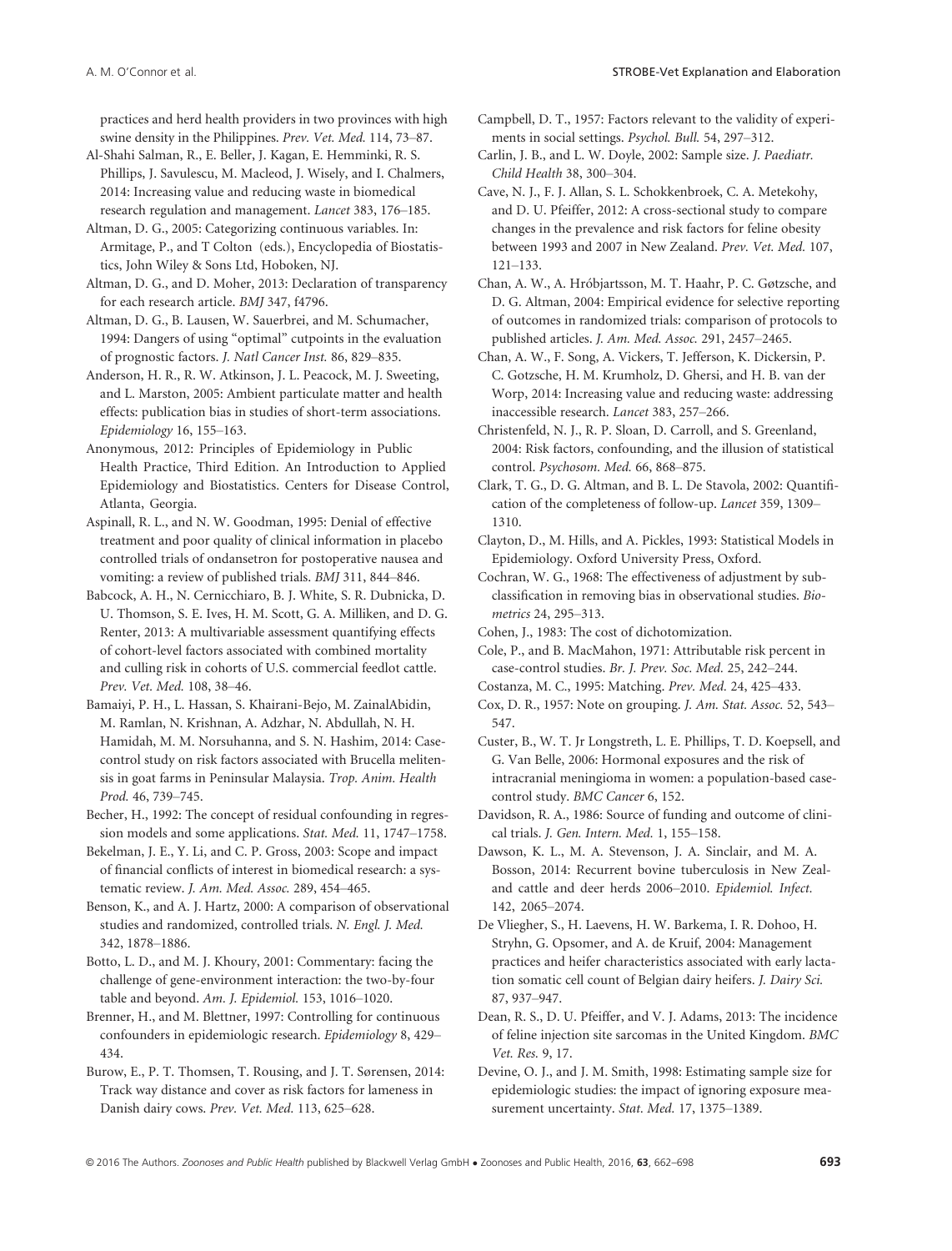Dewell, R. D., S. T. Millman, S. A. Gould, K. L. Tofflemire, R. D. Whitley, R. L. Parsons, E. W. Rowe, F. Liu, C. Wang, and A. M. O'Connor, 2014: Evaluating approaches to measuring ocular pain in bovine calves with corneal scarification and infectious bovine keratoconjunctivitis-associated corneal ulcerations. *J. Anim. Sci.* 92, 1161–1172.

Dhand, N. K., J. Eppleston, R. J. Whittington, and J. A. Toribio, 2007: Risk factors for ovine Johne's disease in infected sheep flocks in Australia. Prev. Vet. Med. 82, 51–71.

Diaz-Ordaz, K., M. G. Kenward, A. Cohen, C. L. Coleman, and S. Eldridge, 2014: Are missing data adequately handled in cluster randomised trials? A systematic review and guidelines. Clin. Trials 11, 590–600.

Dohoo, I. R., 2014: Bias–is it a problem, and what should we do? Prev. Vet. Med. 113, 331–337.

Dohoo, I. R., 2015: Dealing with deficient and missing data. Prev. Vet. Med. 122, 221–228.

Dohoo, I. R., E. Tillard, H. Stryhn, and B. Faye, 2001: The use of multilevel models to evaluate sources of variation in reproductive performance in dairy cattle in Reunion Island. Prev. Vet. Med. 50, 127–144.

Dohoo, I. R., S. W. Martin, and H. Stryhn, 2009: Veterinary Epidemiologic Research. VER Incorporated, Charlottetown, PEI, Canada.

Donders, A. R., G. J. van der Heijden, T. Stijnen, and K. G. Moons, 2006: Review: a gentle introduction to imputation of missing values. J. Clin. Epidemiol. 59, 1087–1091.

Drescher, K., J. Timm, and K. H. Jockel, 1990: The design of case-control studies: the effect of confounding on sample size requirements. Stat. Med. 9, 765–776.

Dufour, S., H. W. Barkema, L. DesCôteaux, T. J. DeVries, I. R. Dohoo, K. Reyher, J.-P. Roy, and D. T. Scholl, 2010: Development and validation of a bilingual questionnaire for measuring udder health related management practices on dairy farms. Prev. Vet. Med. 95, 74–85.

Dunn, N., A. Arscott, and M. Thorogood, 2001: The relationship between use of oral contraceptives and myocardial infarction in young women with fatal outcome, compared to those who survive: results from the MICA case-control study. Contraception 63, 65–69.

Egger, M., P. Jüni, C. Bartlett, and C. G. C. S. o. R. o. Trials, 2001: Value of flow diagrams in reports of randomized controlled trials. J. Am. Med. Assoc. 285, 1996–1999.

von Elm, E., D. G. Altman, M. Egger, S. J. Pocock, P. C. Gotzsche, J. P. Vandenbroucke, and S. Initiative, 2007: Strengthening the Reporting of Observational Studies in Epidemiology (STROBE) statement: guidelines for reporting observational studies. BMJ 335, 806–808.

Emanuelson, U., and A. Egenvall, 2014: The data - sources and validation. Prev. Vet. Med. 113, 298–303.

European Food Safety Authority, 2013: Sample size considerations for hierarchical population. EFSA J. 11, 47.

Evans, D., B. Chaix, T. Lobbedez, C. Verger, and A. Flahault, 2012: Combining directed acyclic graphs and the change-inestimate procedure as a novel approach to adjustment-variable selection in epidemiology. BMC Med. Res. Methodol. 12, 156.

- Fanelli, D., 2013: Redefine misconduct as distorted reporting. Nature 494, 149.
- Fast, R., T. Schütt, N. Toft, A. Møller, and M. Berendt, 2013: An observational study with long-term follow-up of canine cognitive dysfunction: clinical characteristics, survival, and risk factors. J. Vet. Intern. Med. 27, 822–829.

Fediaevsky, A., E. Morignat, C. Ducrot, and D. Calavas, 2009: A case-control study on the origin of atypical scrapie in sheep, France. Emerg. Infect. Dis. 15, 710–718.

Firestone, M., P. Fenner-Crisp, T. Barry, D. Bennett, S. Chang, M. Callahan, A. Burke, J. Michaud, M. Olsen, and P. Cirone, 1997: Guiding principles for Monte Carlo analysis. US Environmental Protection Agency, Washington, DC.

Forand, S. P., 2004: Leukaemia incidence among workers in the shoe and boot manufacturing industry: a case-control study. Environ. Health 3, 7.

Funk, L. D., J. M. Reecy, C. Wang, R. G. Jr Tait, and A. M. O'Connor, 2014: Associations between infectious bovine keratoconjunctivitis at weaning and ultrasongraphically measured body composition traits in yearling cattle. J. Am. Vet. Med. Assoc. 244, 100–106.

Galea, S., and M. Tracy, 2007: Participation rates in epidemiologic studies. Ann. Epidemiol. 17, 643–653.

Gefeller, O., A. Pfahlberg, H. Brenner, and J. Windeler, 1998: An empirical investigation on matching in published case-control studies. Eur. J. Epidemiol. 14, 321–325.

Giuffrida, M. A., K. A. Agnello, and D. C. Brown, 2012: Blinding terminology used in reports of randomized controlled trials involving dogs and cats. J. Am. Vet. Med. Assoc. 241, 1221–1226.

Greenland, S., 1995: Avoiding power loss associated with categorization and ordinal scores in dose-response and trend analysis. Epidemiology 6, 450–454.

Greenland, S., 1998: Applications of stratified analysis methods. In: Rothman K. J., and S. Greenland (eds), Modern Epidemiology, Lippincott Raven, Philadelphia, PA.

Greenland, S., 2003: The impact of prior distributions for uncontrolled confounding and response bias: a case study of the relation of wire codes and magnetic fields to childhood leukemia. J. Am. Stat. Assoc. 98, 47–54.

Greenland, S., and B. Brumback, 2002: An overview of relations among causal modelling methods. Int. J. Epidemiol. 31, 1030– 1037.

Greenland, P., M. L. Daviglus, A. R. Dyer, K. Liu, C. F. Huang, J. J. Goldberger, and J. Stamler, 1999: Resting heart rate is a risk factor for cardiovascular and noncardiovascular mortality: the Chicago Heart Association Detection Project in Industry. Am. J. Epidemiol. 149, 853–862.

Guerin, M. T., W. Martin, J. Reiersen, O. Berke, S. A. McEwen, J.-R. Bisaillon, and R. Lowman, 2007: A farm-level study of risk factors associated with the colonization of broiler flocks with Campylobacter spp. in Iceland, 2001–2004. Acta Vet. Scand. 49, 18.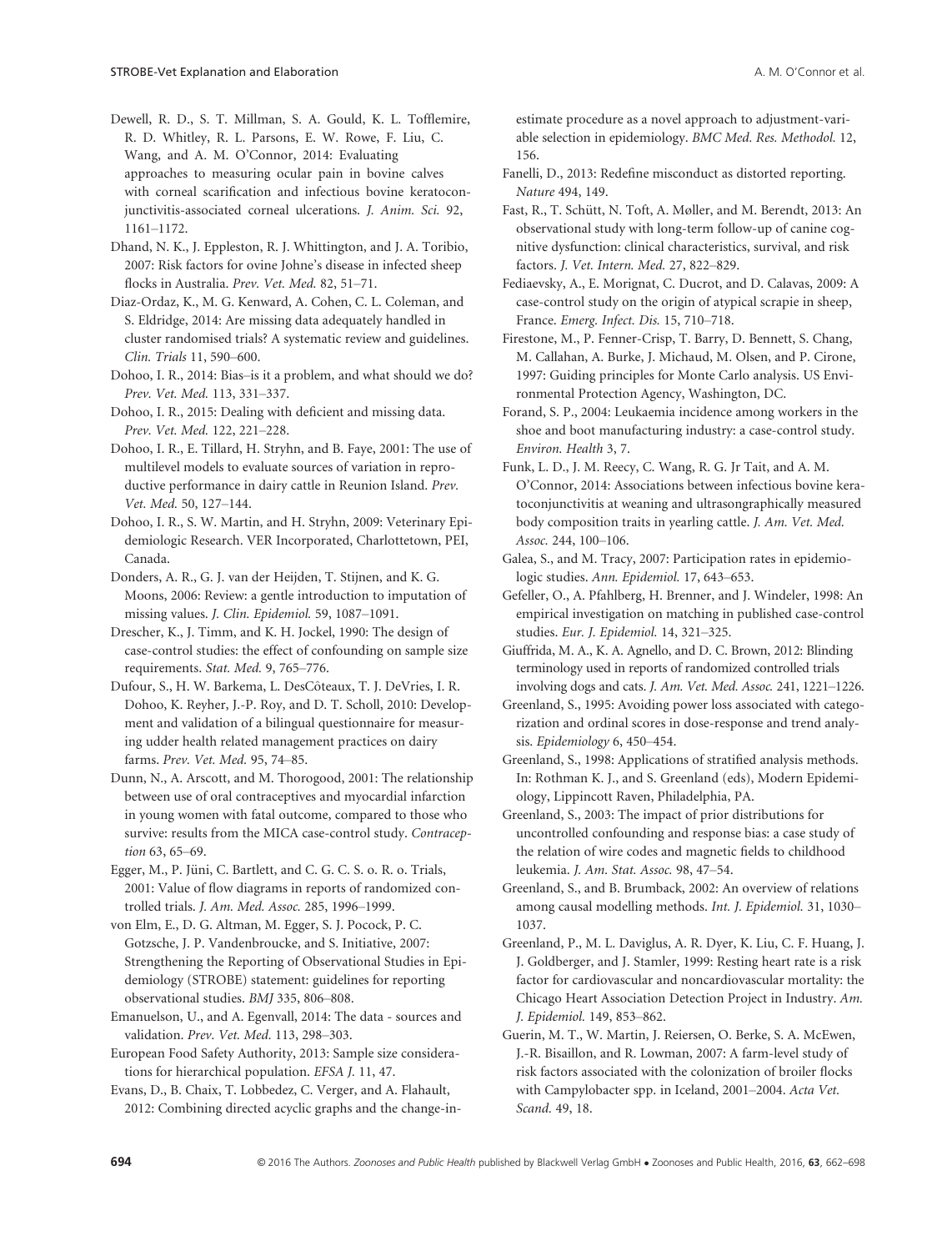Hailu, B., T. Tolosa, G. Gari, T. Teklue, and B. Beyene, 2014: Estimated prevalence and risk factors associated with clinical Lumpy skin disease in north-eastern Ethiopia. Prev. Vet. Med. 115, 64–68.

Haley, C., B. Wagner, S. Puvanendiran, J. Abrahante, and M. P. Murtaugh, 2011: Diagnostic performance measures of ELISA and quantitative PCR tests for porcine circovirus type 2 exposure using Bayesian latent class analysis. Prev. Vet. Med. 101, 79–88.

Hay, K. E., T. S. Barnes, J. M. Morton, A. C. Clements, and T. J. Mahony, 2014: Risk factors for bovine respiratory disease in Australian feedlot cattle: use of a causal diagram-informed approach to estimate effects of animal mixing and movements before feedlot entry. Prev. Vet. Med. 117, 160–169.

Haynes, A. B., W. R. Berry, and A. A. Gawande, 2015: What do we know about the safe surgery checklist now? Ann. Surg. 261, 829–830.

Hernan, M. A., S. Hernandez-Diaz, M. M. Werler, and A. A. Mitchell, 2002: Causal knowledge as a prerequisite for confounding evaluation: an application to birth defects epidemiology. Am. J. Epidemiol. 155, 176–184.

Hernán, M. A., S. Hernández-Díaz, and J. M. Robins, 2004: A structural approach to selection bias. Epidemiology 15, 615– 625.

Hill, A. B., 2015: The environment and disease: association or causation? J. R. Soc. Med. 108, 32–37.

Holm, D. E., M. Nielen, R. Jorritsma, P. C. Irons, and P. N. Thompson, 2015: Evaluation of pre-breeding reproductive tract scoring as a predictor of long term reproductive performance in beef heifers. Prev. Vet. Med. 118, 56–63.

Il'yasova , D., I. Hertz-Picciotto, U. Peters, J. A. Berlin, and C. Poole, 2005: Choice of exposure scores for categorical regression in meta-analysis: a case study of a common problem. Cancer Causes Control, 16, 383–388.

Ioannidis, J. P., S. Greenland, M. A. Hlatky, M. J. Khoury, M. R. Macleod, D. Moher, K. F. Schulz, and R. Tibshirani, 2014: Increasing value and reducing waste in research design, conduct, and analysis. Lancet 383, 166–175.

Jones, B. A., C. Sauter-Louis, J. Henning, A. Stoll, M. Nielen, G. Van Schaik, A. Smolenaars, M. Schouten, I. den Uijl, C. Fourichon, R. Guatteo, A. Madouasse, S. Nusinovici, P. Deprez, S. De Vliegher, J. Laureyns, R. Booth, J. M. Cardwell, and D. U. Pfeiffer, 2013: Calf-level factors associated with bovine neonatal pancytopenia–a multi-country case-control study. PLoS ONE 8, e80619.

Justice, A. C., K. E. Covinsky, and J. A. Berlin, 1999: Assessing the generalizability of prognostic information. Ann. Intern. Med. 130, 515–524.

Kadohira, M., J. J. McDermott, M. M. Shoukri, and M. A. Thorburn, 1997: Assessing infections at multiple levels of aggregation. Prev. Vet. Med. 29, 161–177.

Kaneene, J. B., C. S. Bruning-Fann, L. M. Granger, R. Miller, and B. A. Porter-Spalding, 2002: Environmental and farm management factors associated with tuberculosis on cattle

farms in northeastern Michigan. J. Am. Vet. Med. Assoc. 221, 837–842.

Kanwar, N., H. M. Scott, B. Norby, G. H. Loneragan, J. Vinasco, J. L. Cottell, G. Chalmers, M. M. Chengappa, J. Bai, and P. Boerlin, 2014: Impact of treatment strategies on cephalosporin and tetracycline resistance gene quantities in the bovine fecal metagenome. Sci. Rep. 4, 5100.

Kaufman, J. S., and C. Poole, 2000: Looking back on "causal thinking in the health sciences". Annu. Rev. Public Health 21, 101–119.

KilBride, A. L., M. Mendl, P. Statham, S. Held, M. Harris, S. Cooper, and L. E. Green, 2012: A cohort study of preweaning piglet mortality and farrowing accommodation on 112 commercial pig farms in England. Prev. Vet. Med. 104, 281–291.

Kim, R. Y., G. Kwakye, A. C. Kwok, R. Baltaga, G. Ciobanu, A. F. Merry, L. M. Funk, S. R. Lipsitz, A. A. Gawande, W. R. Berry, and A. B. Haynes, 2015: Sustainability and longterm effectiveness of the WHO surgical safety checklist combined with pulse oximetry in a resource-limited setting: two-year update from Moldova. JAMA Surg. 150, 473–479.

Kleinbaum, D., 2009: ActivEpi. Springer, New York.

- Kristiansen, V. M., A. Nodtvedt, A. M. Breen, M. Langeland, J. Teige, M. Goldschmidt, T. J. Jonasdottir, T. Grotmol, and K. Sorenmo, 2013: Effect of ovariohysterectomy at the time of tumor removal in dogs with benign mammary tumors and hyperplastic lesions: a randomized controlled clinical trial. J. Vet. Intern. Med. 27, 935–942.
- Lang, T. A., and D. G. Altman, 2013: Basic Statistical Reporting for Articles Published in Biomedical Journals: The "Statistical Analyses and Methods in the Published Literature" or The SAMPL Guidelines".

Lash, T. L., and A. K. Fink, 2003: Semi-automated sensitivity analysis to assess systematic errors in observational data. Epidemiology 14, 451–458.

Lehner, G., M. Linek, R. Bond, D. H. Lloyd, E. Prenger-Berninghoff, N. Thom, I. Straube, K. Verheyen, and A. Loeffler, 2014: Case-control risk factor study of methicillinresistant Staphylococcus pseudintermedius (MRSP) infection in dogs and cats in Germany. Vet. Microbiol. 168, 154–160.

Lexchin, J., L. A. Bero, B. Djulbegovic, and O. Clark, 2003: Pharmaceutical industry sponsorship and research outcome and quality: systematic review. BMJ 326, 1167–1170.

Lipsitz, S. R., J. G. Ibrahim, M. H. Chen, and H. Peterson, 1999: Non-ignorable missing covariates in generalized linear models. Stat. Med. 18, 2435–2448.

Little, R. J. A., and D. B. Rubin, 2002: Statistical Analysis with Missing Data. Wiley, Hoboken, NJ.

Lupo, C., A. Osta Amigo, Y. V. Mandard, C. Peroz, and T. Renault, 2014: Improving early detection of exotic or emergent oyster diseases in France: Identifying factors associated with shellfish farmer reporting behaviour of oyster mortality. Prev. Vet. Med. 116, 168–182.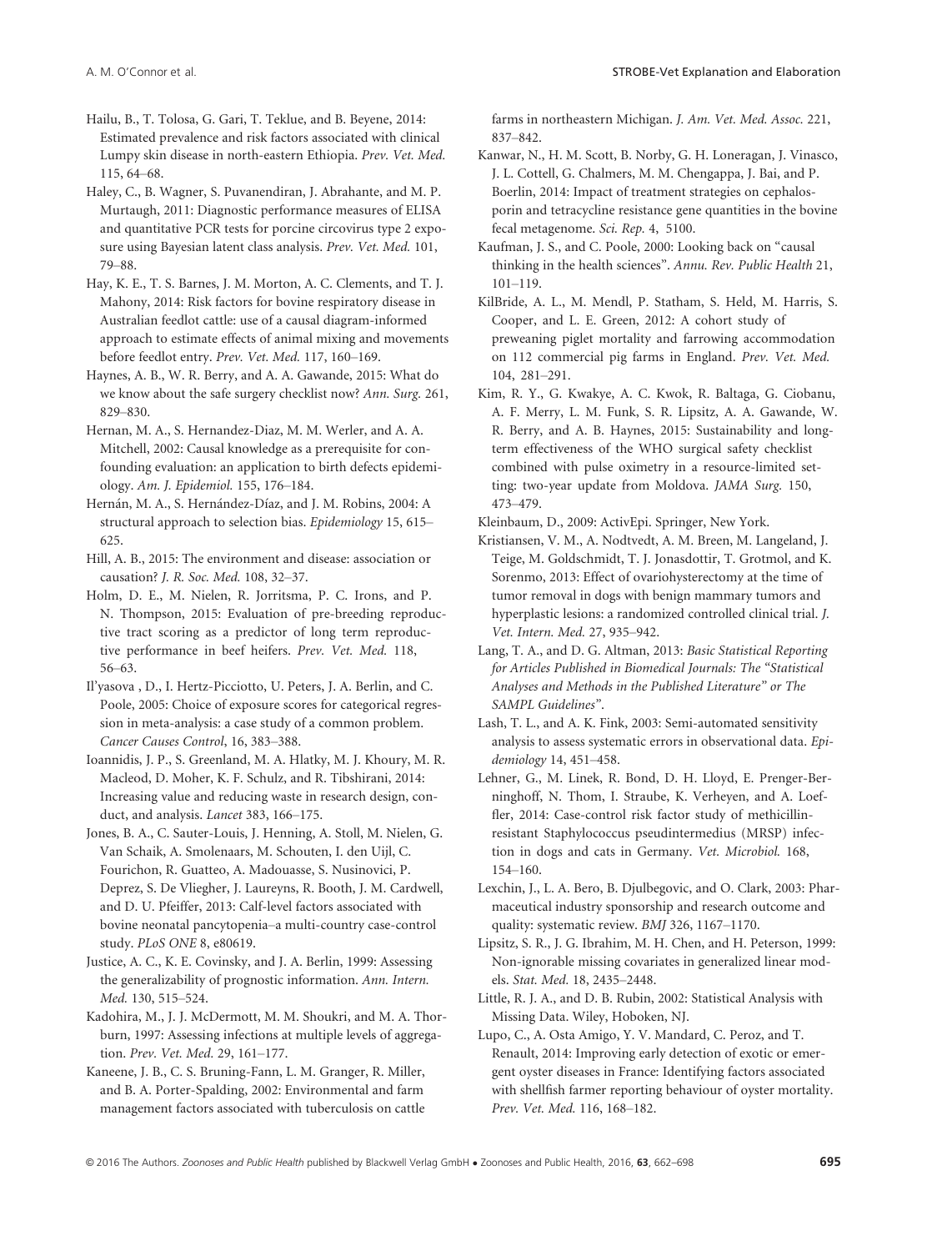MacCallum, R. C., S. Zhang, K. J. Preacher, and D. D. Rucker, 2002: On the practice of dichotomization of quantitative variables. Psychol. Methods 7, 19–40.

Macleod, M. R., S. Michie, I. Roberts, U. Dirnagl, I. Chalmers, J. P. Ioannidis, R. Al-Shahi Salman, A. W. Chan, and P. Glasziou, 2014: Biomedical research: increasing value, reducing waste. Lancet 383, 101–104.

Maddox, T. W., P. D. Clegg, P. J. Diggle, A. L. Wedley, S. Dawson, G. L. Pinchbeck, and N. J. Williams, 2012: Cross-sectional study of antimicrobial-resistant bacteria in horses. Part 1: Prevalence of antimicrobial-resistant Escherichia coli and methicillin-resistant Staphylococcus aureus. Equine Vet. J. 44, 289–296.

Madsen, J. M., N. G. Zimmermann, J. Timmons, and N. L. Tablante, 2013: Avian influenza seroprevalence and biosecurity risk factors in Maryland backyard poultry: a cross-sectional study. PLoS ONE 8, e56851.

McDermott, J. J., M. Kadohira, C. J. O'Callaghan, and M. M. Shoukri, 1997: A comparison of different models for assessing variations in the sero-prevalence of infectious bovine rhinotracheitis by farm, area and district in Kenya. Prev. Vet. Med. 32, 219–234.

McDowell, S. W. J., F. D. Menzies, S. H. McBride, A. N. Oza, J. P. McKenna, A. W. Gordon, and S. D. Neill, 2008: Campylobacter spp. in conventional broiler flocks in Northern Ireland: epidemiology and risk factors. Prev. Vet. Med. 84, 261– 276.

Melander, H., J. Ahlqvist-Rastad, G. Meijer, and B. Beermann, 2003: Evidence b(i)ased medicine–selective reporting from studies sponsored by pharmaceutical industry: review of studies in new drug applications. BMJ 326, 1171–1173.

Menzies, F. D., D. A. Abernethy, L. A. Stringer, N. Honhold, and A. W. Gordon, 2012: A matched cohort study investigating the risk of Mycobacterium bovis infection in the progeny of infected cows. Vet. J. 194, 299–302.

Miettinen, O. S., 1985: Theoretical Epidemiology: Principles of Occurrence Research in Medicine. Wiley, New York.

Moher, D., K. F. Schulz, and D. G. Altman, 2001: The CON-SORT statement: revised recommendations for improving the quality of reports of parallel-group randomised trials. Lancet 357, 1191–1194.

Moher, D., P. Glasziou, I. Chalmers, M. Nasser, P. M. Bossuyt, D. A. Korevaar, I. D. Graham, P. Ravaud, and I. Boutron, 2016: Increasing value and reducing waste in biomedical research: who's listening? Lancet 387, 1573–1586.

Murray, J. K., E. R. Singer, K. L. Morgan, C. J. Proudman, and N. P. French, 2004: Memory decay and performance-related information bias in the reporting of scores by event riders. Prev. Vet. Med. 63, 173–182.

Nielsen, L. R., 2013: Salmonella Dublin faecal excretion probabilities in cattle with different temporal antibody profiles in 14 endemically infected dairy herds. Epidemiol. Infect. 141, 1937–1944.

Nielsen, L. R., L. D. Warnick, and M. Greiner, 2007: Risk factors for changing test classification in the Danish surveillance

program for Salmonella in dairy herds. J. Dairy Sci. 90, 2815– 2825.

- Nødtvedt, A., I. Dohoo, J. Sanchez, G. Conboy, L. DesC^|teaux, G. Keefe, K. Leslie, and J. Campbell, 2002: The use of negative binomial modelling in a longitudinal study of gastrointestinal parasite burdens in Canadian dairy cows. Can. J. Vet. Res. 66, 249–257.
- O'Connor, A. M., J. M. Sargeant, I. A. Gardner, J. S. Dickson, M. E. Torrence, C. E. Dewey, I. R. Dohoo, R. B. Evans, J. T. Gray, M. Greiner, G. Keefe, S. L. Lefebvre, P. S. Morley, A. Ramirez, W. Sischo, D. R. Smith, K. Snedeker, J. Sofos, M. P. Ward, and R. Wills, 2010: The REFLECT statement: methods and processes of creating reporting guidelines for randomized controlled trials for livestock and food safety. J. Vet. Intern. Med. 24, 57–64.
- Okafor, C. C., S. L. Lefebvre, D. L. Pearl, M. Yang, M. Wang, S. L. Blois, E. M. Lund, and C. E. Dewey, 2014: Risk factors associated with calcium oxalate urolithiasis in dogs evaluated at general care veterinary hospitals in the United States. Prev. Vet. Med. 115, 217–228.
- Olea-Popelka, F. J., J. Phelan, P. W. White, G. McGrath, J. D. Collins, J. O'Keeffe, M. Duggan, D. M. Collins, D. F. Kelton, O. Berke, S. J. More, and S. W. Martin, 2006: Quantifying badger exposure and the risk of bovine tuberculosis for cattle herds in county Kilkenny, Ireland. Prev. Vet. Med. 75, 34–46.
- Olsen, J., and O. Basso, 1999: Re: Residual confounding. Am. J. Epidemiol. 149, 290.
- Pearce, N., 2012: Classification of epidemiological study designs. Int. J. Epidemiol. 41, 393–397.
- Phillips, C. V., 2003: Quantifying and reporting uncertainty from systematic errors. Epidemiology 14, 459–466.
- Pillars, R. B., M. W. Bolton, and D. L. Grooms, 2011: Case-control study: productivity and longevity of dairy cows that tested positive for infection with Mycobacterium avium ssp. paratuberculosis as heifers compared to age-matched controls. J. Dairy Sci. 94, 2825–2831.
- Pires, A. F., J. A. Funk, R. Manuzon, M. Darr, and L. Zhao, 2013: Longitudinal study to evaluate the association between thermal environment and Salmonella shedding in a midwestern US swine farm. Prev. Vet. Med. 112, 128– 137.
- Poole, C., U. Peters, D. Il'yasova, and L. Arab, 2003: Commentary: this study failed? Int. J. Epidemiol. 32, 534–535.

Ramon, M. E., M. R. Slater, M. P. Ward, and R. R. Lopez, 2008: Repeatability of a telephone questionnaire on cat-ownership patterns and pet-owner demographics evaluation in a community in Texas, USA. Prev. Vet. Med. 85, 23–33.

- Rigby, A. S., and A. Vail, 1998: Statistical methods in epidemiology. II: a commonsense approach to sample size estimation. Disabil. Rehabil. 20, 405–410.
- Rizzo, F., N. Vitale, M. Ballardini, V. Borromeo, C. Luzzago, L. Chiavacci, and M. L. Mandola, 2016: Q fever seroprevalence and risk factors in sheep and goats in northwest Italy. Prev. Vet. Med. 130, 10–17.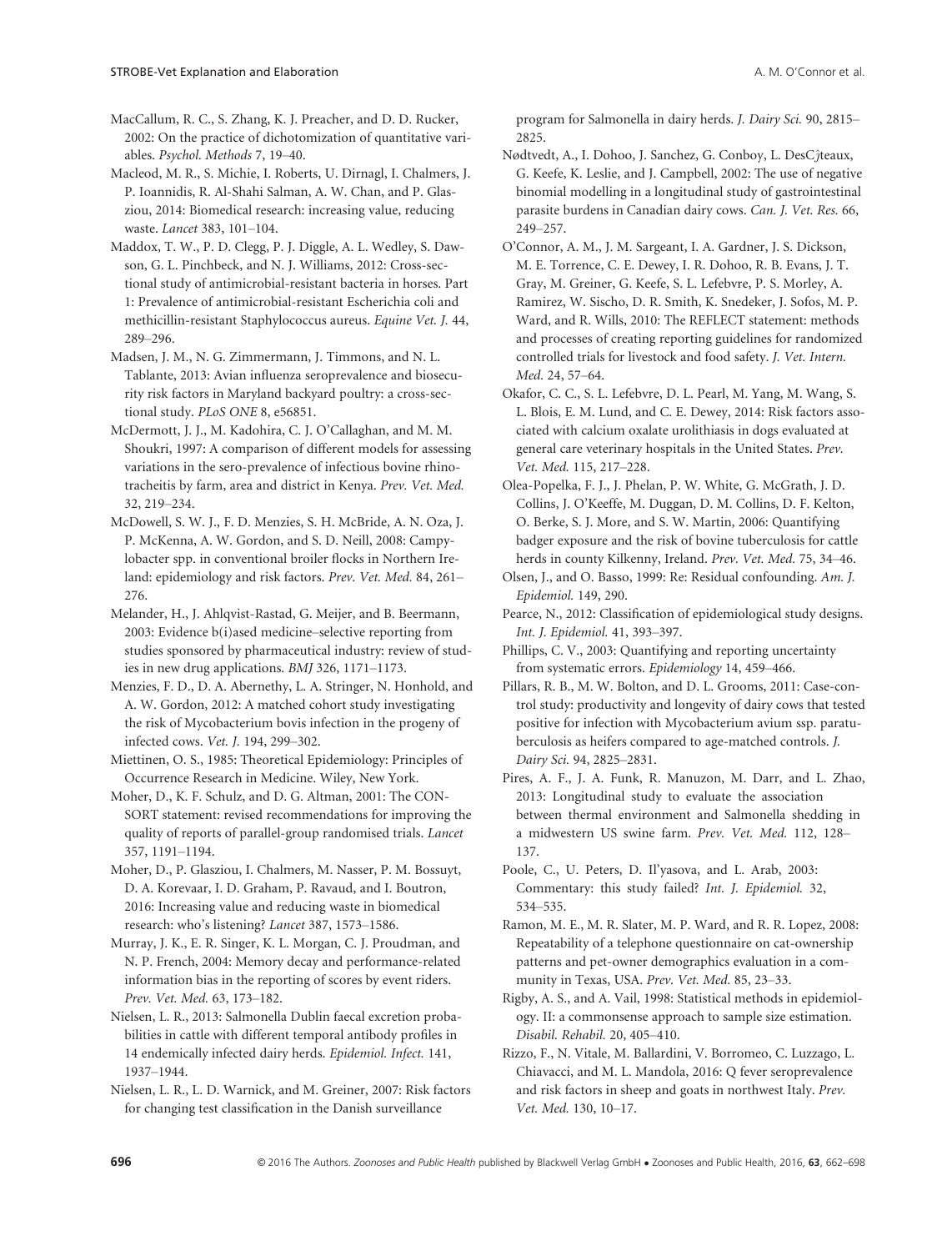Rockhill, B., B. Newman, and C. Weinberg, 1998: Use and misuse of population attributable fractions. Am. J. Public Health 88, 15–19.

Rooney, A. L., G. Limon, H. Vides, A. Cortez, and J. Guitian, 2014: Sarcocystis spp. in llamas (Lama glama) in Southern Bolivia: a cross sectional study of the prevalence, risk factors and loss in income caused by carcass downgrades. Prev. Vet. Med. 116, 296–304.

Rose, G., 2001: Sick individuals and sick populations. 1985. Bull. World Health Organ. 79, 990–996.

Rossow, H., J. Ollgren, P. Klemets, I. Pietarinen, J. Saikku, E. Pekkanen, S. Nikkari, H. Syrjala, M. Kuusi, and J. P. Nuorti, 2014: Risk factors for pneumonic and ulceroglandular tularaemia in Finland: a population-based case-control study. Epidemiol. Infect. 142, 2207–2216.

Rothman, K. J., 2012: Epidemiology: An Introduction. OUP, USA.

Rothman, K. J., and S. Greenland, 1998: Modern Epidemiology, p. xiii, 737 p. Lippincott-Raven, Philadelphia.

Rothman, K. J., and S. Greenland, 2005: Causation and causal inference in epidemiology. Am. J. Public Health 95(Suppl 1), S144–S150.

Rothman, K. J., S. Greenland, and A. M. Walker, 1980: Concepts of Interaction. Am. J. Epidemiol. 112, 467–470.

Rotnitzky, A., and J. Robins, 1997: Analysis of semi-parametric regression models with non-ignorable non-response. Stat. Med. 16, 81–102.

Royston, P., and W. Sauerbrei, 2008: Multivariable Model-Building: A Pragmatic Approach to Regression Anaylsis Based on Fractional Polynomials for Modelling Continuous Variables. John Wiley & Sons, Hoboken, NJ.

Royston, P., G. Ambler, and W. Sauerbrei, 1999: The use of fractional polynomials to model continuous risk variables in epidemiology. Int. J. Epidemiol. 28, 964–974.

Royston, P., D. G. Altman, and W. Sauerbrei, 2006: Dichotomizing continuous predictors in multiple regression: a bad idea. Stat. Med. 25, 127–141.

Rubin, D. B., 1976: Inference and missing data. Biometrika 63, 581–592.

Rubin, D. B., 2008: Introduction. In: Multiple Imputation for Nonresponse in Surveys, pp. 1–26. John Wiley & Sons Inc, Hoboken, NJ.

Sackett, D. L., 1979: Bias in analytic research. J. Chronic Dis. 32, 51–63.

Safer, D. J., 2002: Design and reporting modifications in industry-sponsored comparative psychopharmacology trials. J. Nerv. Ment. Dis. 190, 583–592.

Saracci, R., 1980: Interaction and Synergism. Am. J. Epidemiol. 112, 465–466.

Sargeant, J. M., M. O'Connor A, I. A. Gardner, J. S. Dickson, M. E. Torrence, I. R. Dohoo, S. L. Lefebvre, P. S. Morley, A. Ramirez, and K. Snedeker, 2010: The REFLECT statement: reporting guidelines for randomized controlled trials in livestock and food safety: explanation and elaboration. Zoonoses Public Health 57, 105–136.

Sauer, B. C., M. A. Brookhart, J. Roy, and T. VanderWeele, 2013: A review of covariate selection for non-experimental comparative effectiveness research. Pharmacoepidemiol. Drug Saf. 22, 1139–1145.

Scantlebury, C. E., D. C. Archer, C. J. Proudman, and G. L. Pinchbeck, 2011: Recurrent colic in the horse: incidence and risk factors for recurrence in the general practice population. Equine Vet. J. Suppl. 43(suppl 39), 81–88.

Schafer, J. L., 1997: Analysis of Incomplete Multivariate Data. CRC Press, Boca Raton, FL.

Schemann, K., M. R. Taylor, J. A. L. M. L. Toribio, and N. K. Dhand, 2011: Horse owners' biosecurity practices following the first equine influenza outbreak in Australia. Prev. Vet. Med. 102, 304–314.

Scherer, R. W., P. Langenberg, and E. von Elm, 2007: Full publication of results initially presented in abstracts. Cochrane Database Syst. Rev. 18, MR000005.

Schisterman, E. F., S. R. Cole, and R. W. Platt, 2009: Overadjustment bias and unnecessary adjustment in epidemiologic studies. Epidemiology 20, 488–495.

Schukken, Y. H., Y. T. Grohn, B. McDermott, and J. J. McDermott, 2003: Analysis of correlated discrete observations: background, examples and solutions. Prev. Vet. Med. 59, 223–240.

Schulz, K. F., and D. A. Grimes, 2002: Case-control studies: research in reverse. Lancet 359, 431–434.

Schulz, K. F., and D. A. Grimes, 2005: Sample size calculations in randomised trials: mandatory and mystical. Lancet 365, 1348–1353.

Schulz, K. F. , D. G. Altman, D. Moher, and C. Group, 2010: CONSORT 2010 Statement: updated guidelines for reporting parallel group randomised trials. J. Clin. Epidemiol. 63, 834–840.

Slattery, M. L., S. L. Edwards, B. J. Caan, R. A. Kerber, and J. D. Potter, 1995: Response rates among control subjects in casecontrol studies. Ann. Epidemiol. 5, 245–249.

Smith, G. D., and A. Phillips, 1990: Declaring independence: why we should be cautious. J. Epidemiol. Community Health 44, 257–258.

Stelfox, H. T., G. Chua, K. O'Rourke, and A. S. Detsky, 1998: Conflict of interest in the debate over calcium-channel antagonists. N. Engl. J. Med. 338, 101–106.

Sturmer, T., and H. Brenner, 2002: Flexible matching strategies to increase power and efficiency to detect and estimate geneenvironment interactions in case-control studies. Am. J. Epidemiol. 155, 593–602.

Szklo, M., and F. J. Nieto, 2000: Epidemiology, Beyond the Basics. Jones and Bartlett, Sandbury (MA).

Thumbi, S. M., B. M. Bronsvoort, E. J. Poole, H. Kiara, P. G. Toye, M. N. Mbole-Kariuki, I. Conradie, A. Jennings, I. G. Handel, J. A. Coetzer, J. C. Steyl, O. Hanotte, and M. E. Woolhouse, 2014: Parasite co-infections and their impact on survival of indigenous cattle. PLoS ONE 9, e76324.

Tobias, T. J., D. Klinkenberg, A. Bouma, J. van den Broek, A. J. Daemen, J. A. Wagenaar, and J. A. Stegeman, 2014: A cohort study on Actinobacillus pleuropneumoniae colonisation in suckling piglets. Prev. Vet. Med. 114, 223–230.